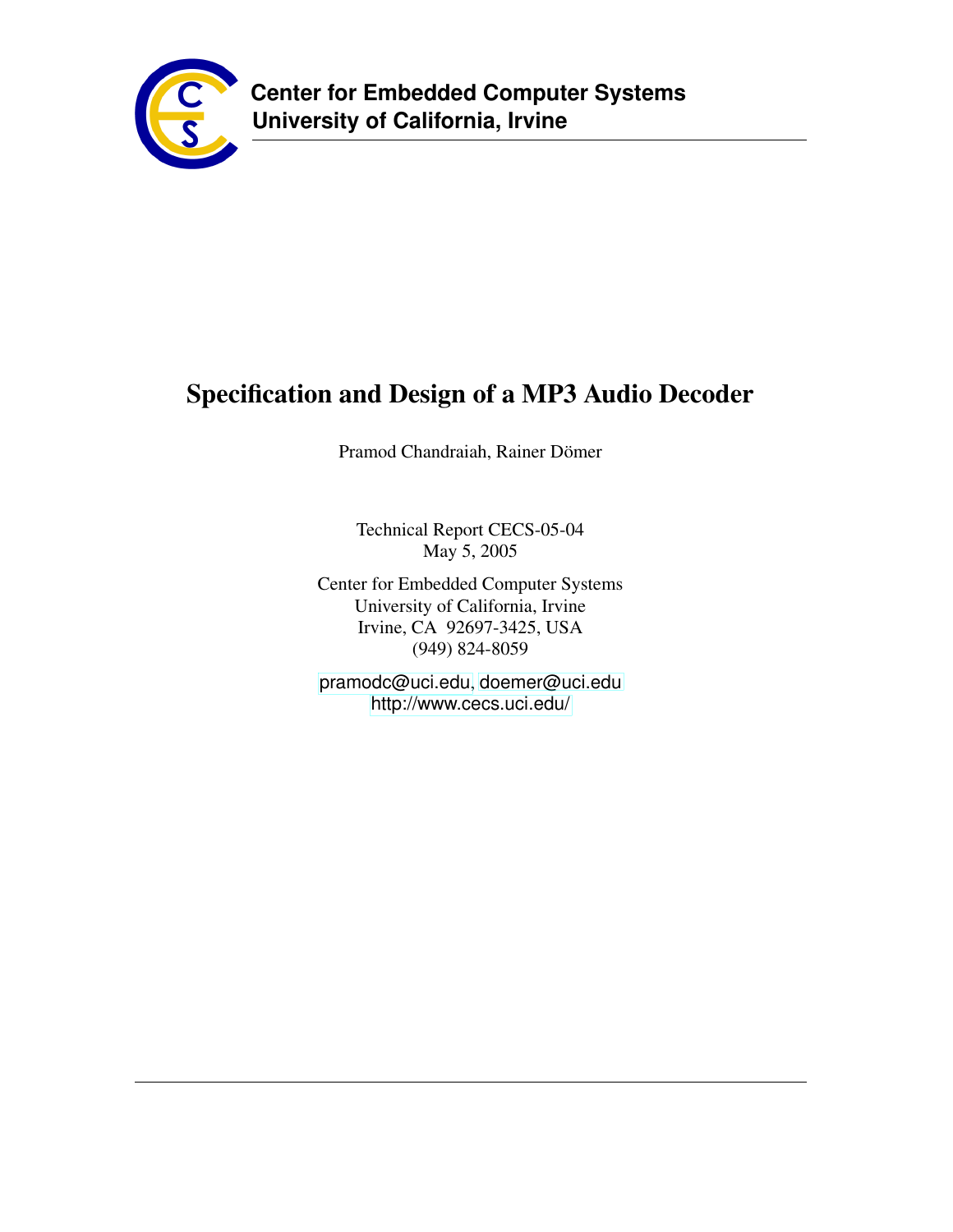# **Specification and Design of a MP3 Audio Decoder**

Pramod Chandraiah, Rainer Dömer

Technical Report CECS-05-04 May 5, 2005

Center for Embedded Computer Systems University of California, Irvine Irvine, CA 92697-3425, USA (949) 824-8059

<pramodc@uci.edu>, <doemer@uci.edu> <http://www.cecs.uci.edu>

#### **Abstract**

*In an effort to understand, experience and prove the benefits of automated SoC design, this report describes the specification modeling, design space exploration and implementation of a real world example using SpecC based System on Chip Environment (SCE). The report covers a complete description of developing the specification model of a MPEG-1 Layer 3 (MP3) audio decoder in SpecC language and the subsequent design space exploration and implementation using SCE. This report also attempts to improve the SoC design process by identifying the tasks in specification modeling that can be automated.*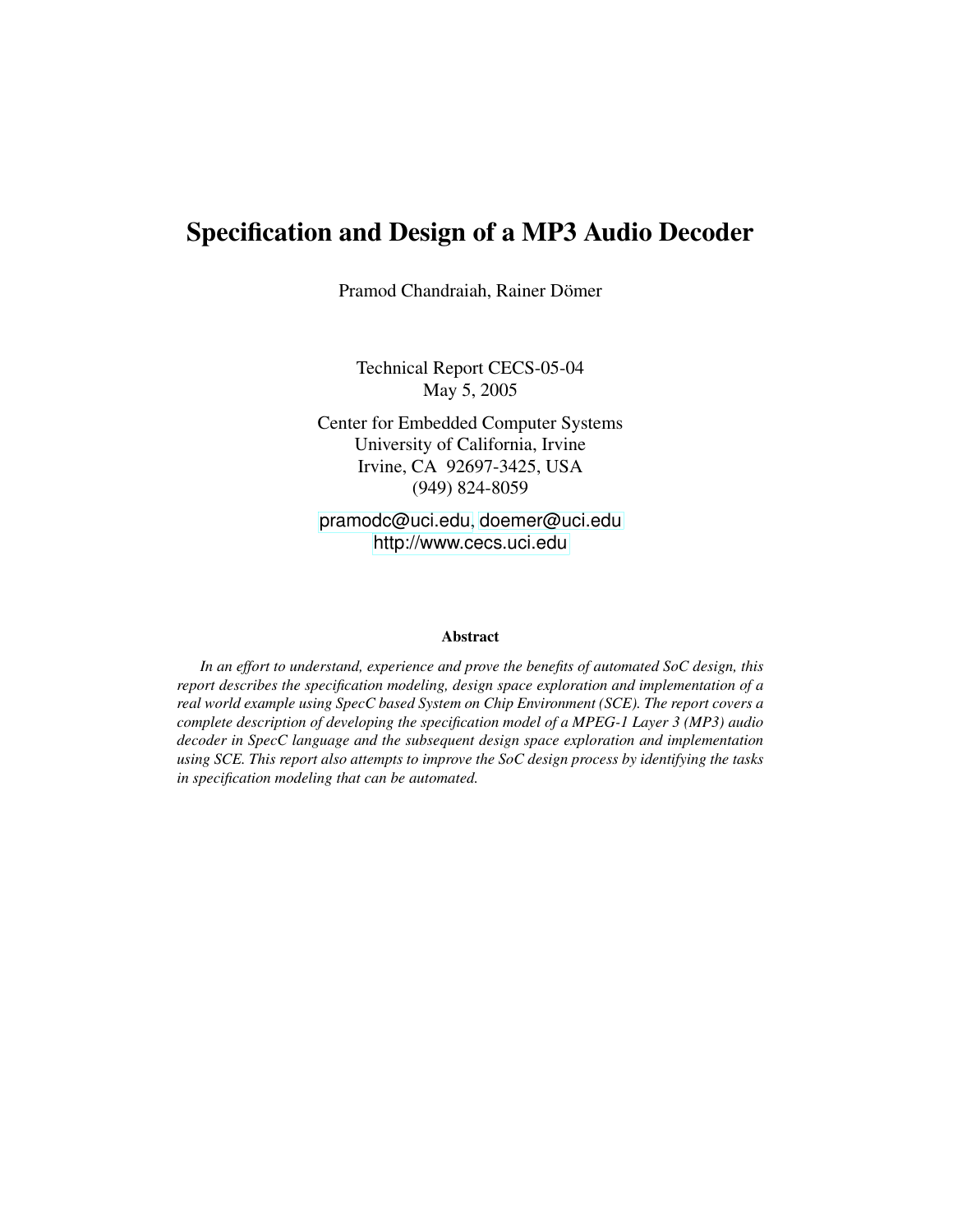# **Contents**

| $\mathbf{1}$ |     | <b>Introduction</b><br>$\mathbf{3}$                                         |
|--------------|-----|-----------------------------------------------------------------------------|
|              | 1.1 | $\mathfrak{Z}$                                                              |
|              | 1.2 | $\overline{4}$                                                              |
|              | 1.3 | 5                                                                           |
|              |     | 6<br>1.3.1                                                                  |
|              |     | Communication Exploration and Refinement<br>6<br>1.3.2                      |
|              |     | 1.3.3<br>6                                                                  |
|              | 1.4 | $\overline{7}$                                                              |
|              |     | $\overline{7}$<br>1.4.1                                                     |
|              |     | $\overline{7}$<br>1.4.2                                                     |
|              |     | 8<br>1.4.3                                                                  |
|              |     | Design Exploration and Implementation of Digital Camera<br>$8\,$<br>1.4.3.1 |
|              |     | $8\,$<br>Design Exploration and Implementation of Vocoder<br>1.4.3.2        |
|              |     | 9<br>1.4.4                                                                  |
| 2            |     | 10<br><b>Design Example</b>                                                 |
|              | 2.1 | 10                                                                          |
|              |     | 10<br>2.1.1                                                                 |
|              |     | 12<br>2.1.2                                                                 |
|              |     |                                                                             |
| 3            |     | 14<br><b>Specification Model</b>                                            |
|              | 3.1 | 15                                                                          |
|              |     | 15<br>Properties of the Source of Reference Implementation<br>3.1.1         |
|              | 3.2 | 16                                                                          |
|              |     | 16<br>3.2.1                                                                 |
|              |     | 17<br>3.2.2                                                                 |
|              |     | 17<br>3.2.3                                                                 |
|              | 3.3 | Parallelization of the Design at the Top Level of the Hierarchy<br>20       |
|              | 3.4 | 21                                                                          |
|              |     | 3.4.1<br>21                                                                 |
|              |     | 22<br>3.4.2                                                                 |
|              | 3.5 | 23                                                                          |
|              |     | 23<br>3.5.1                                                                 |
|              |     | 23<br>3.5.2                                                                 |
|              |     | 3.5.3<br>24                                                                 |
|              | 3.6 | 25                                                                          |
|              |     | 3.6.1<br>25                                                                 |
|              |     | 3.6.2<br>26                                                                 |
|              | 3.7 | Introducing Concurrency in the Specification Model<br>29                    |
|              |     | 3.7.1<br>29                                                                 |
|              |     | 3.7.2<br>30                                                                 |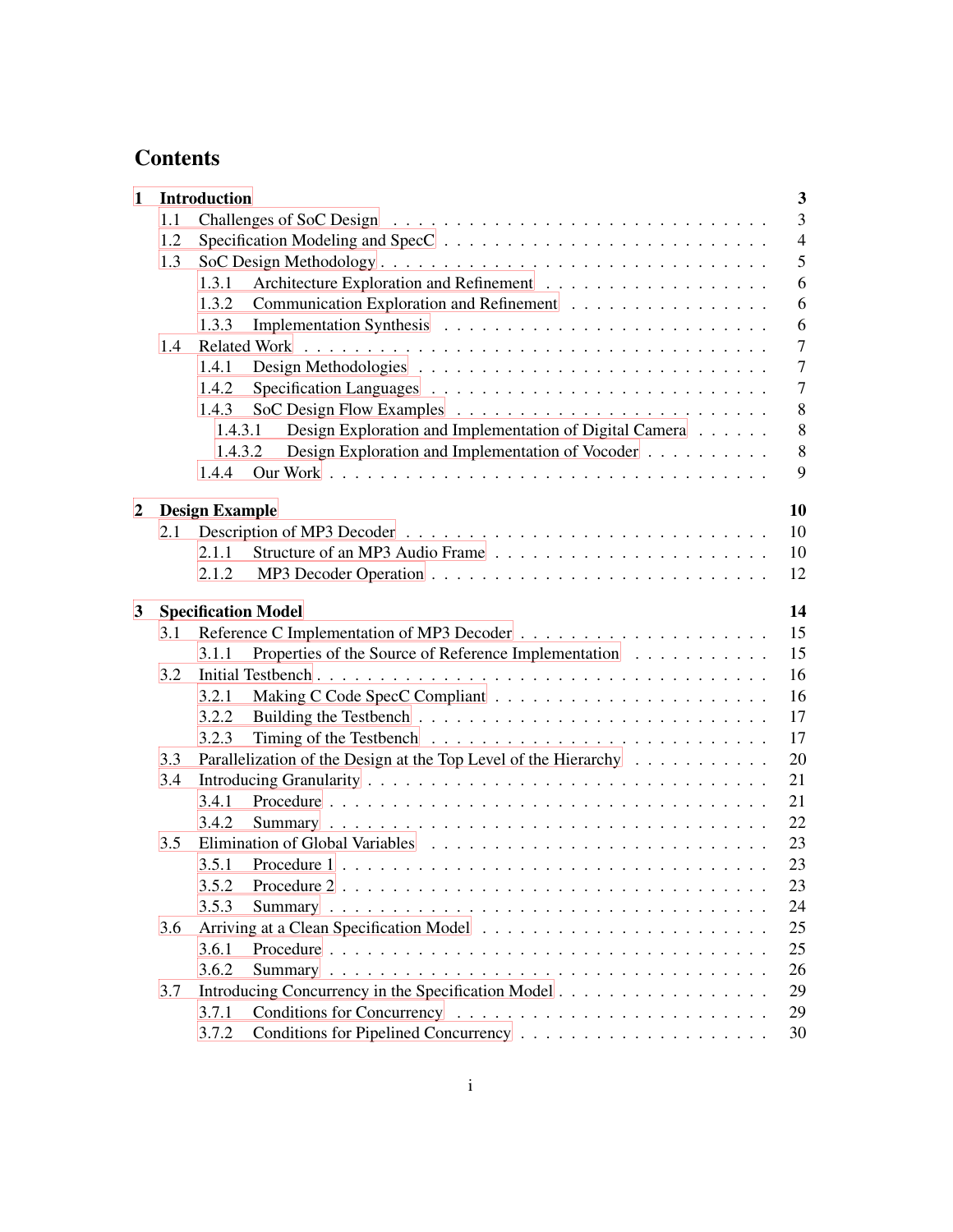|   |                         | 3.7.3 |                                                             | 31 |  |  |
|---|-------------------------|-------|-------------------------------------------------------------|----|--|--|
|   |                         | 3.7.4 | Procedure for Introducing Pipeline Concurrency              | 35 |  |  |
|   |                         | 3.7.5 |                                                             | 39 |  |  |
|   | 3.8                     |       |                                                             | 39 |  |  |
| 4 |                         |       | <b>Design Space Exploration and Implementation</b>          | 41 |  |  |
|   | 4.1                     |       |                                                             | 42 |  |  |
|   | 4.2                     |       |                                                             | 42 |  |  |
|   |                         | 4.2.1 | Hardware-Software Partitioning-1: Architecture Refinement   | 42 |  |  |
|   |                         | 4.2.2 | Hardware-Software Partitioning-1: Communication Refinement  | 43 |  |  |
|   |                         | 4.2.3 | Hardware-Software Partitioning-1: Implementation Synthesis  | 43 |  |  |
|   | 4.3                     |       |                                                             | 43 |  |  |
|   |                         | 4.3.1 | Hardware-Software Partitioning-2: Architecture Refinement   | 44 |  |  |
|   |                         | 4.3.2 | Hardware-Software Partitioning-2: Communication Refinement  | 44 |  |  |
|   |                         | 4.3.3 | Hardware-Software Partitioning-2 : Implementation Synthesis | 44 |  |  |
|   | 4.4                     |       |                                                             | 44 |  |  |
|   |                         | 4.4.1 | Hardware-Software Partitioning-3: Architecture Refinement   | 45 |  |  |
|   |                         | 4.4.2 | Hardware-Software Partitioning-3: Communication Refinement  | 45 |  |  |
|   |                         | 4.4.3 | Hardware-Software Partitioning-3: Implementation Synthesis  | 45 |  |  |
|   | 4.5                     |       |                                                             | 46 |  |  |
| 5 |                         |       | <b>Experimental Results</b>                                 | 53 |  |  |
|   | 5.1                     |       |                                                             | 53 |  |  |
|   |                         | 5.1.1 |                                                             | 53 |  |  |
|   | 5.2                     |       |                                                             | 53 |  |  |
| 6 |                         |       | <b>Summary and Conclusions</b>                              | 57 |  |  |
|   | 59<br><b>References</b> |       |                                                             |    |  |  |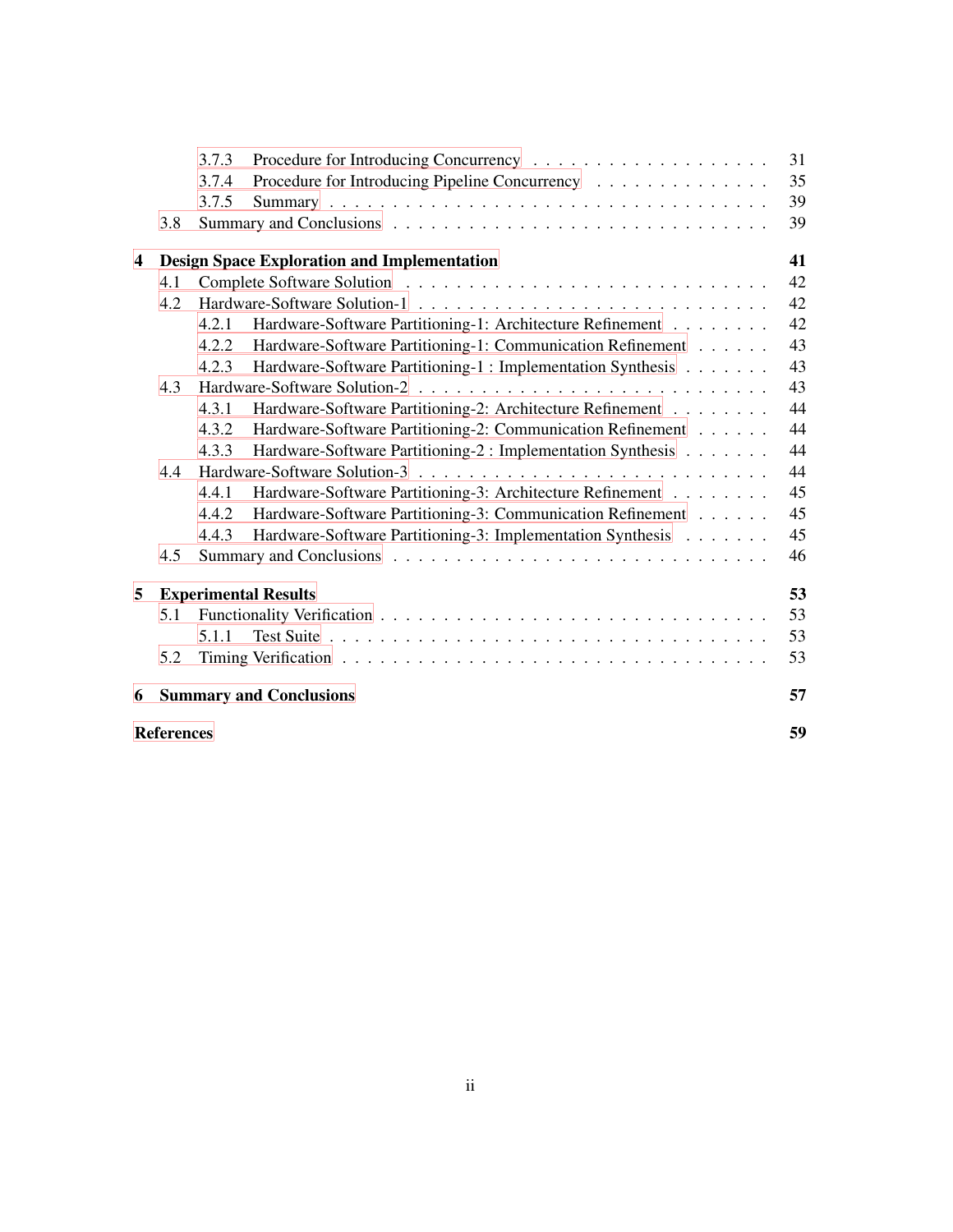# **List of Figures**

| 1              |                                                                                                              | $\overline{3}$ |
|----------------|--------------------------------------------------------------------------------------------------------------|----------------|
| 2              |                                                                                                              | 5              |
| 3              |                                                                                                              | 11             |
| $\overline{4}$ |                                                                                                              | 12             |
| 5              | Call graph of major functions in the reference C implementation                                              | 16             |
| 6              | Top level testbench $\ldots \ldots \ldots \ldots \ldots \ldots \ldots \ldots \ldots \ldots \ldots$           | 18             |
| 7              |                                                                                                              | 19             |
| 8              | Top level parallel hierarchy of the decoder $\dots \dots \dots \dots \dots \dots \dots \dots$                | 20             |
| 9              | Example describing conversion of a C function to a SpecC behavior                                            | 22             |
| 10             | Example describing conversion of unclean behavior to a clean behavior                                        | 26             |
| 11             | Example describing conversion of a FOR statement into FSM                                                    | 29             |
| 12             | Hierarchy within DoLayer3 behavior in the MP3 decoder specification model                                    | 32             |
| 13             | Example showing the conversion of a sequential behavior into concurrent behavior                             | 33             |
| 14             | Parallelsm in the MP3 decoder specification model                                                            | 34             |
| 15             | Relative computation complexity of the three most compute intensive behaviors of                             |                |
|                |                                                                                                              | 35             |
| 16             |                                                                                                              | 37             |
| 17             | Relative computation complexity of 4 most compute intensive behaviors after                                  |                |
|                | pipelining the synthesis filter behavior $\ldots \ldots \ldots \ldots \ldots \ldots \ldots \ldots$           | 38             |
| 18             | Hardware-software partitioning-1: Architecture model of MP3 decoder                                          | 47             |
| 19             | Hardware-software partitioning-1: Communication model of MP3 decoder                                         | 48             |
| 20             | Hardware-software partitioning-2: Architecture model of MP3 decoder                                          | 49             |
| 21             | Hardware-software partitioning-2: Communication model of MP3 decoder                                         | 50             |
| 22             | Relative computation complexity of the few behaviors of MP3 decoder specification                            |                |
|                |                                                                                                              | 50             |
| 23             | Hardware-software partitioning-3: Architecture model of MP3 decoder (before                                  |                |
|                | scheduling refinement) $\ldots \ldots \ldots \ldots \ldots \ldots \ldots \ldots \ldots \ldots \ldots \ldots$ | 51             |
| 24             | Hardware-software partitioning-3:Communication model of MP3 decoder                                          | 52             |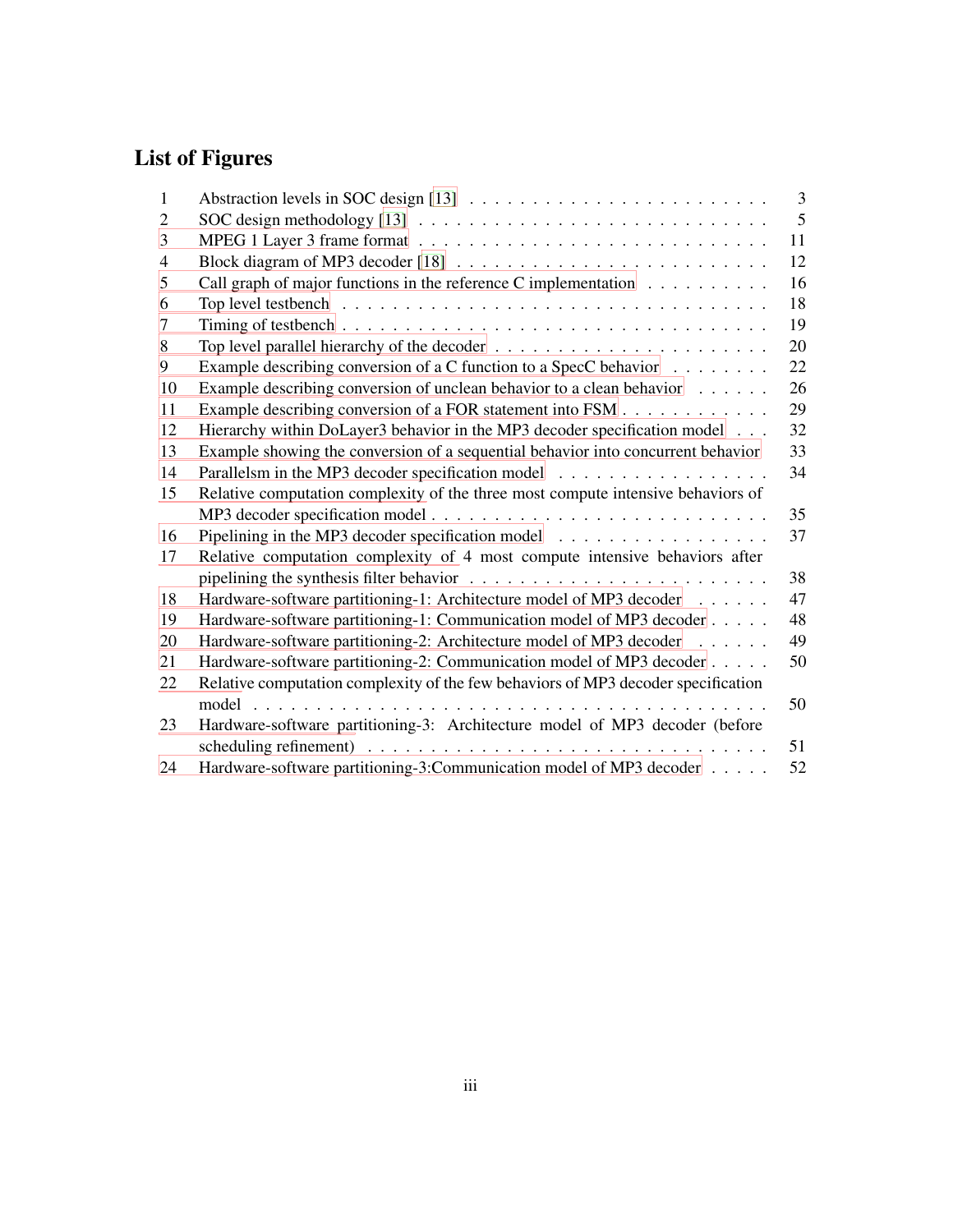# **List of Acronyms**

- **Behavior** An entity that encapsulates and describes computation or functionality in the form of an algorithm.
- **CAD** Computer Aided Design. Design of systems with the help of and assisted by computer programs, i.e. software tools.
- **CE** Communication Element. A system component that is part of the communication architecture for transmission of data between PEs, e.g. a transducer, an arbiter, or an interrupt controller.
- **Channel** An entity that encapsulates and describes communication between two or more partners in an abstract manner.
- **DUT** Design Under Test
- **FSM** Finite State Machine. A model that describes a machine as a set of states, a set of transitions between states, and a set of actions associated with each state or transition.
- **FSMD** Finite State Machine with Datapath. An FSM in which each state contains a set of expressions over variables.
- **GUI** Graphical User Interface. A graphical interface of a computer program that allows visual entry of commands and display of results.
- **HDL** Hardware Description Language. A language for describing and modeling blocks of hardware.
- **HW** Hardware. The tangible part of a computer system that is physically implemented.
- **IP** Intellectual Property. An IP component is a pre-designed system component that is stored in the component database.
- **OS** Operating System. A piece of software between hardware and application software that manages and controls functionality in a computer system.
- **PE** Processing Element. A system component that performs computation (data processing), e.g. a software processor, a custom hardware component, or an IP.
- **RTL** Register-Transfer Level. A level of abstraction at which computation is described as transfers of data between storage units (registers) where each transfer involves processing and manipulation of data.
- **RTOS** Real-Time Operating System. An operating system that provides predictable timing and timing guarantees.
- **SCE** SoC Environment. Tool set for automated, computer-aided design of SoC and computer systems in general.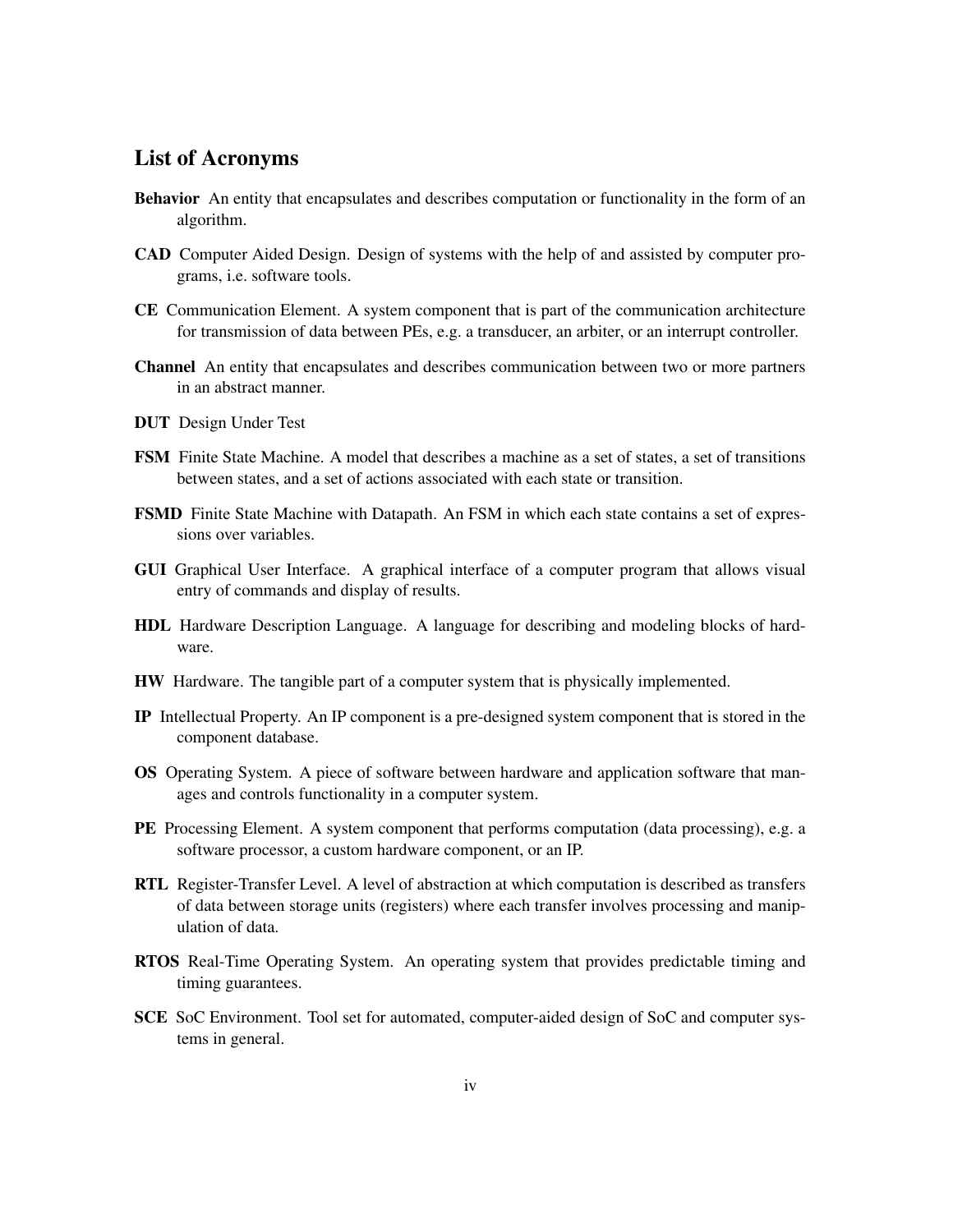- **SLDL** System-Level Design Language. A language for describing complete computer systems consisting of both hardware and software components at high levels of abstraction.
- **SoC** System-On-Chip. A complete computer system implemented on a single chip or die.
- **TLM** Transaction Level Model. A model of a system in which communication is abstracted into channels and described as transactions at a level above pins and wires.
- **VHDL** VHSIC Hardware Description Language. An HDL commonly used for hardware design at RTL and logic levels.
- **VHSIC** Very High Speed Integrated Circuit.

# **List of MP3-Specific Terms**

**Alias** Mirrored signal component resulting from sub-Nyquist sampling.

- **Bitrate** The rate at which the compressed bitstream is delivered from the storage medium to the input of a decoder.
- **Channel** The left and right channels of a stereo signal.
- **CRC** Cyclic Redundancy Code. Codes used to detect the transmission errors in the bit stream.
- **Filterbank** A set of band-pass filters covering the entire audio frequency range.
- **Frame** A part of the audio signal that corresponds to audio PCM samples from an Audio Access Unit.
- **Granules** 576 frequency lines that carry their own side information.
- **Huffman Coding** A specific method for entropy coding.
- **IMDCT** Inverse Modified Discrete Cosine Transform
- **Intensity stereo** A method of exploiting stereo irrelevance or redundancy in stereophonic audio programmes based on retaining at high frequencies only the energy envelope of the right and left channels.
- **Joint stereo coding** Any method that exploits stereophonic irrelevance or stereophonic redundancy.
- **MP3** MPEG Audio Layer-3
- **MS stereo** A method of exploiting stereo irrelevance or redundancy in stereophonic audio programmes based on coding the sum and difference signal instead of the left and right channels.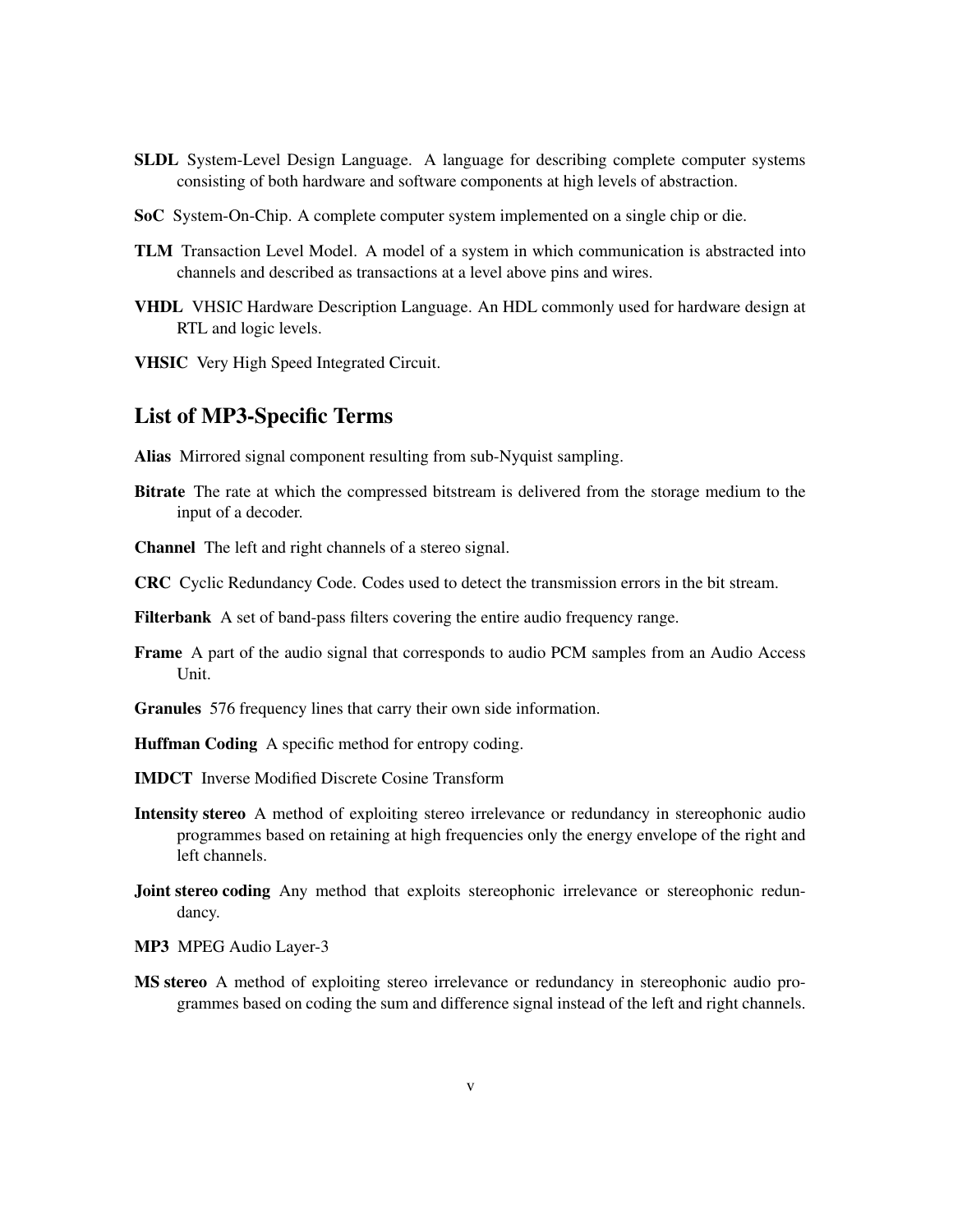- **Polyphase filterbank** A set of equal bandwidth filters with special phase interrelationships, allowing for an efficient implementation of the filterbank.
- **Requantization** Decoding of coded subband samples in order to recover the original quantized values.
- **Scale factor band** A set of frequency lines in Layer III which are scaled by one scalefactor.
- **Scale factor** Factor by which a set of values is scaled before quantization.
- **Side information** Information in the bitstream necessary for controlling the decoder.
- **Synthesis filter bank** Filterbank in the decoder that reconstructs a PCM audio signal from subband samples.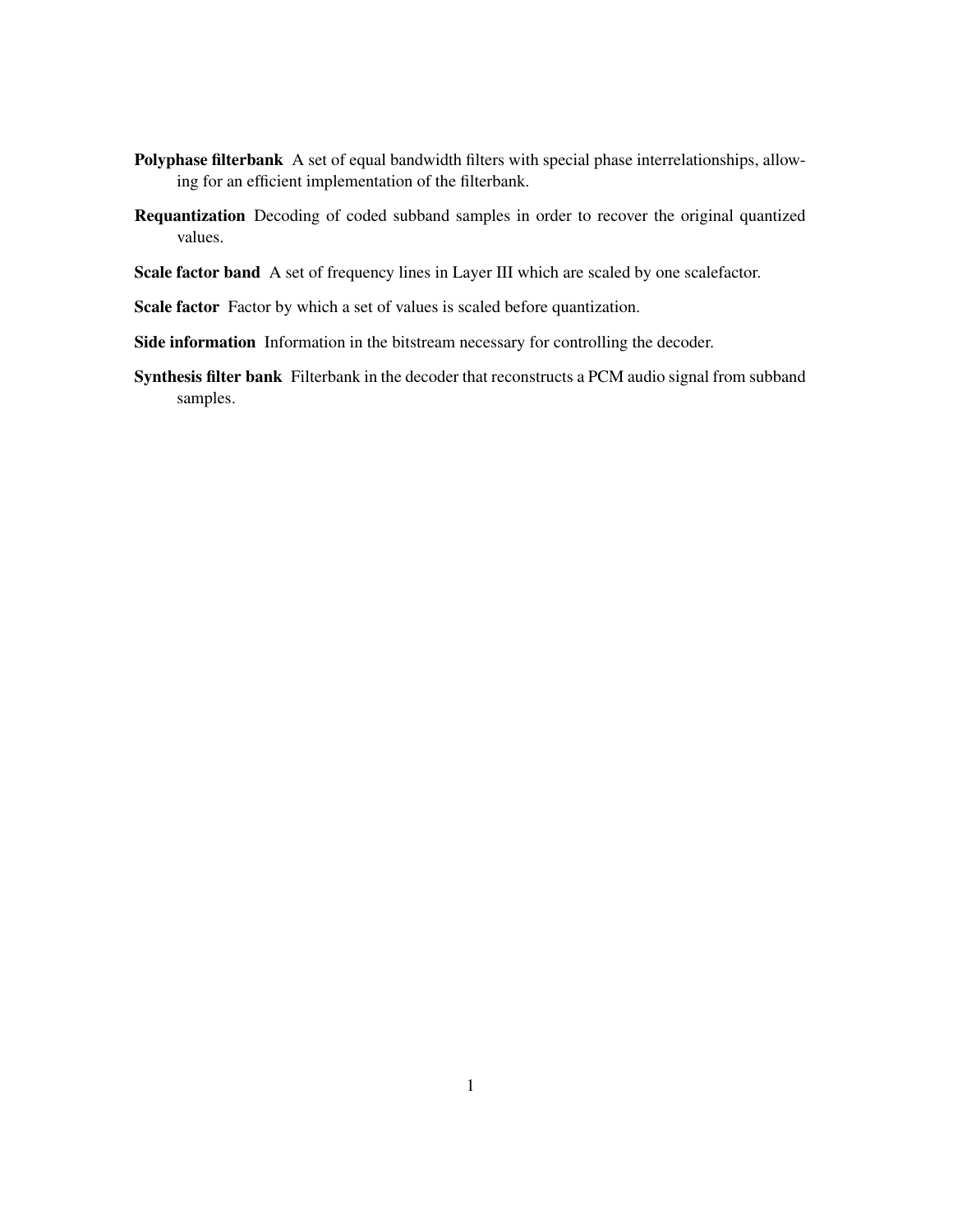# **Specification and Design of a MP3 Audio Decoder**

# **P. Chandraiah, R. Domer ¨**

Center for Embedded Computer Systems University of California, Irvine Irvine, CA 92697-3425, USA

<pramodc@uci.edu>, <doemer@uci.edu> <http://www.cecs.uci.edu>

# **Abstract**

*In an effort to understand, experience and prove the benefits of automated SoC design, this report describes the specification modeling, design space exploration and implementation of a real world example using SpecC based System on Chip Environment (SCE). The report covers a complete description of developing the specification model of a MPEG-1 Layer 3 (MP3) audio decoder in SpecC language and the subsequent design space exploration and implementation using SCE. This report also attempts to improve the SoC design process by identifying the tasks in specification modeling that can be automated.*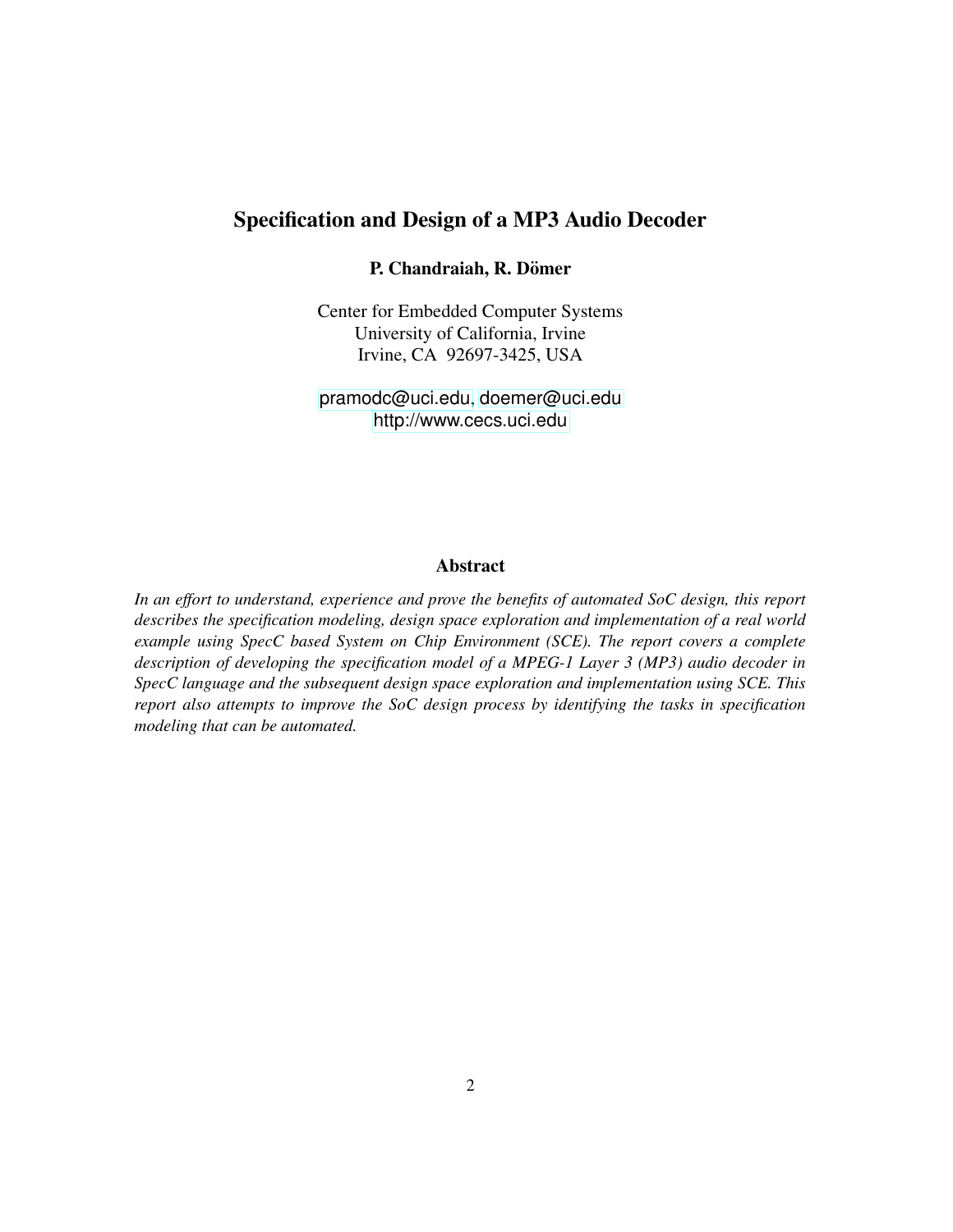# <span id="page-9-0"></span>**1 Introduction**

In this report, we describe the system level design process adopted to design a MP3 Audio decoder. We adopted the SpecC design methodology and developed a specification model of a MP3 audio decoder in SpecC language and used the System On a Chip Environment (SCE) developed at Center for Embedded Computer Systems (CECS), to arrive at the final implementation of the design. First, we give a brief overview of SoC design challenges, followed by introduction to specification modeling and SpecC language and finally, we introduce SpecC based SoC design methodology.

# <span id="page-9-1"></span>**1.1 Challenges of SoC Design**



Figure 1: Abstraction levels in SOC design [\[13\]](#page-66-0)

The system design process is elaborate and involves writing various models of the design at different levels of abstraction. Figure [1](#page-9-1) shows the various abstraction levels. From the figure, we see an increase in the number of components and hence the complexity as we go lower in the level of abstraction. At the lowest level, an embedded system consists of millions of transistors. At Register-Transfer Level (RTL), the number of components reduces to thousands of components and finally, at the system level, the system is composed of very few components like general purpose processors, specialized hardware processors, memories and busses. The complexity of the system at the system level is far lesser than at the lower levels. However, the increase in the level abstraction is at the cost of reduced accuracy. For an embedded system designer, it is easier to handle the design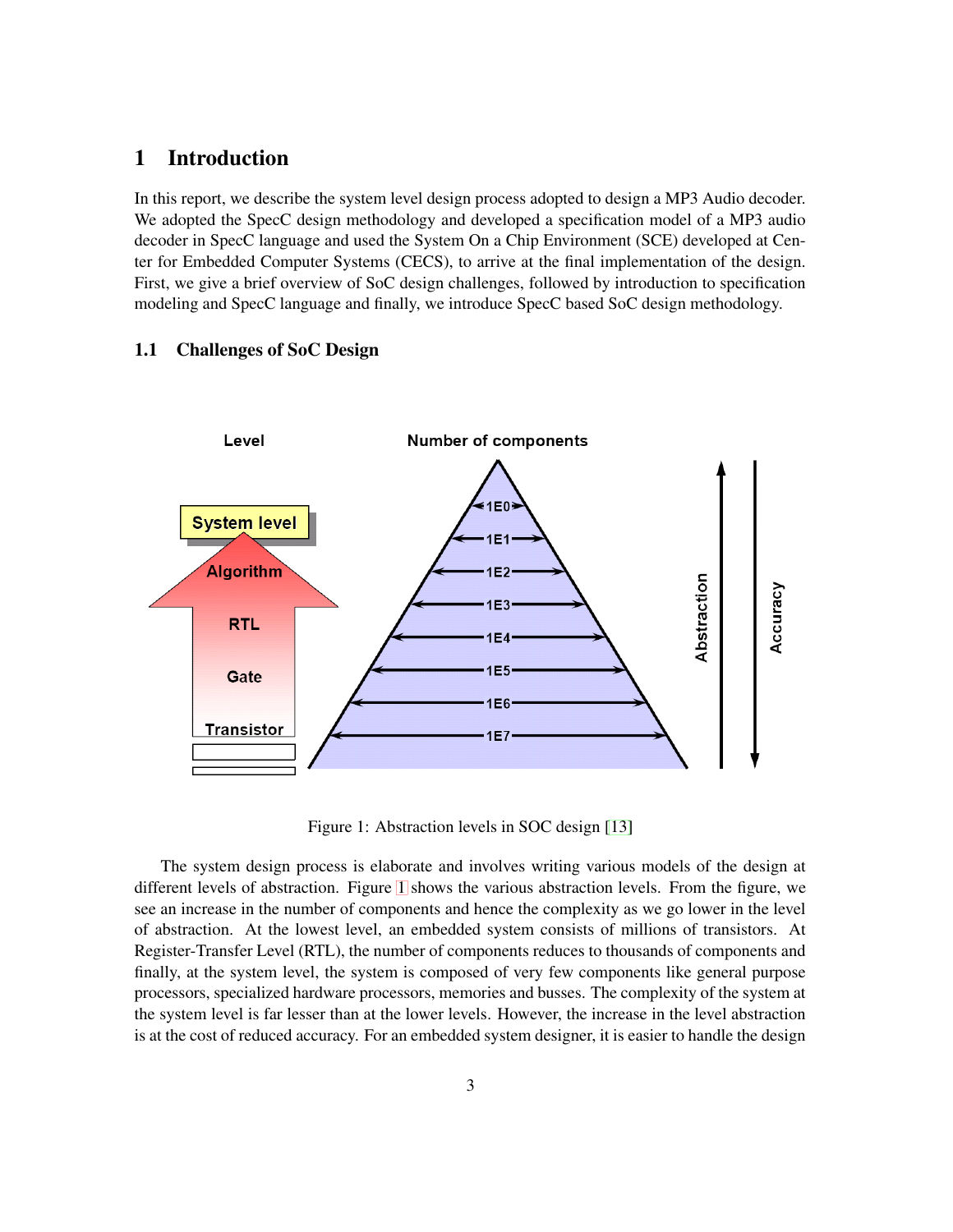at the higher levels of abstraction. Writing and verifying each of these models is challenging and time consuming.

The goal of the SoC design methodology is to take an abstract system level description down to its real implementation using several refinement steps. The designer will specify the design using highly abstract specification model and using automation will arrive at an accurate implementation model. In the next section, we will introduce the specification modeling using SpecC language.

# <span id="page-10-0"></span>**1.2 Specification Modeling and SpecC**

The SoC design process starts from a highly abstract system level model called specification model. It is a pure functional, abstract model, and is free of any implementation detail. The model runs in zero simulation time and hence has no notion of time. It forms the input to architecture exploration, the first step in the system design process and hence forms the basis for all the future synthesis and exploration.

Specification models are written in System-Level Design Languages (SLDLs) [\[13\]](#page-66-0). Languages used to model complex systems consisting of hardware and software components are classified as SLDLs. Though it is possible to model designs in any of the programming languages, the choice of a good SLDL is a key in reducing the effort required in writing the specification model. A good SLDL provides native support to model both hardware and software concepts found in embedded system designs. A good SLDL provides native support to model concurrency, pipelining, structural hierarchy, interrupts and synchronization primitives. They also provide native support to implement computation models like Sequential, FSM, FSMD and so on, apart from providing all the typical features provided by other programming languages.

Following languages are popular choices for writing specification model: VHDL [\[9\]](#page-65-1), Verilog [\[19\]](#page-66-2), HardwareC [\[17\]](#page-66-3), SpecCharts [\[28\]](#page-67-0), SystemC [\[14\]](#page-66-4), and SpecC [\[11\]](#page-65-2). VHDL and Verilog are primarily Hardware Description Languages (HDLs) and hence are not suitable to model software components. HardwareC is an HDL with C like syntax. It supports modeling hardware concepts but, lacks native support to model pipelined concurrency, timing and not suitable for modeling software components. SpecCharts is an extension of VHDL for system design and is oriented more towards hardware design and limited in terms of supporting complex embedded software. SystemC implements system level modeling concepts in the form of C++ library. It can model both hardware and software concepts and thus is a good candidate for system level design.

SpecC is another major candidate for system design. Being a true superset of ANSI-C, it has a natural suitability to describe software components. It has added features like signals, wait, notify etc. to support hardware description. It also includes constructs to support hierarchical description of system components. It also provides native support to describe parallel and pipeline execution. With all these features, the designer has the flexibility to choose and describe the system at any desired level of abstraction.

Apart from its capability, the easy availability of SpecC compiler and simulator and the SpecC based System design tool set, System on Chip Environment (SCE) made SpecC a obvious choice for developing our specification model.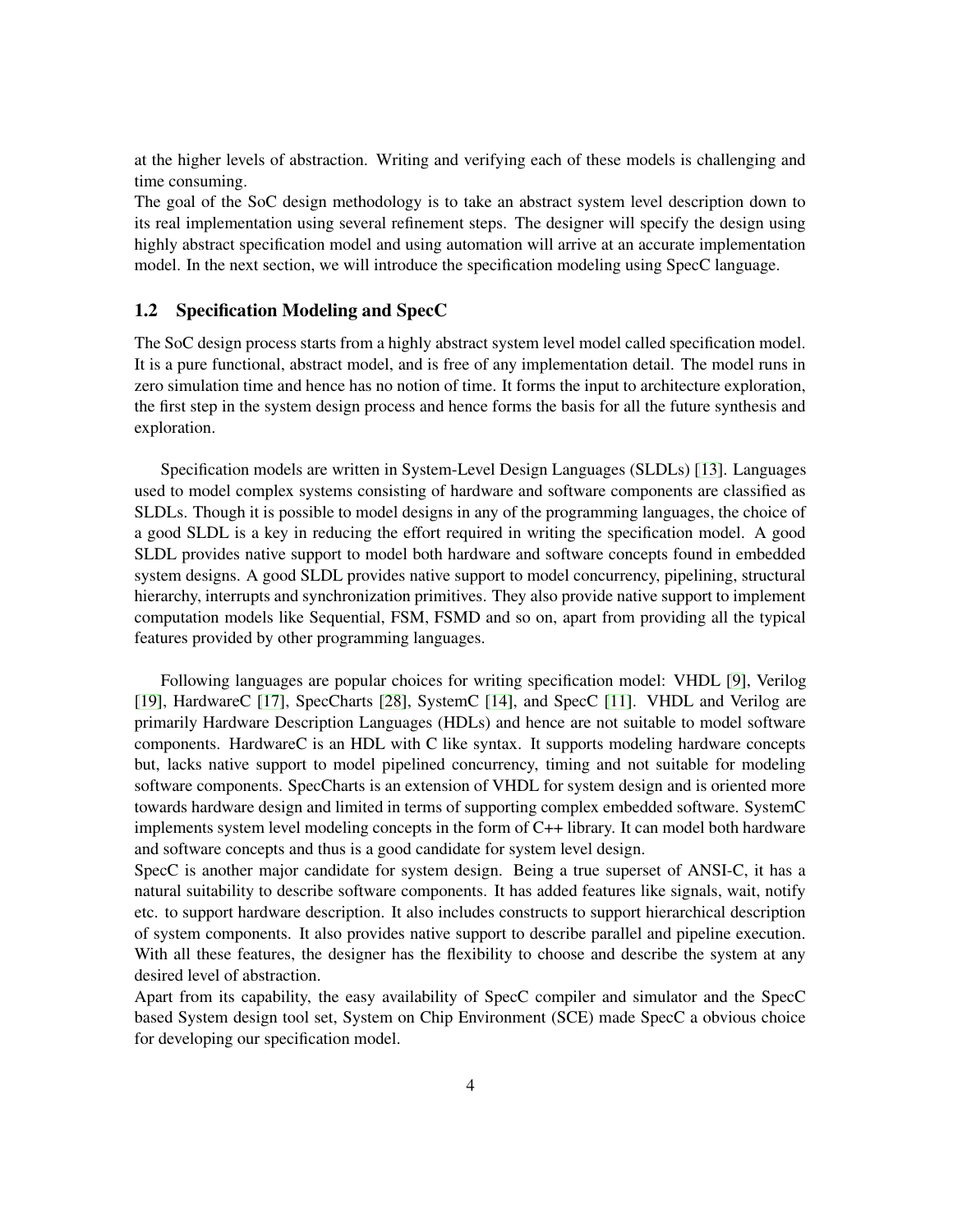<span id="page-11-0"></span>In the next section, we will describe the SoC design methodology.

# **1.3 SoC Design Methodology**

The SoC design methodology is shown in Figure [2.](#page-11-0) It tries to formalize individual refinements steps and gives the designer guidelines on how to handle efficiently the immense design space.

The SoC design starts with the specification model that captures the algorithmic behavior



Figure 2: SOC design methodology [\[13\]](#page-66-0)

and allows a functional validation of the description. The model is untimed, unless there are timing constraints introduced by the designer. Once the specification model is finished, it will serve as a golden model, to compare to during the design process. The specification modeling and the language used to capture the model were discussed in the previous section. In the following sections we will detail each of the refinement steps and the resulting model shown in Figure [2](#page-11-0)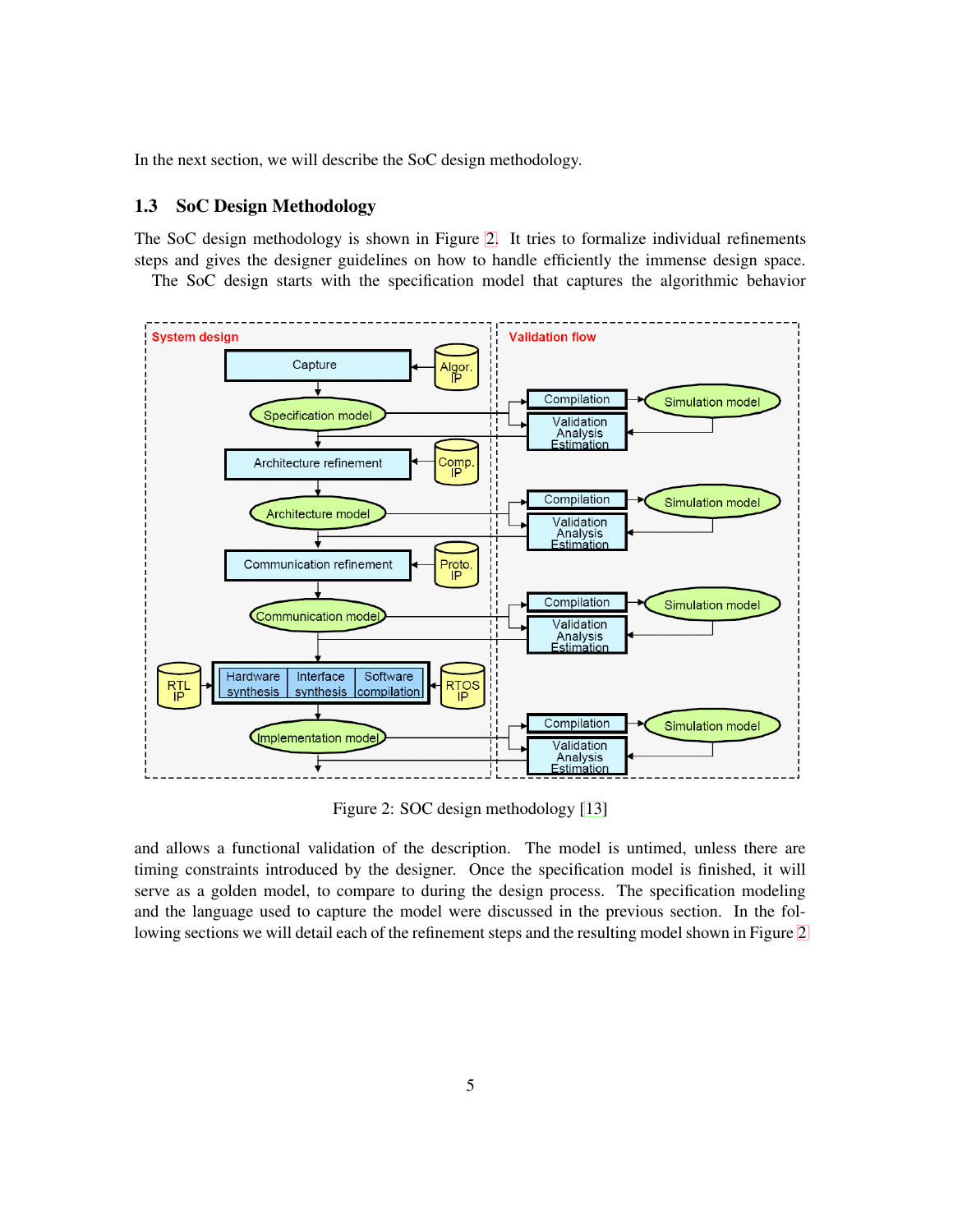#### <span id="page-12-0"></span>**1.3.1 Architecture Exploration and Refinement**

Architecture exploration [\[23\]](#page-66-5) determines the system architecture consisting of a set of Processing Elements (PEs). In this step, the behaviors of the specification model are mapped to the components of the system architecture. This process involves three major tasks, *Allocation*, *Partitioning* and *Scheduling*. Allocation, allocates SW, HW and memory components from the library. The decision of choosing a component is made by the designer. Partitioning divides the input system specification and maps them onto the allocated components. Also, the variables in the design are mapped onto the memory.

Scheduling, schedules the execution within hardware and software components. Partitioning and scheduling tasks are automated and require least designer interference. This process of architecture refinement results in an architecture model, in which all the computation blocks of the input specification are mapped to the system components. However, communication is still on an abstract level, and system components communicate via abstract channels.

#### <span id="page-12-1"></span>**1.3.2 Communication Exploration and Refinement**

In communication exploration [\[2\]](#page-65-3), abstract communication between components is refined into an actual implementation over wires and protocols of system busses. This design step can be further divided into three major tasks, *Bus allocation*, *Transducer insertion* and *Channel mapping*. During bus allocation, busses are allocated between PEs, and more often the main bus of the software processor is chosen as the system bus. Transducer insertion introduces transducer between busses of incompatible protocols (example, Parallel to Serial Protocol). During channel mapping, the abstract channels between components are mapped to allocated busses. The communication synthesis results in the bus functional model which defines the structure of the system architecture in terms of both components and connections. Just like the architecture model, bus functional model is fully executable and can be simulated and verified for proper functionality and timing.

#### <span id="page-12-2"></span>**1.3.3 Implementation Synthesis**

Implementation synthesis takes the bus functional model as input and synthesizes the software and the hardware components. It is composed of two major independent tasks, *software synthesis* [\[29\]](#page-67-1) and *hardware synthesis* [\[25\]](#page-66-6). The software synthesis task generates the machine code for the programmable processors in the architecture. As an intermediate step, the communication model is first translated to C language. Also, any concurrent tasks in the design will be dynamically scheduled by inserting a real time operating system. The resulting C code is compiled into machine codes of the processors using the cross compiler for the processor. The hardware synthesis task is performed using the classical behavior synthesis methods. This task can be divided into 3 sub-tasks, *allocation*, *binding*, and *scheduling*. *Allocation* is allocation of components like multiplexers, adders, registers. *Binding* binds the operations, data and data transfers to allocated components. *Scheduling* determines the order in which the operations are performed. The output of the hardware synthesis is a structural RTL description of the component. Implementation model is the result of both hardware and software synthesis and is the end result of the entire system level design.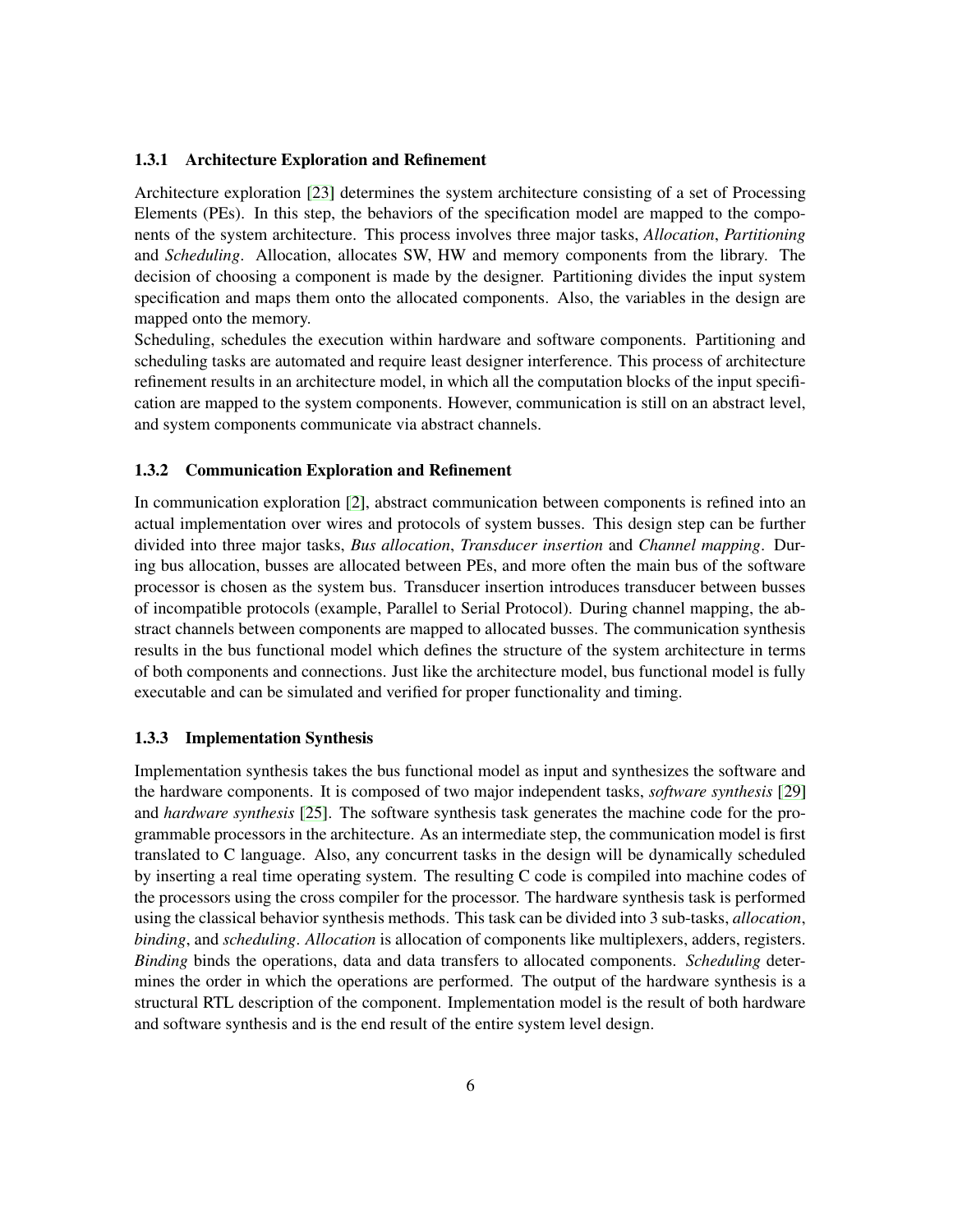# <span id="page-13-1"></span><span id="page-13-0"></span>**1.4 Related Work**

#### **1.4.1 Design Methodologies**

SoC design methodologies can be based on either top-down approach or bottom-up approach. In top-down approach, the design starts with the specification of the system at an abstract level and moves down in the level of abstraction by mapping the functionalities onto components making the implementation more accurate at each level. The design at the system level is split into small functionalities and are composed hierarchically. The required components are added and the functionalities are mapped onto the components. Once the architecture of the design is finalized, the design is synthesized to arrive at the final implementation. This approach is easier to manage and the designer gets the freedom to choose the algorithm and architecture based on the design constraints. Hardware-Software co-design environments, POLIS system [\[5\]](#page-65-4) and COSYMA [\[21\]](#page-66-7) use top-down design methodology.

In the bottom-up design methodology, design moves from lowest level of abstraction to the system level by putting together previously designed components such that the desired behavior is achieved at each level. The design will start by building the gates in a given technology. Basic units are built using the gates and the basic units are put together to make modules with desired functionality. Finally, the modules are assembled to arrive at an architecture. In this approach, the freedom of choosing the architecture is restricted. However, this approach has some advantages. Since each module is compiled separately, a design change in one of the modules requires re-compilation of only that module. [\[7\]](#page-65-5) introduces high-level component-based bottom-up methodology and design environment for application-specific multi-core SoC architectures. This approach does not provide much help on automating the architecture exploration.

A mix of both top-down/bottom-up approaches to take advantage of both the approaches are also possible. Such an hybrid approach is adopted in [\[26\]](#page-66-8) to reduce the design cycle time in FPGA design methodology by eliminating the need for complete design re-synthesis and re-layout when accommodating small functional changes.

#### <span id="page-13-2"></span>**1.4.2 Specification Languages**

A number of system level languages (SLDLs) have been developed in the recent years with an intent to capture designs containing both hardware and software components at all levels in the design flow. Out of all the languages, two languages need mention because of their prevalent use, SystemC [\[14\]](#page-66-4) and SpecC [\[11\]](#page-65-2). Both the languages are based on C language. SystemC implements system level modeling concepts extending C++ class library. SpecC, on the other hand, is a new language with a new compiler and simulator. Its an ANSI-C extension with new constructs to support system level modeling.

For our project, SpecC was chosen as the SLDL for its simplicity and completeness. The easy availability of the SpecC compiler and simulator and the SpecC based automated SoC design methodology, SCE made the decision easier.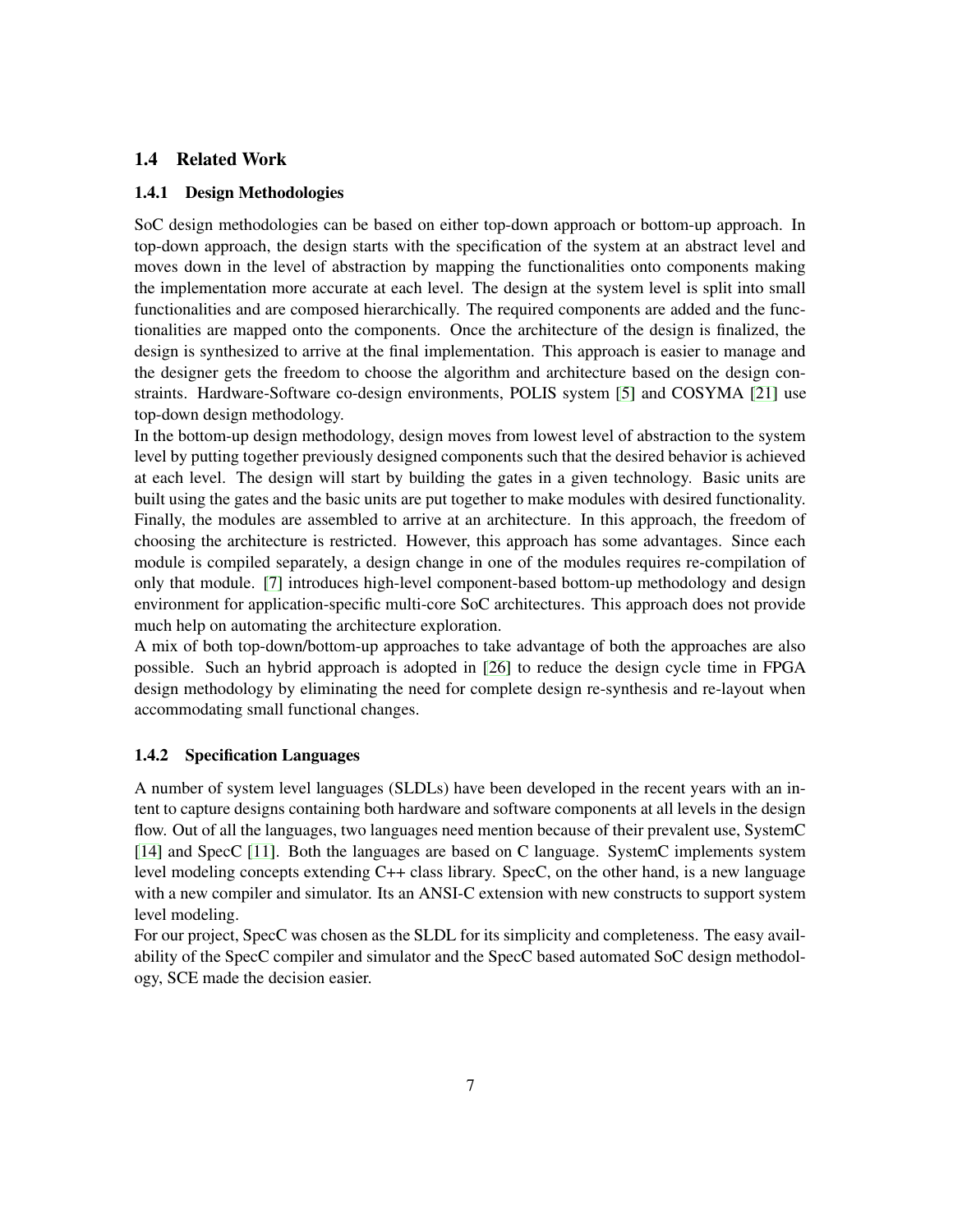#### <span id="page-14-0"></span>**1.4.3 SoC Design Flow Examples**

In this section, we will discuss two related works, that apply the SoC design methodology on two real life examples.

#### <span id="page-14-1"></span>**1.4.3.1 Design Exploration and Implementation of Digital Camera**

A top-down design methodology with digital camera as an example is discussed in [\[27\]](#page-66-9). The design process of this example starts with an informal specification in the form of an English document. This specification is refined and a complete executable specification in C language is written with 5 different functional blocks. First, an implementation on an single general purpose microcontroller is considered and based on manual analysis of the computation complexity, the possibility of a competitive design solution with this partition is ruled out. Further, three more explorations based on hardware/software partitioning are discussed, to improve the design in terms performance, power and gate count. The design is manually partitioned into hardware and software partitions based on manual analysis and designer's experience.

Implementations starts at RTL. Synthesizable RTL description of the general purpose processor core is available for the project. The special purpose processors for the hardware partitions are written in synthesizable RTL description. For the software partitions, majority of the code is derived from the specification model and is modified to communicate with the hardware partitions at necessary places. The resulting software in C is compiled and linked to produce final executable. The executable is then translated into the VHDL representation of the ROM using a ROM generator. After these steps, the entire SoC is simulated using a VHDL simulator validating functionality and timing. Using commercially available synthesis tools, the VHDL RTL is synthesized into gates. From the gate level simulation, necessary data to compute power is obtained. Gate count is used to compute the area of the chip. The same process is repeated for different explorations till the implementation matching the design constraints is obtained.

In this methodology, since the implementation is manual at RTL, its time consuming to design hardware for each partition and for each exploration. The lack of design automation restricts the number of explorations and makes the design procedure not suitable for complex applications.

# <span id="page-14-2"></span>**1.4.3.2 Design Exploration and Implementation of Vocoder**

A complete system level modeling and design space exploration, using top-down SpecC design methodology, of an GSM Enhanced Full-Rate speech vocoder standard is presented in [\[1\]](#page-65-6). This was a medium sized application and was intended to demonstrate and evaluate the effectiveness of SpecC design methodology. The complete specification model of the vocoder is captured in SpecC. SoC Environment (SCE) was used for design space exploration.

First, computational hot-spots are identified using a retargetable profiler [\[6\]](#page-65-7) integrated in SCE. To start with, a single software partition is tried. The entire vocoder functionality is mapped to a Digital Signal Processor (DSP) available in the SCE database [\[12\]](#page-65-8) and simulated using the SpecC simulator. Based on the simulated timing results, the single software solution was ruled out, as it could not meet the timing requirement. Next, design based on hardware software partitioning is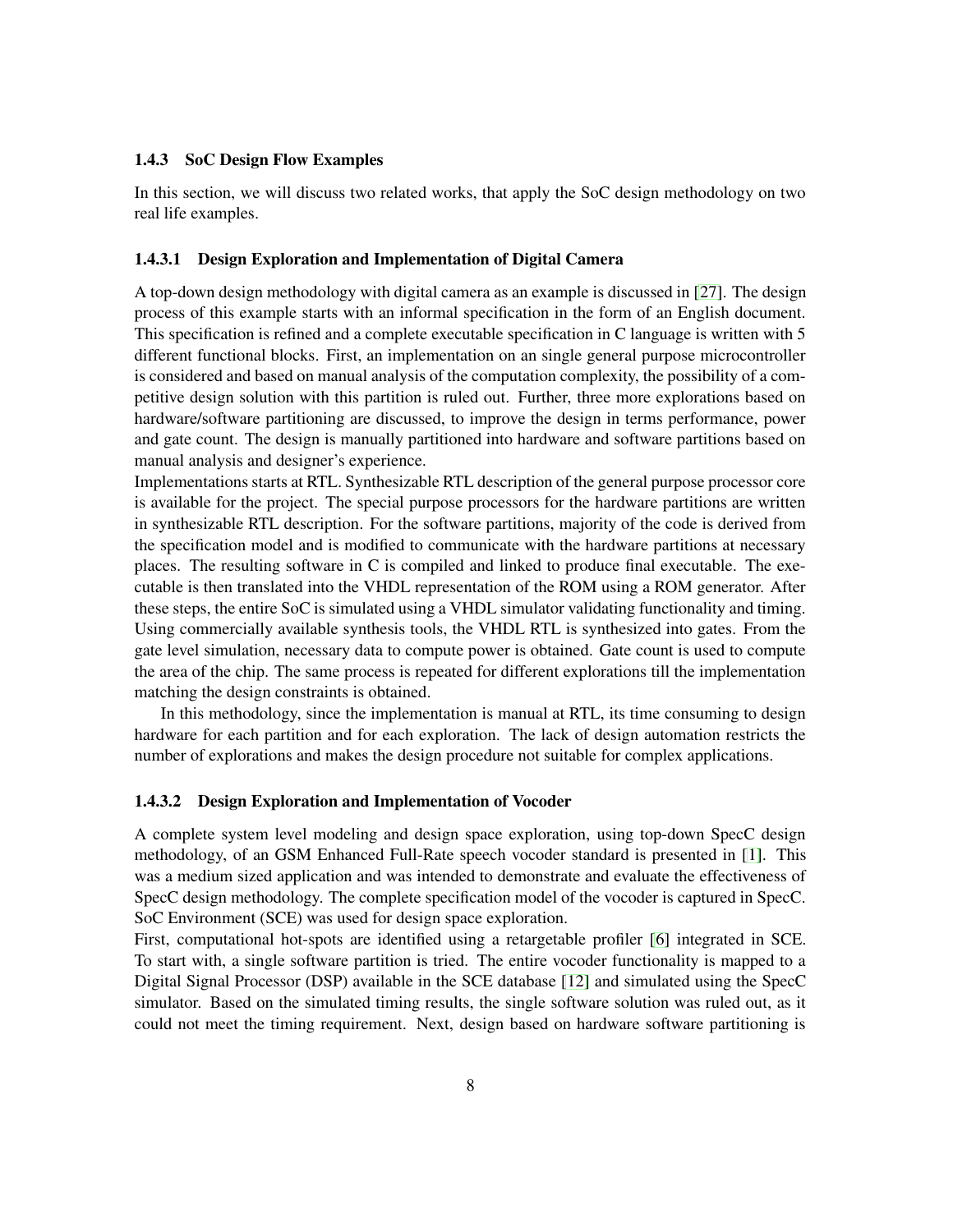explored. Based on the profiler output, the hot-spot behavior in the design is mapped to special purpose hardware component with a desired operating frequency. The rest of the functionalities are mapped to a DSP. The automatic architecture refinement tool is used perform the behavior partitioning and generate the architecture model. The architecture model is simulated to verify the functionality and the timing. If the timing requirements are satisfied, busses are allocated, and channels in the design are mapped onto the busses and communication refinement is performed to produce a bus functional model. Again, the resulting model is simulated to verify functionality and timing. Finally, RTL generation tool of the SCE is used to synthesize the RTL for the hardware components and C code generation tool is used to generate the C code for the software components, to arrive at a complete implementation model.

The refinement steps proposed by the SpecC design methodology, *Architecture exploration, Communication exploration, Implementation synthesis* are automated in the SCE. Designer deals with only writing specification model and is relieved of repeated manual implementation of models at different abstraction levels. This considerably reduces the design process time. Designer can devote all the attention towards writing a good specification model of the application. Designer gets accurate feedback on timing by simulating each refined model. Considerable time is saved by running the simulation of the abstract models and getting the early feedback.

# <span id="page-15-0"></span>**1.4.4 Our Work**

In our work, we applied the SpecC design methodology on an industry size design example. We implemented a MP3 audio decoder using SCE. We implemented a complete specification model of MP3 audio decoder in SpecC SLDL and used the SCE to perform the design space exploration. As a result of automation provided by SCE, we explored different architectures in relatively shorter time. The report focuses on the major design effort of writing a good specification model and at relevant point discusses the possibility and techniques to automate the process of writing specification model. A preliminary implementation of this design example is discussed in [\[24\]](#page-66-10). The specification model in [\[24\]](#page-66-10), was not complete and barely facilitated sufficient design space exploration. Some of the deficiencies included

- The specification model did not have enough granularity. There were very few leaf behaviors thus, restricting the extent of design space exploration.
- The specification model did not expose true parallelism in the application.
- The concurrency exposed in the specification model was not truly concurrent as the two computation units composed in parallel communicated in a Remote Procedure Call (RPC) style thus making them sequential.

In this work, the specification model was re-modeled starting from C implementation to have sufficient granularity, concurrency, and computational load balance across behaviors We were able to perform design space exploration with interesting partitions, to arrive at a suitable architecture for the MP3 audio decoder.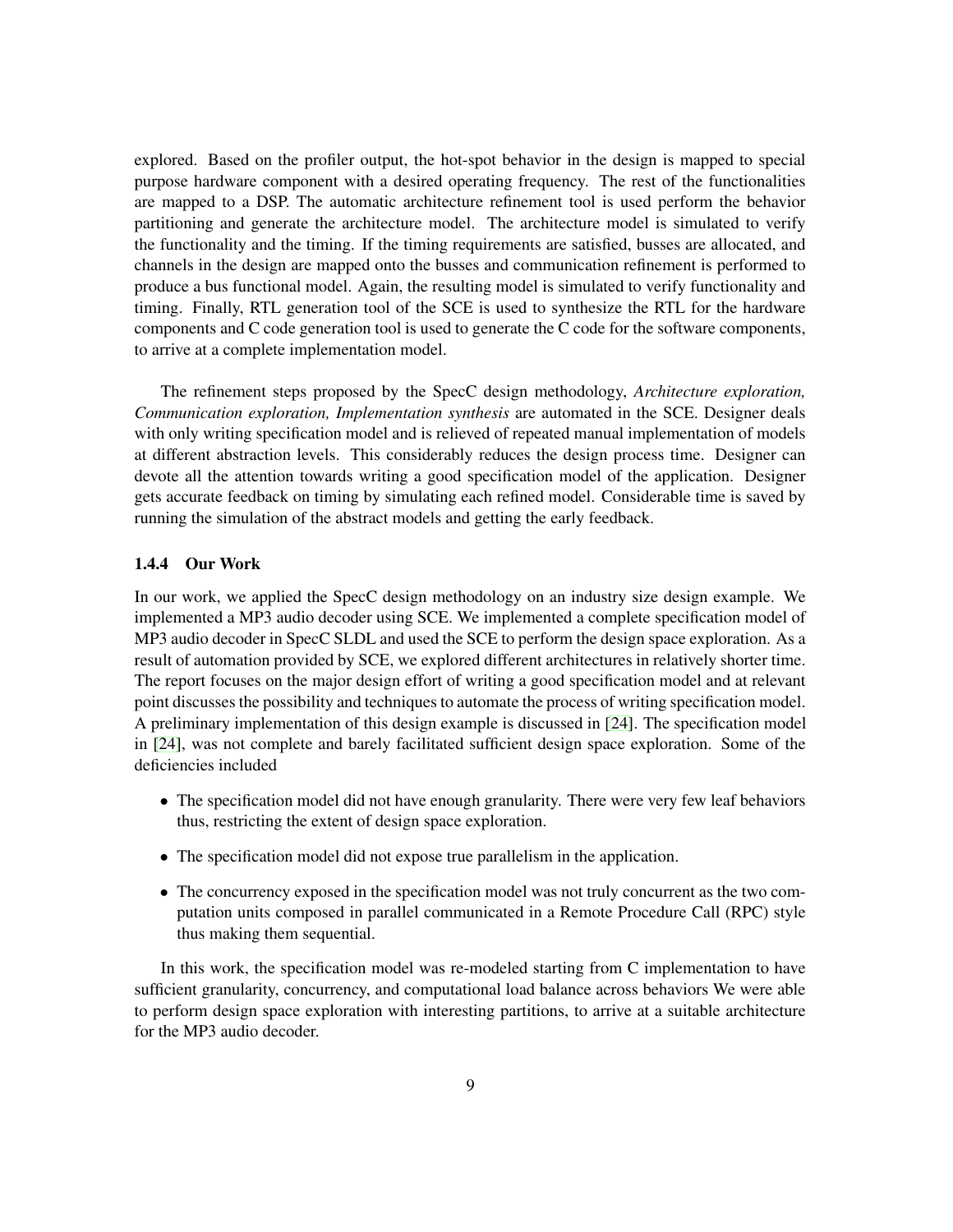# <span id="page-16-0"></span>**2 Design Example**

In this section, we will describe the chosen design example, a MP3 Audio decoder. This section also gives an overview of the compression algorithm.

Digital compression of audio data is important due to the bandwidth and storage limitations inherent in networks and computers. The most common compression algorithm is the ubiquitous MP3 along with the other contenders like, Windows Media Audio (WMA), Ogg, Advanced Audio Coding (AAC) and Dolby digital (AC-3). A brief description of these formats is available in [\[4\]](#page-65-9). All of these use a variety of clever tricks to compress music files by 90% or more. Even though, standards like AAC and MP3PRO promise better quality at lower bitrates, at this stage, MP3 is an undisputed leader because of its wide spread use.

MP3 [\[16\]](#page-66-11) provides significant compression through lossy compression, applying the perceptual science of psycho acoustics. Psycho acoustic model implemented by MP3 algorithm takes advantage of the fact that the exact input signal does not need to be retained. Since the human ear can only distinguish a certain amount of detail, it is sufficient that the output signal sounds identical to the human ears. In the following section, the generic structure of an MP3 decoder is presented.

#### <span id="page-16-1"></span>**2.1 Description of MP3 Decoder**

The MP3 decoder for our design will use a complete MP3 stream as input. Before presenting more details about the actual decoding process, a short overview of the MP3 bit stream is given.

#### <span id="page-16-2"></span>**2.1.1 Structure of an MP3 Audio Frame**

The MP3 stream is organized in frames of bits. Each frame contains 1152 encoded PCM samples. The frame length depends on the bit rate ( quality) of the encoded data. Since the bit rate may vary in variable rate encoded streams, the frame size may also vary within a single stream. Therefore the frame header contains information for the frame detection. Each encoded frame is divided into logical sections and these can be viewed hierarchically as shown in Figure [3.](#page-16-2)

The various fields in a frame of audio data are discussed below.

- **Header** is 4 bytes long and contains sync word to indicate the start of frame. Header contains Layer information (MPEG Layer I, II or III), bitrate information, sampling frequency and mode information to indicate if the stream is mono or stereo.
- **Error Check** This fields contains a 16 bit parity check word for optional error detection with in the encoded stream.
- **Side information** Contains information to decode *Main data*. Some of the fields in *side information* are listed below
	- It contains scale factor selection information, that indicate the number of scalefactors transferred per each subband and each channel. Scalefactors indicate the amount by which an audio sample needs to be scaled. Since, human ear response is different for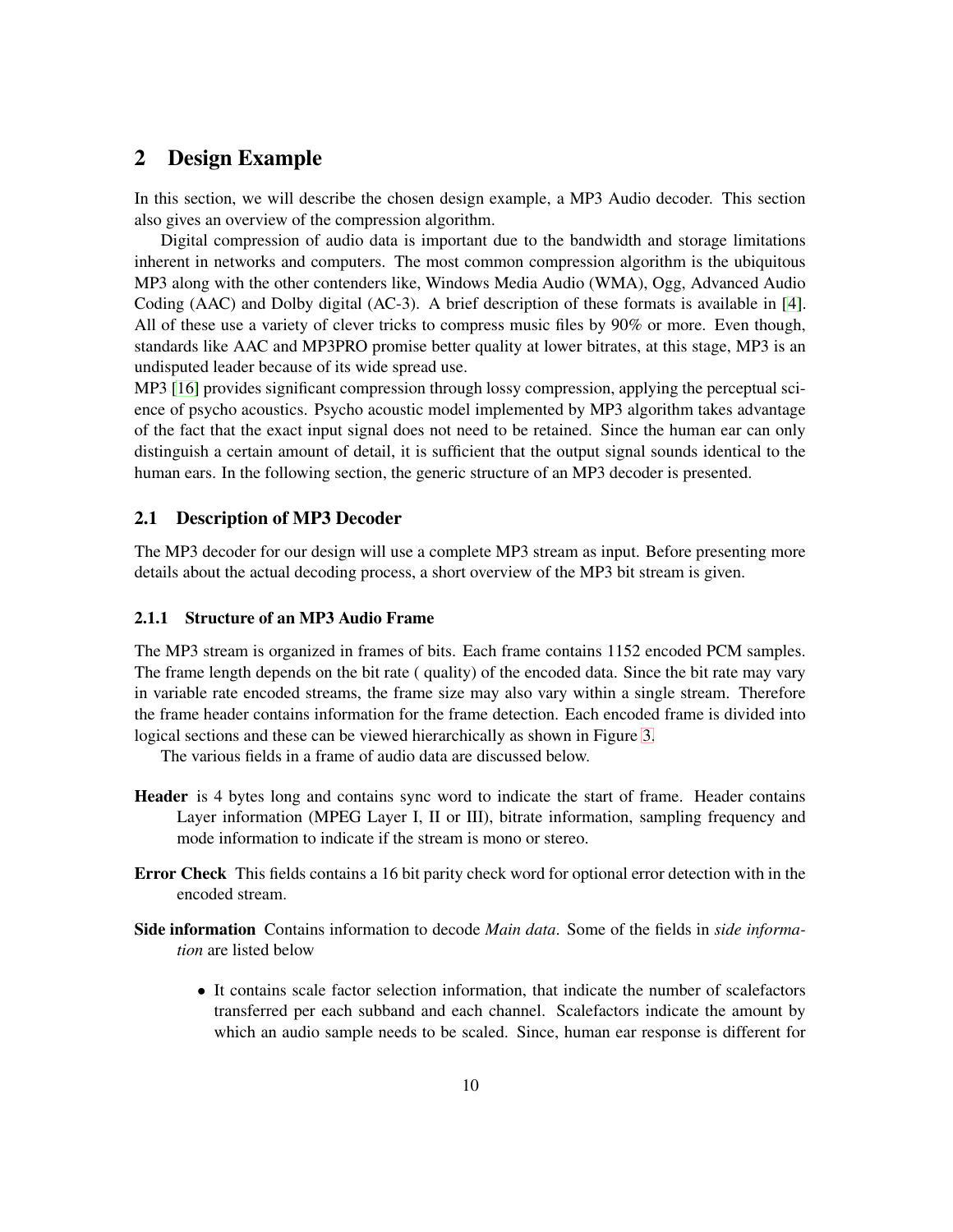

Figure 3: MPEG 1 Layer 3 frame format

signals at different frequencies, the entire audio spectrum is divided into subbands. The samples in the more sensitive bands are scaled more than the samples in the lesser sensitive region of the spectrum.

- It contains global gain which needs to be applied to all the samples in the frame.
- Information regarding the number of bits used to encode the scalefactors. To achieve compression, even the scalefactors are encoded to save the bits. This information in the sideinfo will indicate the number of bits to encode a particular scalefactor.
- Information regarding the huffman table to be selected to decode a set of samples. This information specifies one of the 32 huffman tables used for huffman decoding.

**Main data** The main data contains the coded scale factors and the Huffman coded bits.

- Scalefactors are used in the decoder to get division factors for a group of values. These groups are called scalefactor bands and the group stretches over several frequency lines. The groups are selected based on the non-uniform response of human ear for various frequencies.
- The quantized values are encoded using huffman codes. The huffman encoding is used to code the most likely values with lesser number of bits and rarely occurring values with larger number of bits. The huffman codes are decoded to get the quantized values using the table select information in the sideinfo section of the frame.
- **Ancillary data** This field is the private data and the encoder can send extra information like ID3 tag containing artist information and name of the song.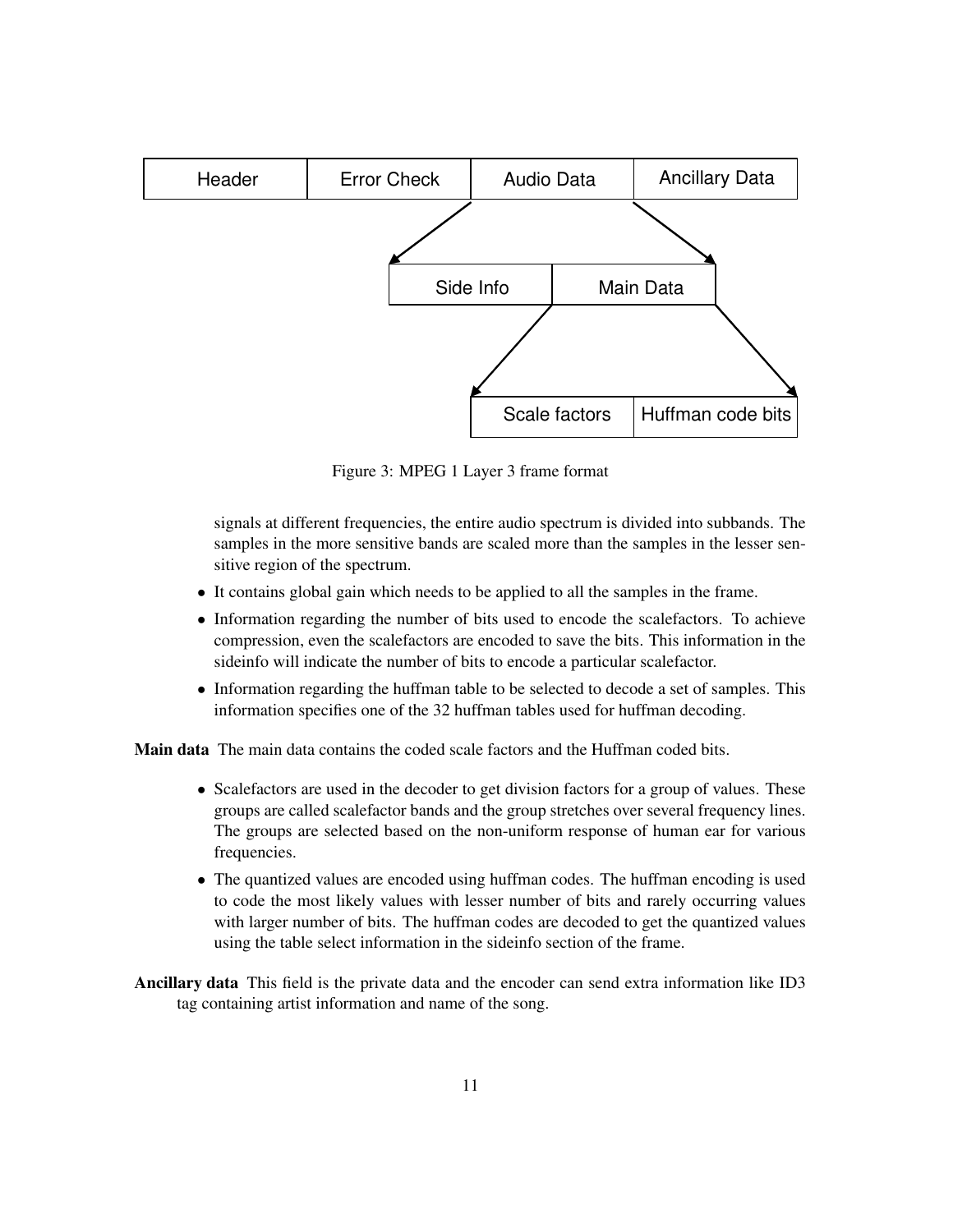

Figure 4: Block diagram of MP3 decoder [\[18\]](#page-66-1)

# <span id="page-18-0"></span>**2.1.2 MP3 Decoder Operation**

The block diagram in Figure [4](#page-18-0) shows the data flow within the MP3 decoder. The incoming data stream is first split up into individual frames and the correctness of those frames is checked using Cyclic Redundancy Code (CRC) in the *sync and the error checking* block shown in Figure [4.](#page-18-0) Further, using the scale factor selection information in the side information, scale factors are decoded in the *Scalefactor decoding* block. Scale factors are used to scale up the re-quantized samples of a subband. Subband is a segment of the frequency spectrum. Subbands are introduced in the encoder to selectively compress the signals at different frequencies. These subbands are chosen to match the response of human ear. The main data of the frame is encoded as a Huffman codes The quantized samples are derived from the huffman codes in the *Huffman decoding* block. The necessary side information needed for huffman decoding is obtained from *Huffman Info decoding* block. Since the huffman codes are variable length codes, the huffman encoding of the quantized samples results in a variable frame size. In order to optimize the space usage in a frame, the data from the adjacent frames are packed together. So, the *Huffman Decoding* stage refers to the previous frames data for its decoding. The next step after Huffman decoding, is the re-quantization. The re-quantizer, re-quantizes the huffman decoder output using the scalefactors and the global gain factors. The re-quantized data is reordered for the scalefactor bands. The re-quantized output is fed to the stereo decoder, which supports both MS stereo as well as Intensity stereo formats. The alias reduction block is used to reduce the unavoidable aliasing effects of the encoding polyphase filter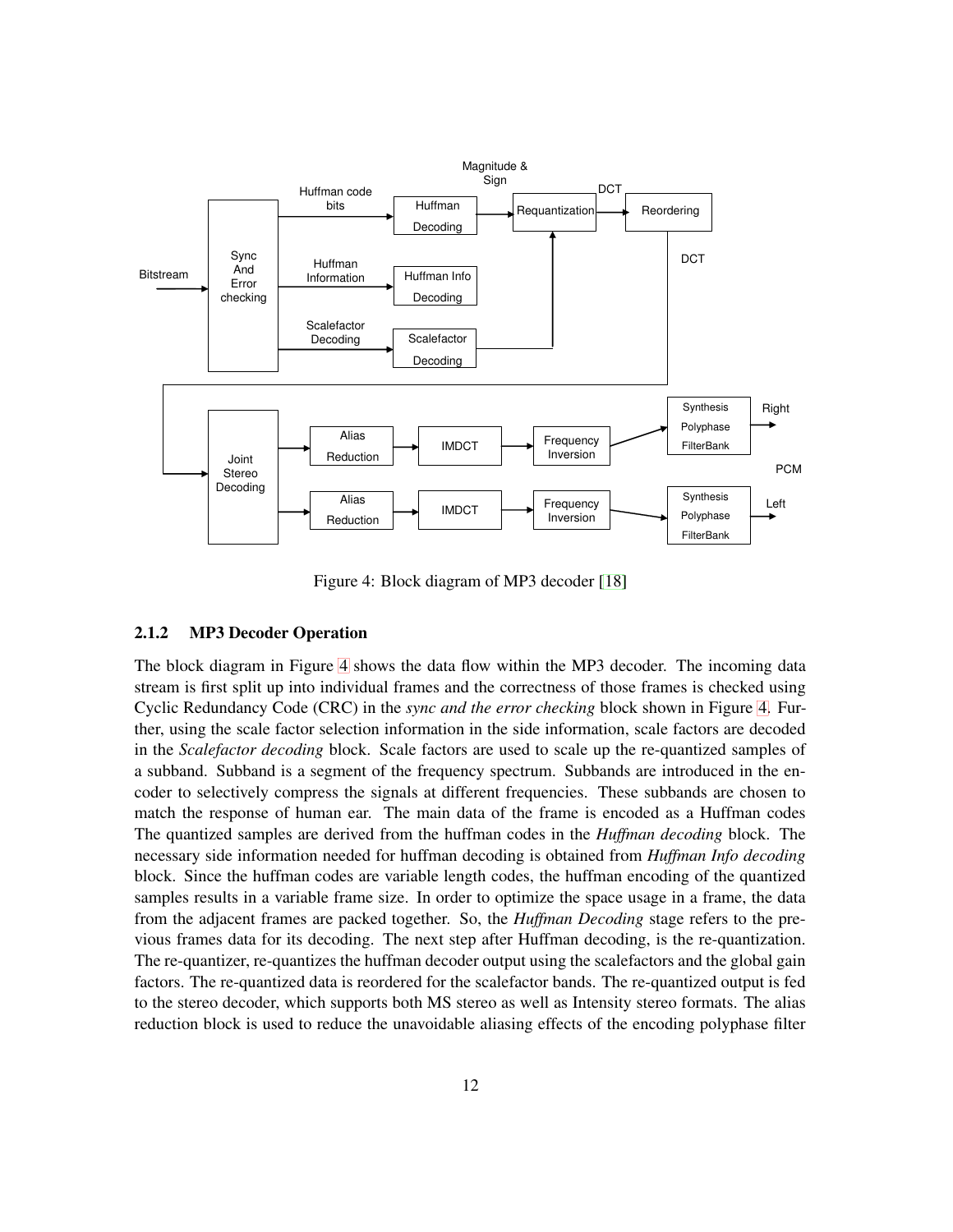bank. The IMDCT block converts the frequency domain samples to frequency subband samples. The frequency subbands were introduced by the encoder. This allows treating samples in each subband differently according to the different abilities of the human ear over different frequencies. This technique allows a higher compression ratio. Finally, the polyphase filter bank transforms the data from the individual frequency subbands into PCM samples. The PCM samples can now be fed to a loudspeaker or any other output device through appropriate interface.

A comprehensive literature about the MP3 audio compression standard is available in [\[15\]](#page-66-12) [\[22\]](#page-66-13) [\[18\]](#page-66-1).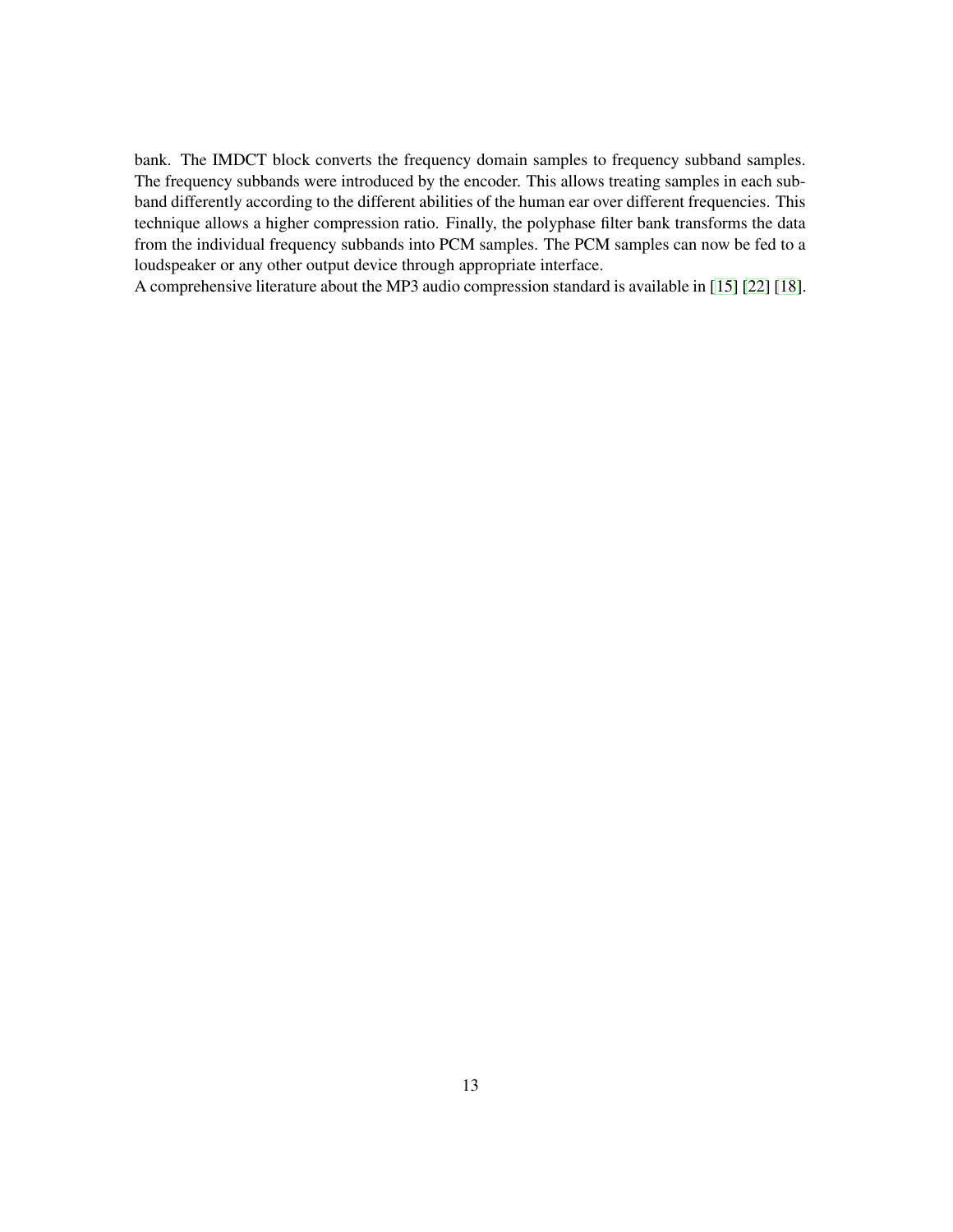# <span id="page-20-0"></span>**3 Specification Model**

Specification model is the starting point in the system design process and forms the input to the architecture exploration tool. Specification model is the result of capturing the functionality of the design in System Level Description Language (SLDL). It is a pure functional, abstract model, and is free of any implementation detail. Since the specification model forms the basis for the synthesis and exploration, it is important to write "good" specification model. A good specification model has the following important features:

- **Separation of computation and communication:** Specification model should clearly separate the communication blocks from the computation blocks. This enables rapid exploration by facilitating easy plug-n-play of modules. Abstraction of communication and synchronization functionality is a key for efficient synthesis and rapid design space exploration. In SpecC SLDL, computation units can be modeled using behaviors and communication elements using channels.
- **Modularity:** Modularity is required in the form of structural and behavioral hierarchy allowing hierarchical decomposition of the system. The hierarchy of behaviors in the specification model solely, reflects the system functionality without implying anything about the system architecture to be implemented.
- **Granularity:** The size of the leaf behaviors determines the granularity of the design space exploration. More the number of leaf behaviors greater are the number of the possible explorations. Granularity depends on the user and the problem size. There is a wide range of possibilities: On one extreme, every instruction can be a behavior and on the other extreme, entire design could be in one behavior. The former means complex design space exploration because of too many components, so it is not practical. The later results in reduced design space exploration. Granularity at subroutine level is usually better, as the number of components are manageable.
- **Implementation details:** Specification model should not have any implicit or explicit implementation detail. Having implementation details would restrict the design space exploration. For example, describing the functionality of a behavior at RTL would result in an inefficient solution, at a later stage, if the behavior is implemented in software.
- **Concurrency:** Any parallel functionality in the algorithm must be made into concurrent modules. This would enable exploration of faster architectures.

Specification model of the design could be written from scratch, which requires extensive knowledge of the algorithm being implemented. In this case, user can decide the granularity, hierarchy and concurrency of the design based on the knowledge of the algorithm. This approach might be time consuming as one is starting from scratch and the resulting specification model requires considerable amount of verification before considering it for rest of the design process. More than often, in the embedded system development, specification model needs to be developed from an existing reference C code which implements the algorithm. This approach is faster than the former as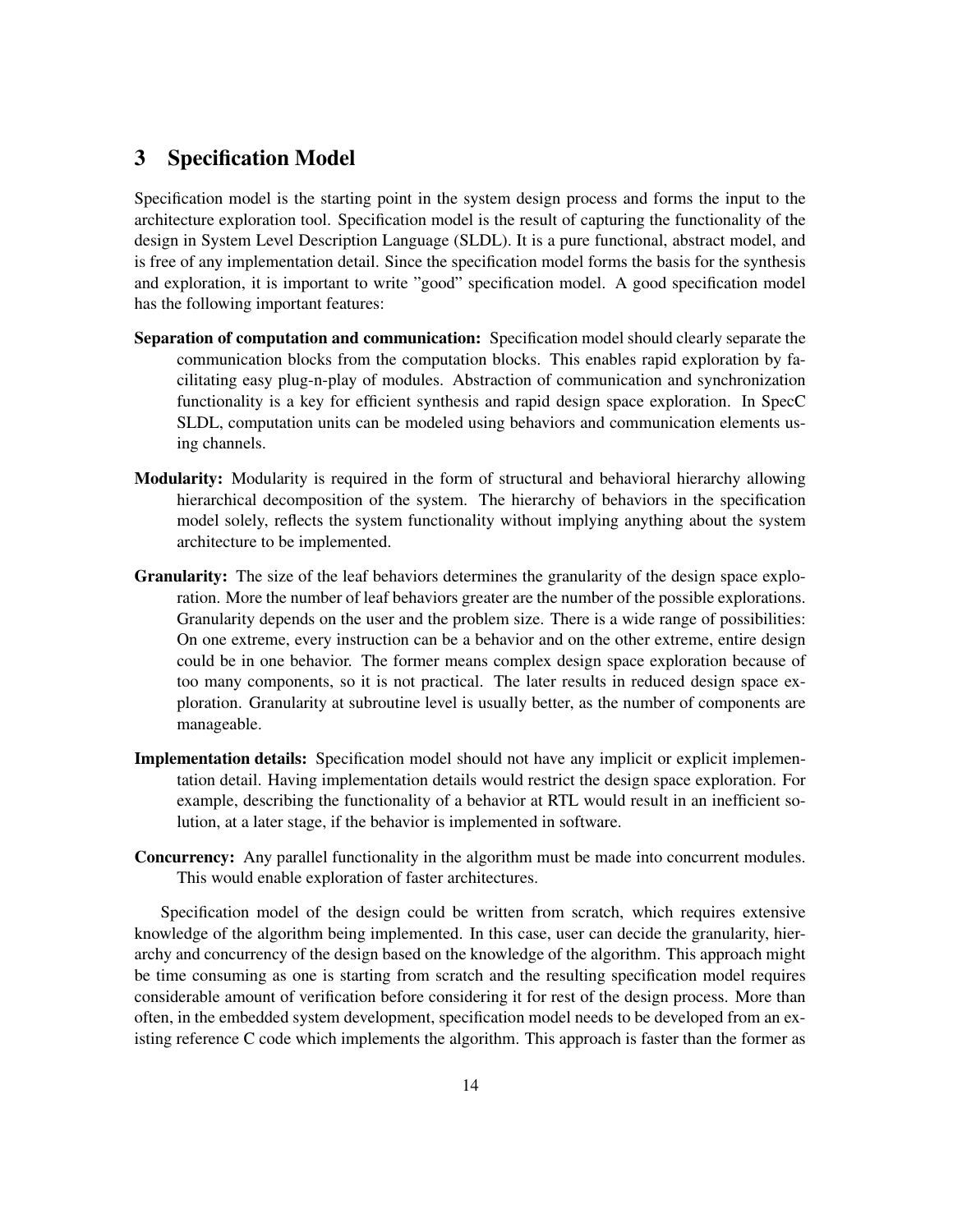| Properties of the reference C implementation |     |
|----------------------------------------------|-----|
| Total number of source files                 | 66  |
| Total number of lines of code                | 12K |
| Number of source files in the core           |     |
| MP3 algorithm implementation                 | 10  |
| Number of lines of code in the core          |     |
| MP3 algorithm implementation                 | 3K  |
| Number of functions in the core              |     |
| MP3 algorithm implementation                 | 30  |

Table 1: Properties of the reference implementation of MP3 decoder.

the significant amount of effort has already been invested in making the reference code. Moreover, since the SpecC SLDL is just a superset of C language it would require lesser effort to convert the C reference code into SpecC specification model than writing the specification model from scratch. The rest of this section will describe the development of the specification model starting from reference C-code of a MP3 Audio decoder.

#### <span id="page-21-0"></span>**3.1 Reference C Implementation of MP3 Decoder**

To develop the specification model we referred to the C implementation of the MP3 decoder available from MPG123 [\[20\]](#page-66-14). MPG123 is a real time MPEG Audio Player for Layers 1,2 and 3. The player provides, both, the core decoding functionality and interactive Graphical User Interface (GUI). This reference decoder is designed for and tested to work on Linux, FreeBSD, SunOS4.1.3, Solaris 2.5, HPUX 9.x and SGI Irix machines. It requires AMD/486 machines running at at least 120MHz or faster machine to decode stereo MP3 streams in real time.

## <span id="page-21-1"></span>**3.1.1 Properties of the Source of Reference Implementation**

The properties of the reference implementation are given in Table [1.](#page-21-1) The table lists some of the physical properties of the C code implementation of MP3123. The source archive contained floating point implementation of the MP3 Audio decoder. The implementation contained 66 source files, which included the actual decoding algorithm as well as supporting user interface code, contributing to 12K lines of code. For developing our specification model we only focused on the core decoding algorithm with a simple I/O spread over 10 source files, and comprising 3K lines of code. The source was split into 30 functions. A call graph of the major functions is shown in Figure[-5.](#page-21-1)

Since this reference C implementation was not meant to be a SOC description, it had typical coding issues, that need to be remodeled. Some of these are listed below:

• The implementation majorly composed of pointer operations. Since pointers are not supported by the hardware synthesis tools, the presence of pointers in the section of code that would get mapped to a hardware PE is discouraged.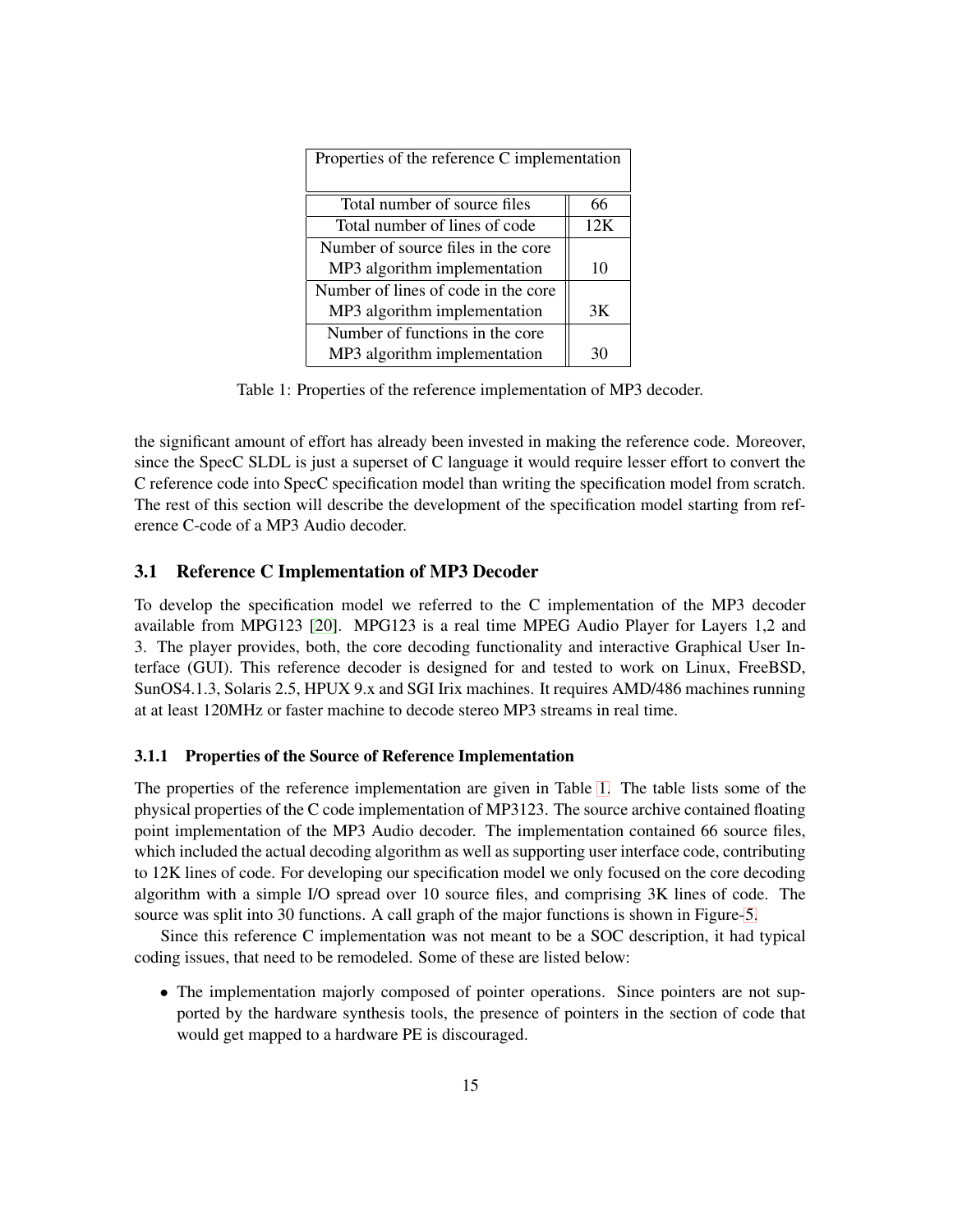

Figure 5: Call graph of major functions in the reference C implementation

- Usage of data structures with pointer members.
- Lack of behavioral hierarchy.
- Lack of separation of computation and communication blocks.
- Excessive usage of global variables.
- Absence of a distinct testbench and algorithm implementation.

To address these, a step by step approach was adopted to arrive at the final clean specification model. These are manual steps and are described in the subsequent sections, and wherever possible, we discuss the possibility of automation.

# <span id="page-22-0"></span>**3.2 Initial Testbench**

In this design step, we separated the core functionality of the MP3 decoder from the rest of the code in the reference implementation and built a testbench around it. The testbench remains unchanged through out the design process and provides the testing environment for our Design Under Test (DUT). This step involves few smaller tasks which are discussed in the following sections.

## <span id="page-22-1"></span>**3.2.1 Making C Code SpecC Compliant**

As a first step, the entire *main* function of the decoder was wrapped in one behavior, *Main*. In SpecC, the root behavior is identified by *Main* behavior and is the starting point of execution of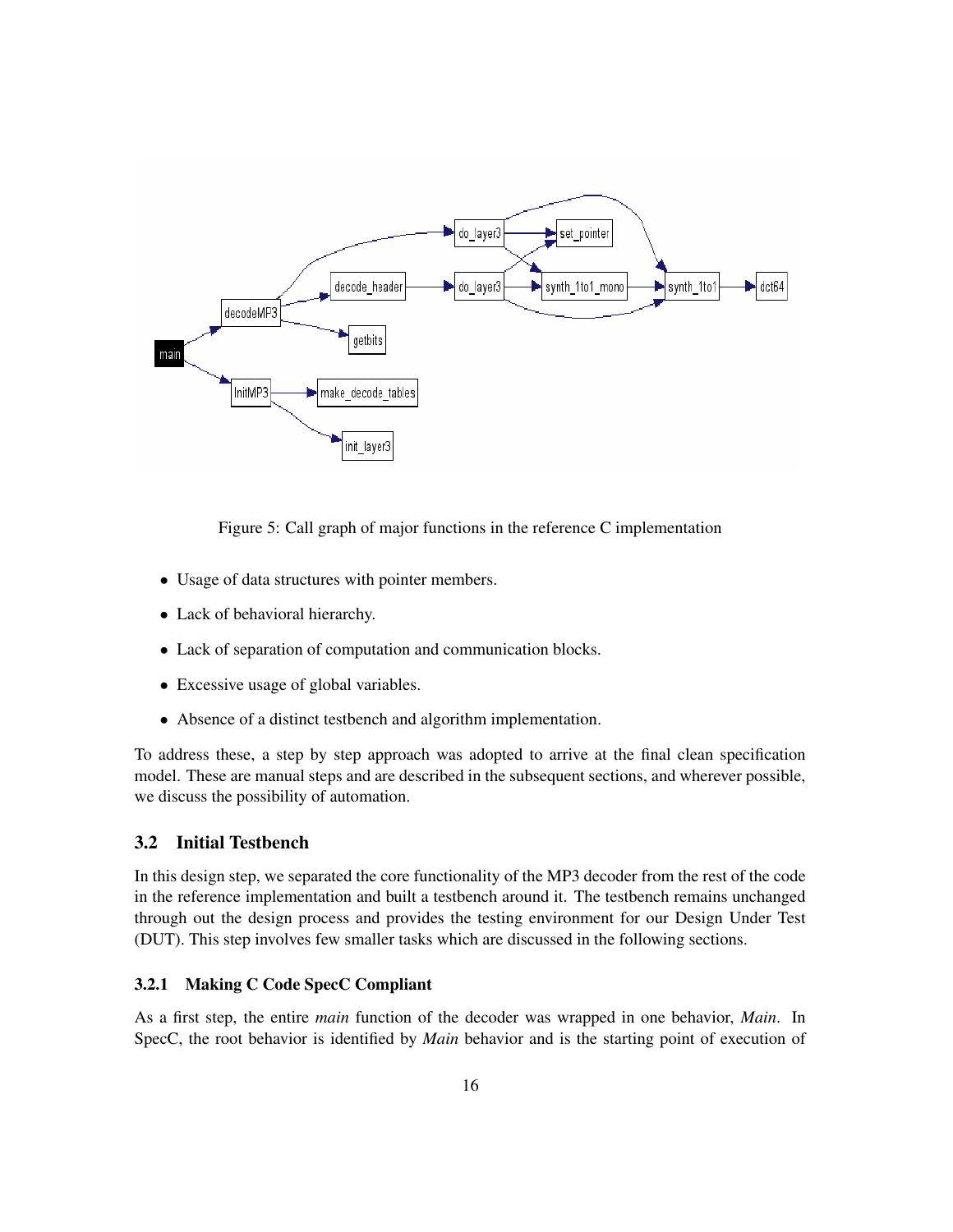a SpecC program. The model was compiled using the SpecC compiler. Since the reference implementation was not ANSI-C compliant and due to some limitations in the SpecC compiler, there were compilation issues which required changes in the C code to make it SpecC compliant. Some of the issues encountered are listed below.

- In SpecC, Initialization of variables at the time of declaration is restricted only to constants. The C reference implementation had variable initialization with non-constants such as, previously declared variables or address of variables. Such variable definitions were manually changed to separate the definitions from initializations.
- Certain variable names in the C implementation like, *in, out* are keywords in SpecC. Such variables were renamed to some non-interfering names.
- One of the files in the standard library, *huge val.h* was not ANSI-C compliant, this was changed without hampering the normal functionality.

After the above changes, we were able to compile and simulate the reference C code using SpecC compiler and simulator.

#### <span id="page-23-0"></span>**3.2.2 Building the Testbench**

The core decoding functionality of the decoder was separated from the rest of code and was wrapped in a behavior *mp3decoder*. This new behavior is the DUT. Two leaf behaviors, *stimulus* and *monitor* were introduced to implement the functionality of the testbench. The three behaviors were instantiated in the *Main* behavior. The communication between these three behaviors was established using the queue channels, *x* and *y*. Read only information like, buffer size and type of stream being processed were shared across the behaviors using variables. The structure and the connectivity of the testbench is shown in Figure [6.](#page-23-0) The *stimulus* reads the input MP3 stream from the binary MP3 files (\*.mp3) and sends it to *mp3decoder* in chunks. *mp3decoder* behavior decodes the input data and sends it to *monitor*. The *monitor* behavior receives the incoming data and writes it into an output file (\*.pcm). It also compares the received data with reference output generated by the reference implementation.

#### <span id="page-23-1"></span>**3.2.3 Timing of the Testbench**

In this section, we describe the timing of the stimulus and monitor behaviors to transmit and receive data respectively, at a correct rate. We also look at design of the buffer capacity in the testbench. The stimulus is designed to feed the data into the mp3decoder in chunks of 256 bytes. In order to send the data at a correct rate, stimulus waits for *waittime* before every transfer. For a given bitrate, stream type (mono or stereo), and with the transfer size of 256 bytes, *waittime* for stimulus was computed as below.

> *number of chunks per second* =  $(bitrate * stereomode/8)/(256)$ *waittime* =  $(1/number of chunks per second) * 1000000000 ns.$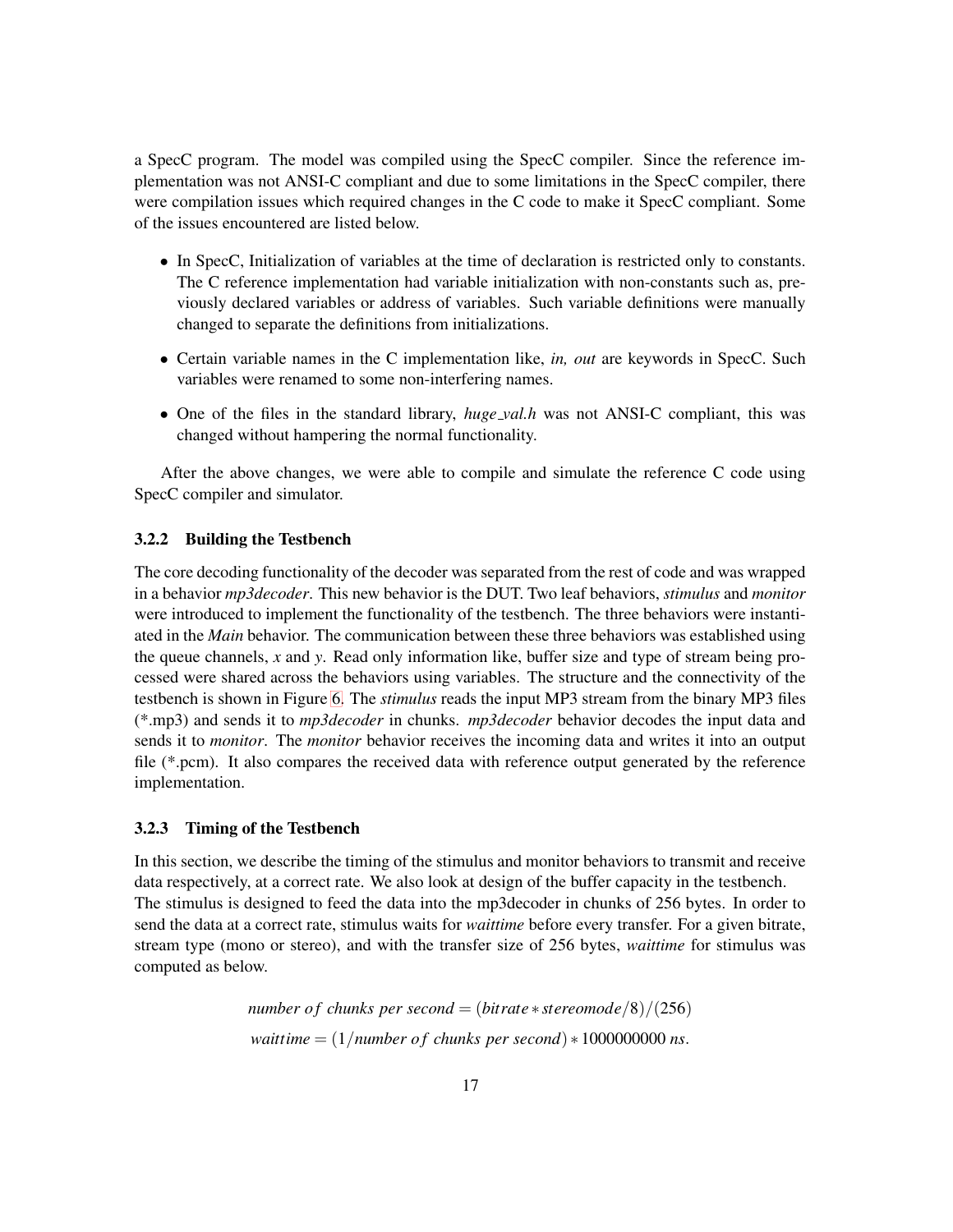

Figure 6: Top level testbench

Since we are calculating the wait period after every transfer of 256 bytes, we first compute *number of chunks per second* using the *bitrate* and *stereo mode* parameters. The inverse of the *number of chunks per second* gives the *waittime*. The above calculation gives the *waittime* in nano-seconds. The above timing detail is shown in Figure [7\(](#page-23-1)a). The *x-axis* is the time line and *y-axis* indicates activity in bursts. The figure shows that there is a data transfer from stimulus to monitor in bursts of 256 bytes every *waittime ns*.

The monitor checks if the samples from the decoder are received in a stipulated time. Monitor computes this stipulated time or deadline using *sampling frequency* and *stereo mode* (This parameter is 1 for mono and 2 for stereo encoding) information. At the start of every frame, monitor checks if the frame was received within the stipulated time. This check will determine if the decoder is too slow to meet the necessary timing requirement. The *deadline* per frame of samples is computed as

*deadline per sample* =  $(1/($ *stereo mode*  $*$  *sampling frequency*)  $*$  1000000000.0) *ns deadline* = *deadline per sample* ∗ *samples per frame*

where

*samples per frame* = 1152 ∗ *stereo mode*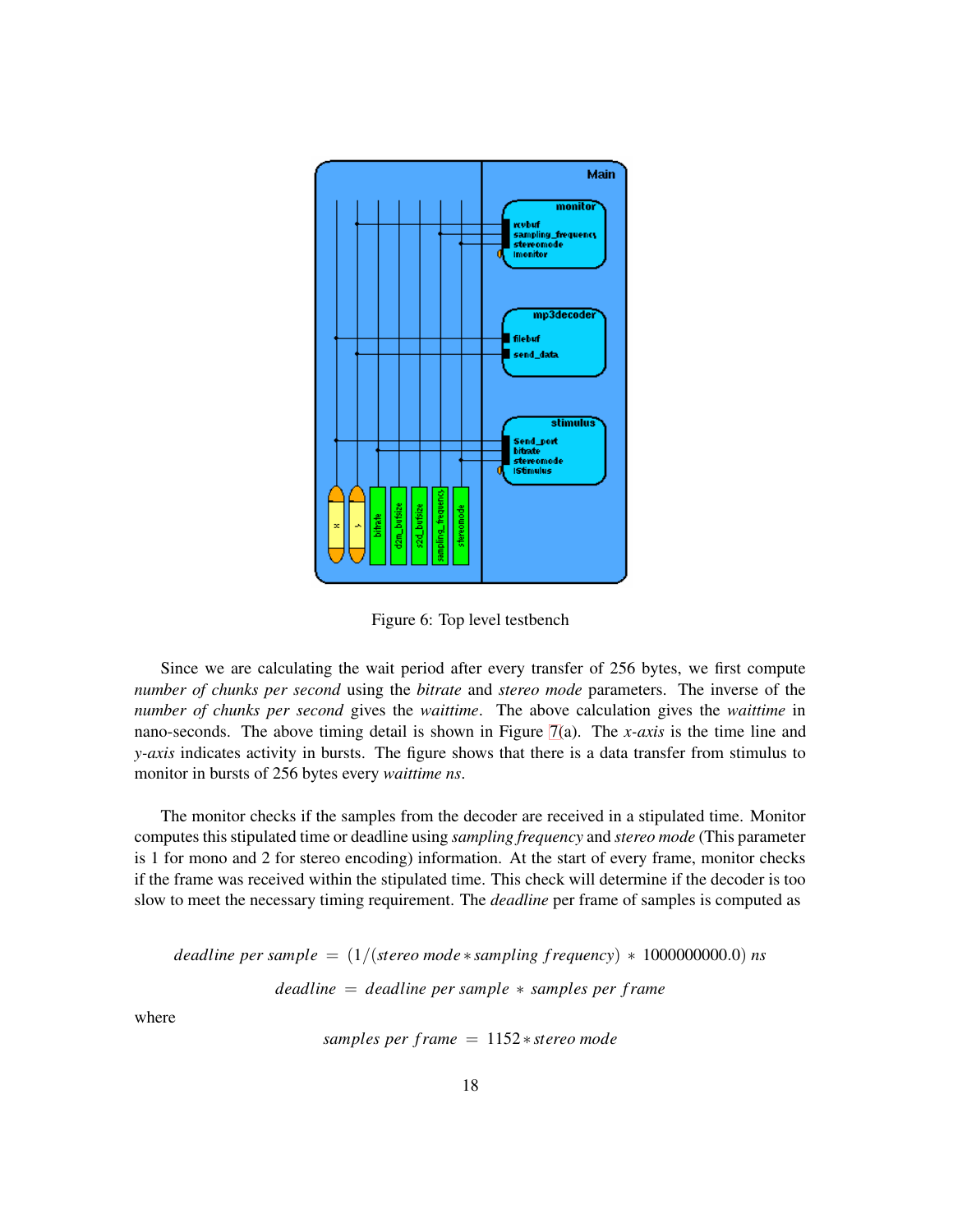

**(a) Stimulus to Decoder data transfer activity**



**(b) Decoder to Monitor data transfer activity**

Figure 7: Timing of testbench

In the above calculations, *deadline* is the time in nano-seconds to decode a frame of audio data. We first compute the *deadline per sample* using the *stereo mode* and *sampling frequency* parameters in terms nano-seconds. Using, number of *samples per frame*, we arrive at the deadline for the entire frame. The above timing detail is shown in Figure [7\(](#page-23-1)b). The figure shows that there is a data transfer in bursts of 2 bytes every *deadline per sample ns*.

Now, we will look at the computation of the buffer capacity for the two channelsin the testbench. The *stimulus* to *mp3decoder* queue must be designed to accommodate data worth at least one worst case frame size. The worst case frame size is computed as below:

*Maximum Average Frame Size* = *samples per frame* ∗ *Max possible bitrate*/*sampling frequency*

= (1152 ∗ 320*Kbits*/*sec*)/48*KHz* = 7680 *bits*

= 960 *Bytes*

To meet this requirement, a queue size of 1024 bytes was chosen.

Since the output from the decoder is written to the monitor one sample(2 Bytes) at a time, the mp3decoder to monitor queue could be of 2 bytes size.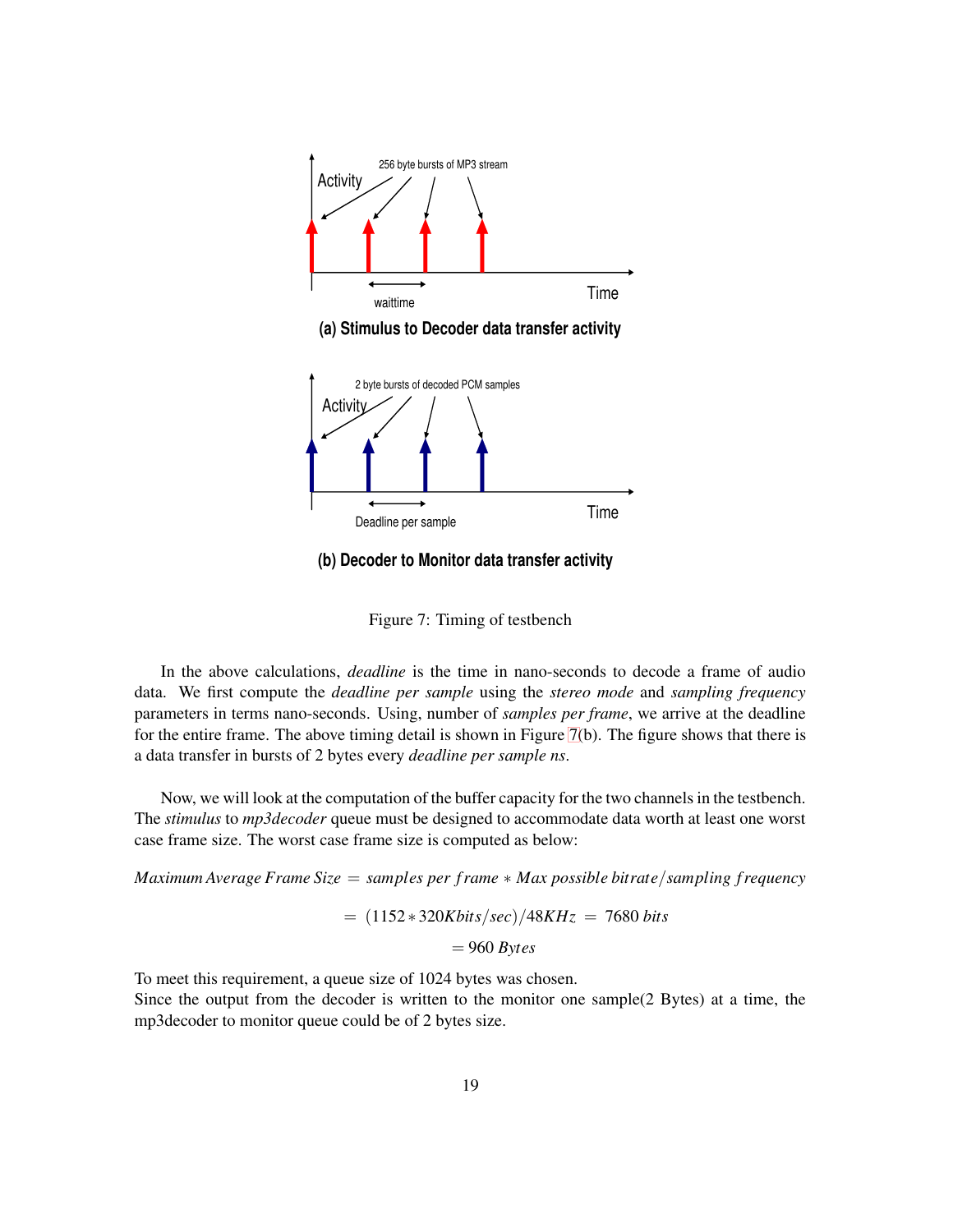#### <span id="page-26-0"></span>**3.3 Parallelization of the Design at the Top Level of the Hierarchy**

In our specification model, there was no concurrency at the very top level of the decoder. So, the interface of the decoder with the monitor was sequential. As the monitor was designed to accept the data at a specific rate the whole decoder would be stalled till the decoded data was delivered to the monitor. This obviously was not desired as it meant wastage of resources in the decoder waiting for the data transfer to complete. Another issue with the model was that, the output data transfer rate was controlled by the monitor which required that in the real environment the output device be knowledgeable about the sampling frequency and stereo mode which is not practical when the output device is a simple speaker system. So, we moved this rate control intelligence into the decoder.

To meet the above requirements we modified the top level of the design to separate the decoder core functionality from the data transfer logic. The resultant hierarchy is shown in Figure [8.](#page-26-0)



Figure 8: Top level parallel hierarchy of the decoder

The newly introduced behavior *Talk2Monitor* runs concurrently with the core behavior *decodeMP3* and consists of 3 child behaviors, *Listen2Decoder, ComputeTime* and *DataTransfer*, composed in FSM. *DataTransfer* is responsible for getting the decoded data from the *decodeMP3* in chunks of 32 samples and write it to *monitor* at a proper rate. This rate is calculated from the sampling frequency and stereo mode information by *ComputeTime* behavior. *Listen2Decoder* is respon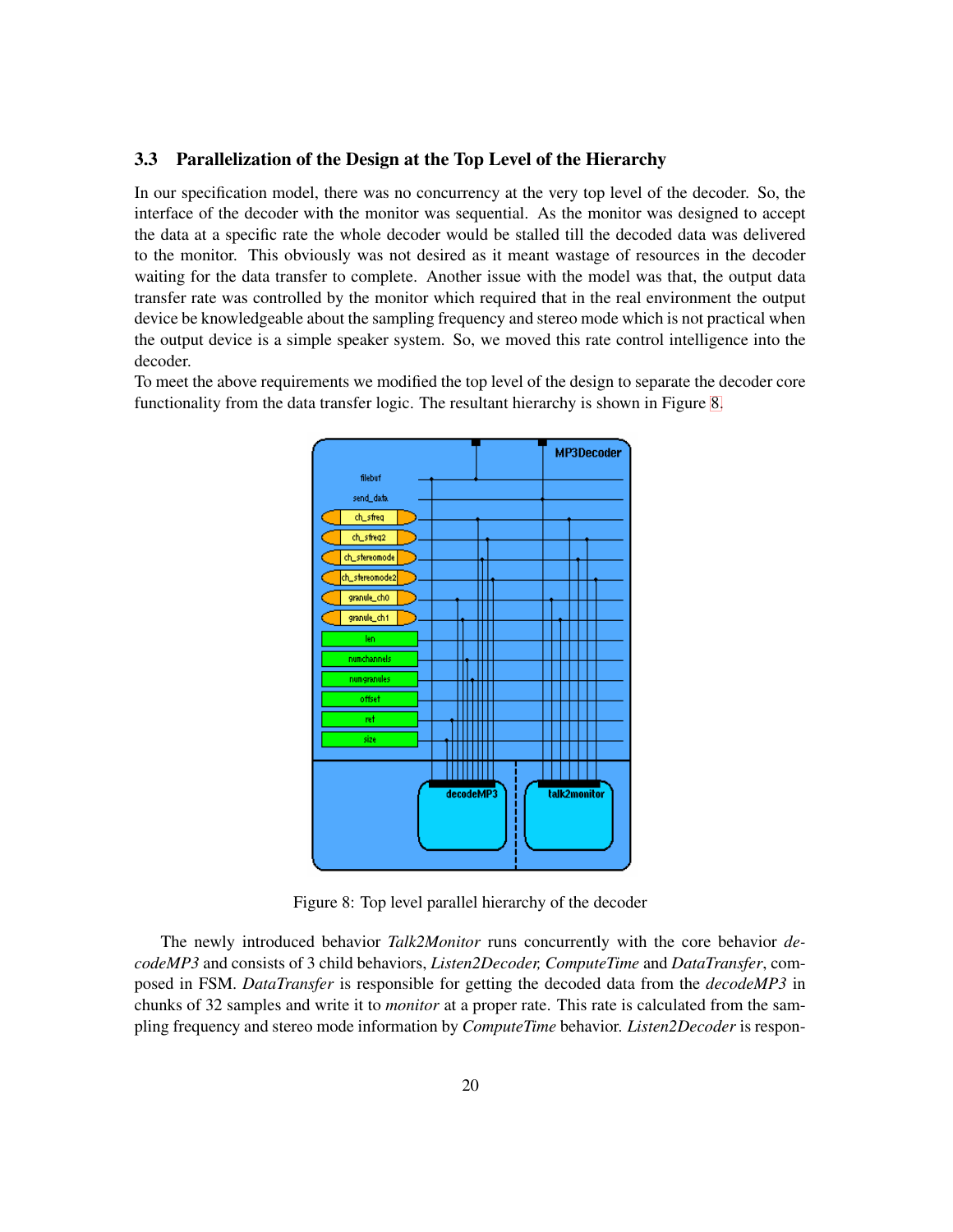sible for receiving this information from *decodeMP3* using double handshake channels *ch sfreq, ch stereomode*. Queue channels, *granule ch0* and *granule ch1* are used for communicating decoded samples from *decodeMP3* to *DataTransfer* behavior. The various channels used for communication are shown in the Figure [8.](#page-26-0)

# <span id="page-27-0"></span>**3.4 Introducing Granularity**

SpecC behaviors form the basic units of granularity for design space exploration. The leaf behaviors, behaviors at the bottom of the hierarchy, contain the algorithm implementation in the form of C code. So far, our Design Under Test (DUT) has just one behavior providing no scope for design space exploration. We need to introduce more behaviors into this design to make sufficient design space exploration. One easy way to do this is to convert all the major C functions in the design into behaviors. Based on the preliminary profile result obtained from GNU profiler, *gprof* and based on code observation a list of functions that needs to be converted into behaviors were identified. The behaviors were introduced based on the conventions listed below. The Figure[-9](#page-27-0) is used to explain this procedure.

#### <span id="page-27-1"></span>**3.4.1 Procedure**

We will now describe the procedure used to convert functions to behaviors. Figure [9](#page-27-0) shows an example for converting a function into behavior. In the figure, the code box on the left shows behavior *B1* encapsulating the function *f1*. The function returns the result which is written to the *out* port, *result*. The code box on the right shows the function *f1* encapsulated in a new behavior *B1 f1*.

- 1. Functions are converted to behaviors one by one using top-down approach following the functional hierarchy. This means that a function is never converted to behavior, unless its calling function (parent function) is converted to behavior.
- 2. The function to be converted is encapsulated in a behavior body and the function body is either inlined into the *main* of the new behavior or the function is made a member of this new behavior with the *main* of this new behavior containing a single call to this function. This second scenario is shown in the Figure[-9](#page-27-0) and the name of this new behavior is *B1 f1*.
- 3. The new behavior is instantiated in its parent behavior For example, in the figure the new behavior *B1 f1* is instantiated in *B1*. The ports of this new behavior are determined by the original function parameters. The necessary function arguments are made the members of the parent behavior. For example, in the figure, *i1, i2* and *s1* are made members of the behaviors *B1*. During later refinement stages, these ports might change or new ports might be introduced.
- 4. If any of the function parameters are pointers then they are replaced with an actual location or an array, depending on its type (notice that *i2* is mapped to the second port of *B1 f1*). The type of the port(*in, out, inout*) is determined based on how that parameter is used within the new behavior. If the function parameters are members of a composite structure(including arrays),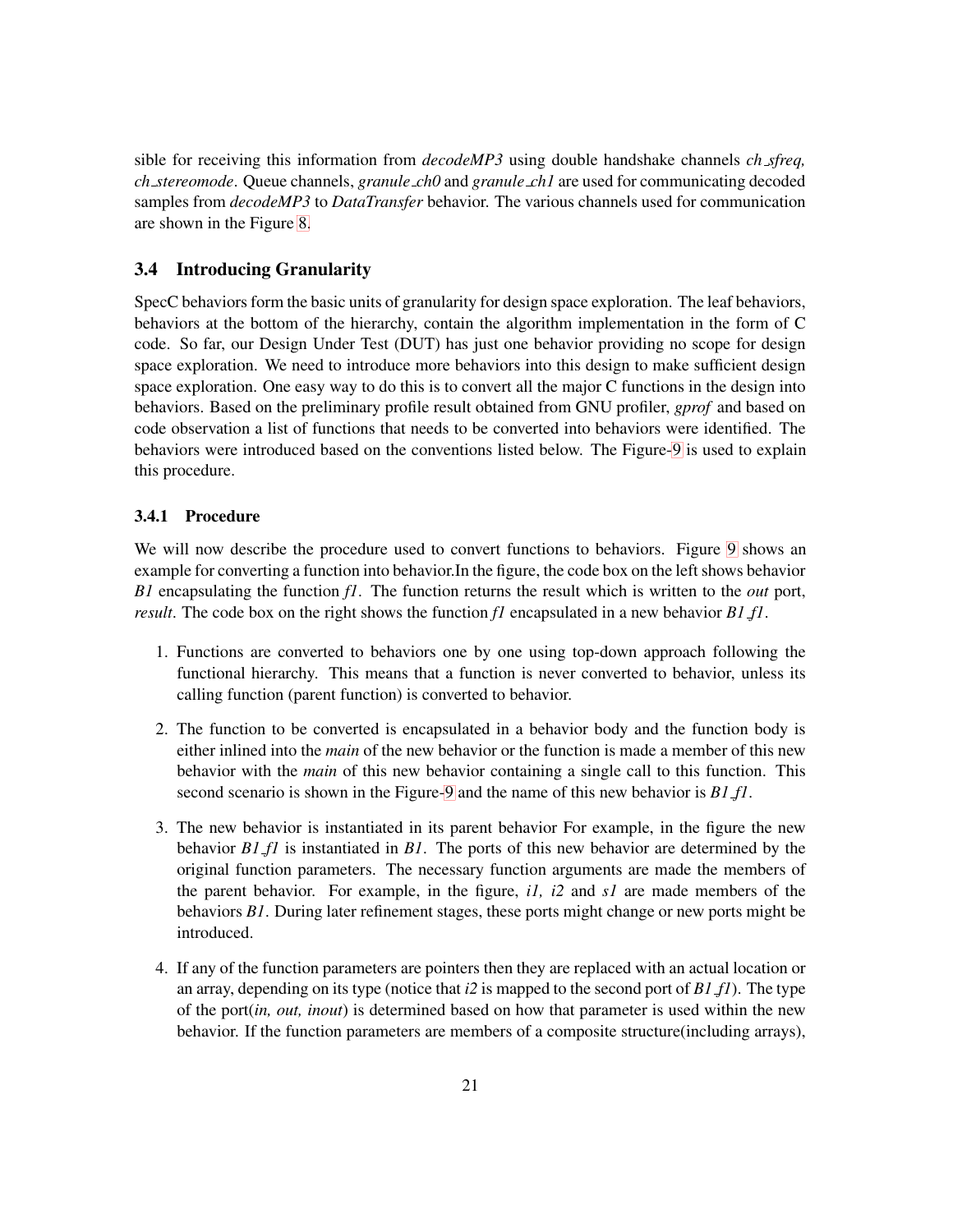

Figure 9: Example describing conversion of a C function to a SpecC behavior

then it has to be replaced with the entire structure. This is the case with the variable *s1* in the Figure[-9.](#page-27-0)

5. The return result of the function is assigned to an out port. In the example, notice that there is one more port(out port result) for the new behavior, than the number of parameters to the original function.

# <span id="page-28-0"></span>**3.4.2 Summary**

All of the above steps except pointer conversion are pure mechanical and hence can be automated. However, the decision of choosing the function to be converted into behavior has to be made by the designer. Determining the type for each port of the newly introduced behavior, requires manual analysis. Each function parameter has to be analysed, to find if its read-only, write-only, or readwrite parameter.

Using above steps, most of the major functions were converted to behaviors. After this major step we arrived at a SpecC implementation of the MP3 decoder with 18 behaviors and 31 behavior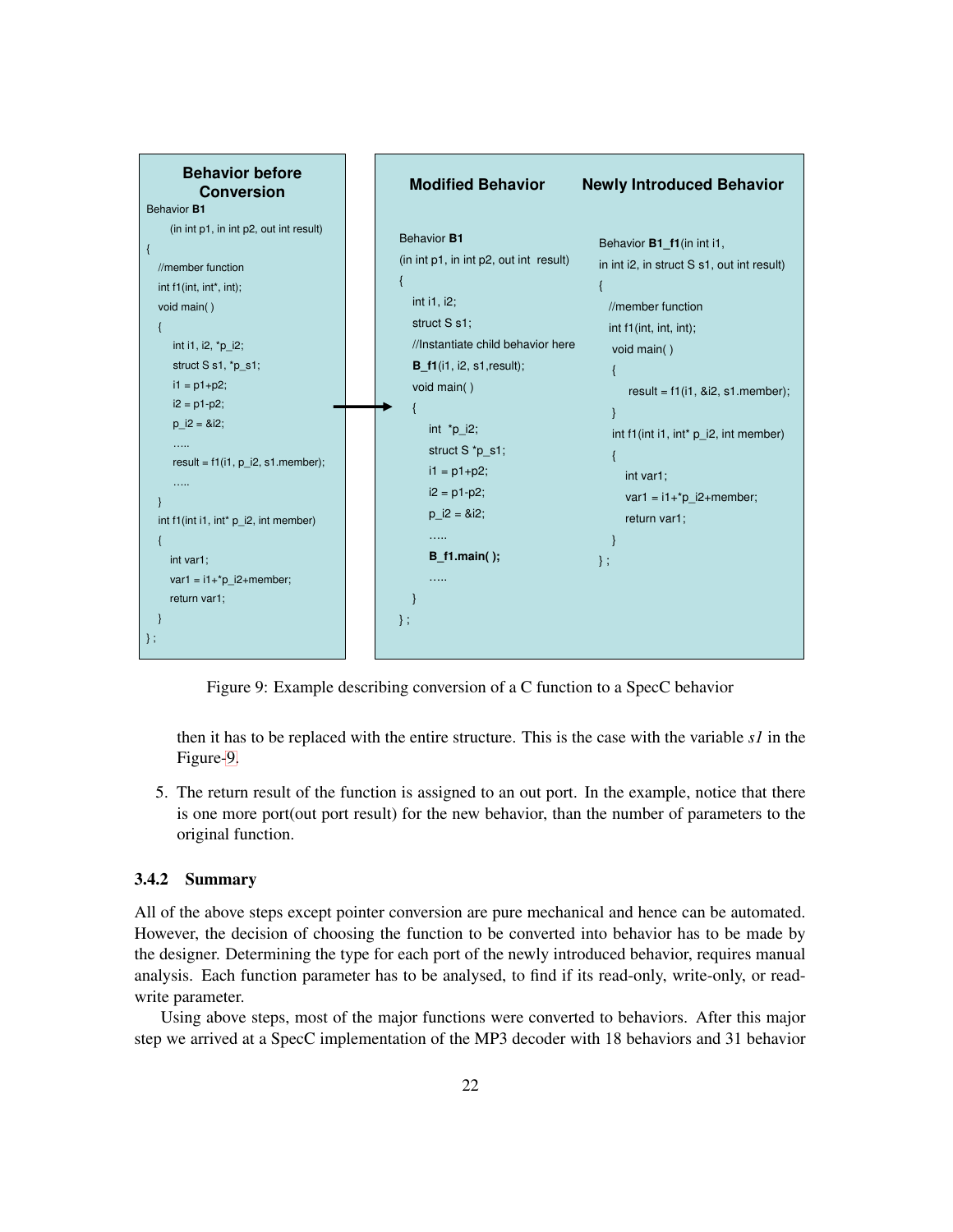instances. So far, we had converted only few functions to behaviors but most of the C code between function calls still exists between the behaviors. So, we now have behaviors interleaved with lots of C code. But in a "good" specification model, C code is allowed only in the leaf behaviors ( behaviors which contain no other behaviors). For writing good specification model, which can be understood by the SCE tool, it is required, that at any level of hierarchy, all the behaviors are composed either sequentially, or in Finite Statement Machine style, or concurrently, or in a pipelined fashion. This can be achieved first by eliminating the stray code between the behavior calls. Apart from this issue, there was one more issue to be solved, the global variables. Since each behavior represents potentially an independent processing element, a behavior has to communicate with the external world only through its ports. So it is important to eliminate the global variable communication of the behaviors. We first addressed the problem of global variable, before taking up the problem of eliminating the stray code, as the former will influence the later procedure.

# <span id="page-29-0"></span>**3.5 Elimination of Global Variables**

Global variables hide the communication between functions, in a program because they don't appear as function parameters or return results of functions. Since they become globally available to all the functions in the program, programmers use this feature for convenience to declare variables used across many functions as globals. However, a good specification model requires the communication to be separated from the computation. So, the hidden communication through global variables must be exposed. Depending on the scenario, the communication through global variables can be removed using one of the procedures given below.

#### <span id="page-29-1"></span>**3.5.1 Procedure 1**

If the usage of the global variable is restricted to only one behavior then the following procedure is used.

1. Global variables whose usage(read and writes) is restricted to only one behavior can be moved into that behavior making it a member of that behavior. In the Listing  $1(a)$ , the usage of global variable *g1* is restricted to behavior *b1* alone and hence has been moved all the way into *b1* as shown in Listing [1\(b\).](#page-30-1)

#### <span id="page-29-2"></span>**3.5.2 Procedure 2**

If the usage of the global variable is spread across multiple behaviors then the following procedure is used.

1. Global variables whose usage is spread across more than one behavior are moved into the innermost behavior in the hierarchy which encompasses all the behaviors accessing that global variable. In the Listing 1(a), the global variable *g2* is used across two behaviors *b1* and *b2*. As shown in Listing [1\(b\),](#page-30-1) *g2* is moved into the *Main* behavior as *Main* is the inner most behavior encompassing both *b1* and *b2*.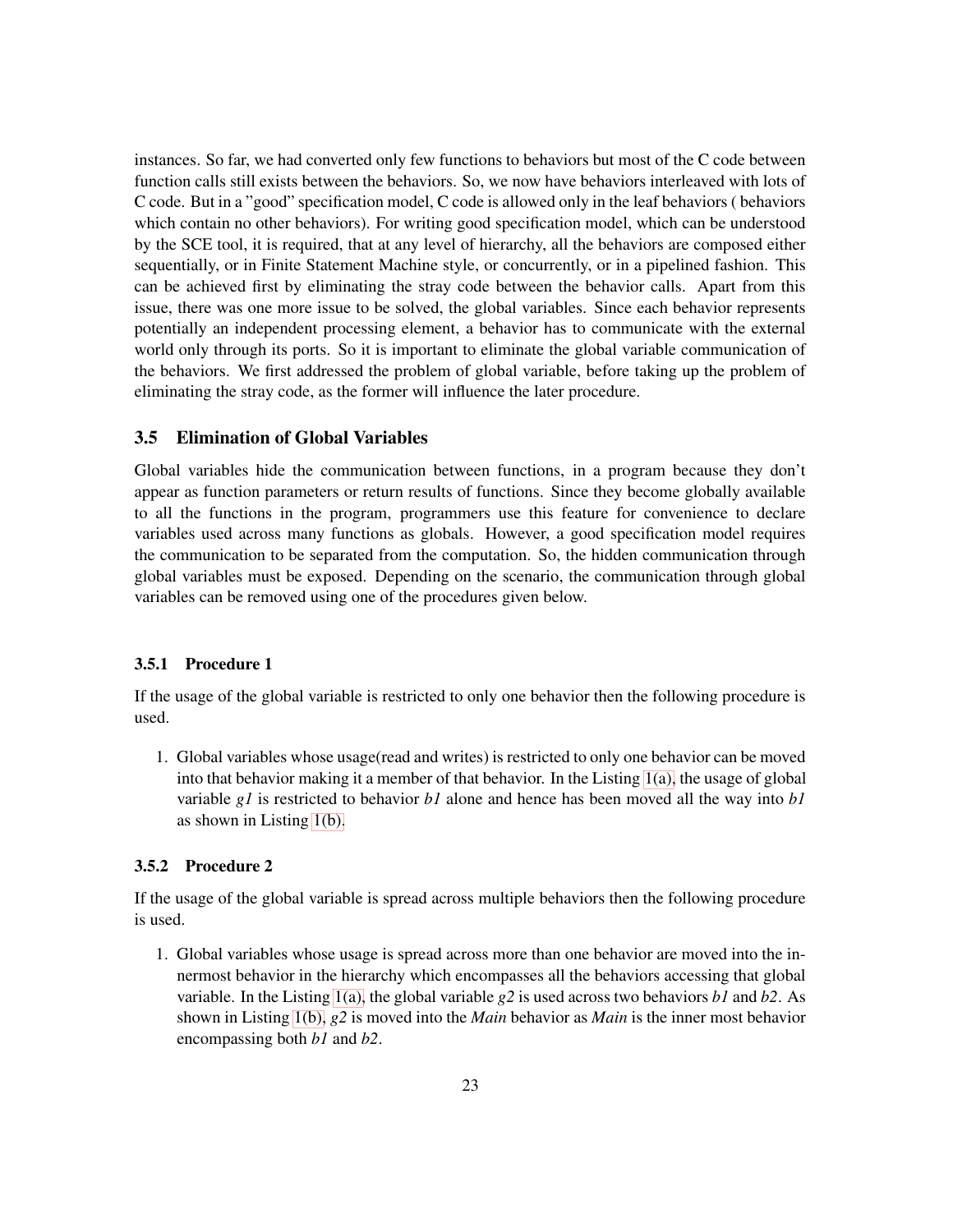```
i n t g1 , g2 ;
   behavior Main ( )
   {
 5 int var1, var2, var3;
     b1 B1(var1, var2);
     b2 B2(var2, var3);
10 i n t main ( void )
     {
       B1 . main ( ) ;
       B2 . main ( ) ;
     }
15 };
   behavior b1 ( in i n t i1 , out i n t o1 )
   {
     void main ( void )
20 \{g1 = g1 + i1;
       g2 = i1++;ol = i1:
     }
25 };
   behavior b2 ( in i n t i1 , out i n t o1 )
   {
     void main ( void )
30 {
        g2 = g2 + +;
        o1 = i1;}
   };
                                                               behavior Main ( )
                                                               {
                                                                 int var1, var2, var3;
                                                                 5 i n t g2 ;
                                                                 b1 B1 ( var1, var2, g2);
                                                                 b2 B2(var2, var3, g2);
                                                           10 i n t main ( void )
                                                                 {
                                                                   B1. main ():
                                                                   B2 . main ( ) ;
                                                                 }
                                                           15 };
                                                               behavior b1 ( in i n t i1 , out i n t o1 , out i n t g2 )
                                                               {
                                                                 i n t g1 ;
                                                           20 void main ( void )
                                                                 {
                                                                   g1 = g1 + i1;
                                                                   g2 = i1++;ol = i1;25 }
                                                               };
                                                               behavior b2 ( in i n t i1 , out i n t o1 , inout i n t g2 )
                                                               {
                                                           30 void main ( void )
                                                                 {
                                                                   g2 = g2++;o1 = i1;}
                                                           35 };
```
(a) Specification model with global variables

(b) Specification model without global variables

<span id="page-30-1"></span>Listing 1: Eliminating global variables.

2. Moving the global variables into the innermost behavior will introduce new ports in the behaviors accessing the global variable and the type of the port is determined by the nature of the access of the variables. In Listing [1\(b\)](#page-30-1) there are new ports for the behaviors *b1* and *b2*. *b1* which only writes *g2* gets an extra *out* port and *b2* which both reads and writes *g2* gets an *inout* port.

## <span id="page-30-0"></span>**3.5.3 Summary**

The above mentioned refinement steps are mechanical and can be automated. The the necessary information regarding the usage of the variables are available in the compiler data structure and can be used to determine where the variable is defined and where all it is being used. However, determining the port types of the new ports, introduced due to motion of global variables, requires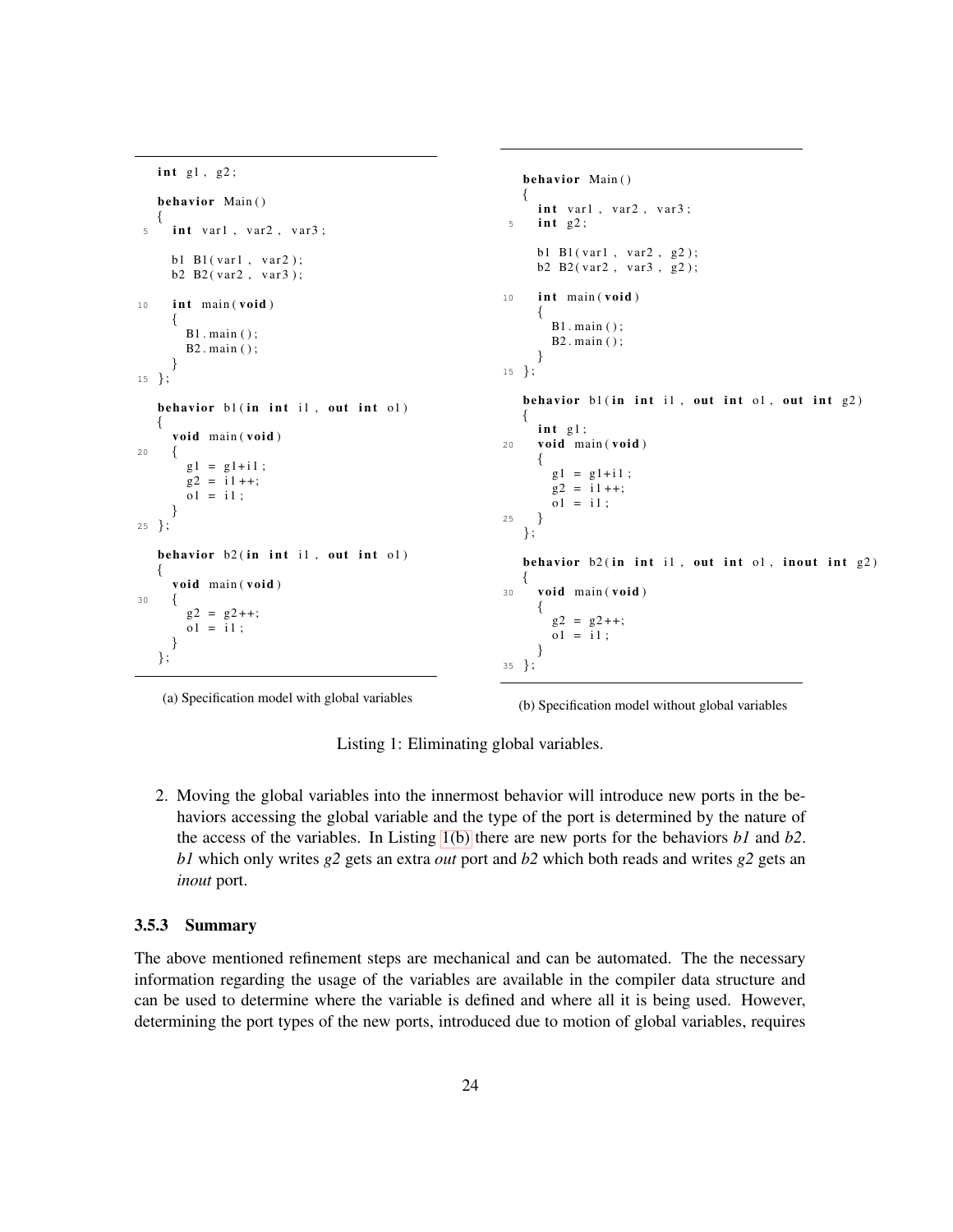<span id="page-31-0"></span>manual analysis if these global variables are accessed using pointers within the behaviors.

# **3.6 Arriving at a Clean Specification Model**

As described earlier, a clean specification model is one in which only the leaf behaviors contain the C code and all the child behaviors are composed either in *parallel* (using *par* statement), or in *pipeline* (using *pipe* statement), or in Finite State Machine(FSM) style(using *fsm* statement), or sequentially. But, at this stage, our specification model is composed of behavior calls interleaved with C code. The SpecC language reference manual [\[8\]](#page-65-10) describes each of this composition styles in detail.

In this section we describe the procedure adopted to clean the specification model.

#### <span id="page-31-1"></span>**3.6.1 Procedure**

The interleaving C code between behaviors can be wrapped into separate behaviors and these behaviors can be composed in either of the 4 ways mentioned above to get a clean specification model. The possibility of concurrent composition using *par* and *pipe* statements are considered later, as they are complex and require dependency analysis across behaviors to check if there exist any parallelism between them. At this stage, we look at composing the behaviors either in pure sequential fashion or in FSM style. Behaviors composed sequentially execute one after the other in the order specified. Similar to pure sequential composition, in FSM composition, the behaviors are executed one after the other sequentially. However, in addition, FSM composition facilitates conditional execution of behaviors. The conditions are specified next to the behavior and are evaluated after executing the behavior. The next behavior to be executed depends on the result of the condition evaluation. In the absence of any condition, the execution flow will fall through.

In our case, since some of the stray C code between behavior calls were conditional statements influencing the execution of behaviors, it was conducive to compose these behaviors in FSM style by having the conditional C code converted into conditional statements of the FSM. Straight line stray C code were wrapped into separate behaviors. Whenever possible, instead of introducing new behaviors, we pushed these instructions into the already existing neighboring behaviors. This later operation requires that the existing behavior's ports be changed to accommodate new changes.

The above described general methodology is adopted in the examples shown in Figure [10](#page-31-1) and Figure [11.](#page-31-1) Figure [10](#page-31-1) depicts the way to convert an *if* statement into an FSM. In this example, a new behavior *newB* is introduced encompassing the straight line C instructions  $a = 1$ ;  $var = 2$ ; The conditional execution of behaviors *B1* and *B2* is made possible by absorbing the *if* condition into the FSM. These conditional C instructions appear in a different form next to the behavior call *newB*. Figure [11](#page-31-1) shows a way to convert a *for* loop into a FSM. In case of for loops, the stray instructions include the loop initialization statements, loop condition and loop parameter update statements. The new behavior, *LOOP CTRL* is introduced to update the loop parameter *i* with an increment instruction. The loop parameter initialization is moved to the preceding behavior, *START* and the loop condition evaluation is absorbed into the FSM body next to the *LOOP CTRL* behavior call. The unconditional *goto* in the FSM body, next to the behavior call *B3*, forms a loop of *LOOP CTRL, B1, B2, B3*. This loop is terminated when the conditional statements in the FSM body next to the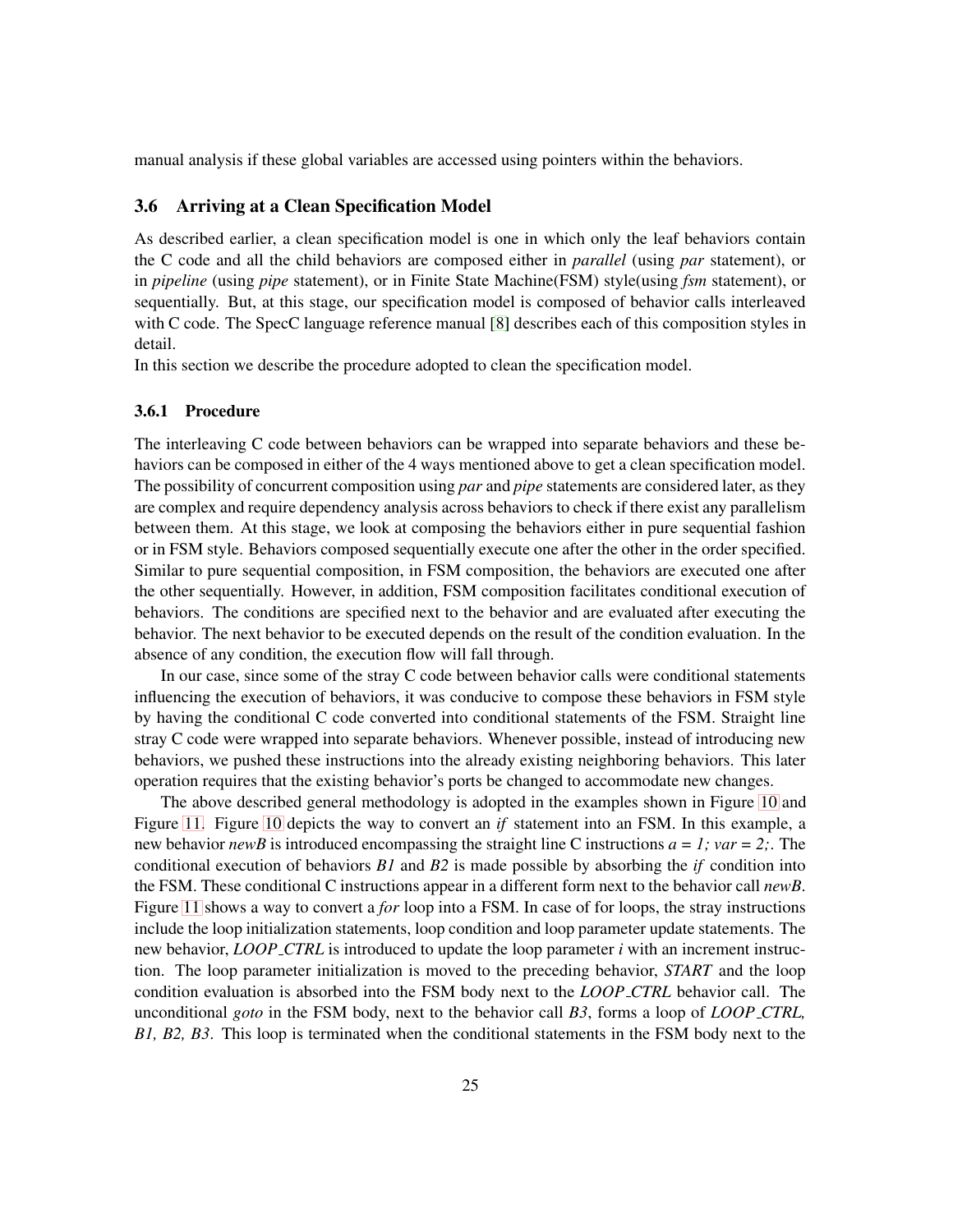behavior call *LOOP CTRL* evaluates to false. A similar strategy of code cleaning is discussed in [\[3\]](#page-65-11).



Figure 10: Example describing conversion of unclean behavior to a clean behavior

#### <span id="page-32-0"></span>**3.6.2 Summary**

The above mentioned general procedure was used to clean up the MP3 decoder specification model. As an example, the entire granule processing unit of the MP3 decoder is shown in the Listing [2.](#page-33-0) If you notice, this section of the specification model has lots of C code in between the behavior calls. A clean FSM version is shown in Listing [3.](#page-34-0)

The general procedure adopted to clean the specification model involves purely mechanicalsteps and can be automated. With limited user inputs about the type of composition desired, wrapping of the C instructions in behaviors and converting conditional statements and loops into FSM can be achieved through automation.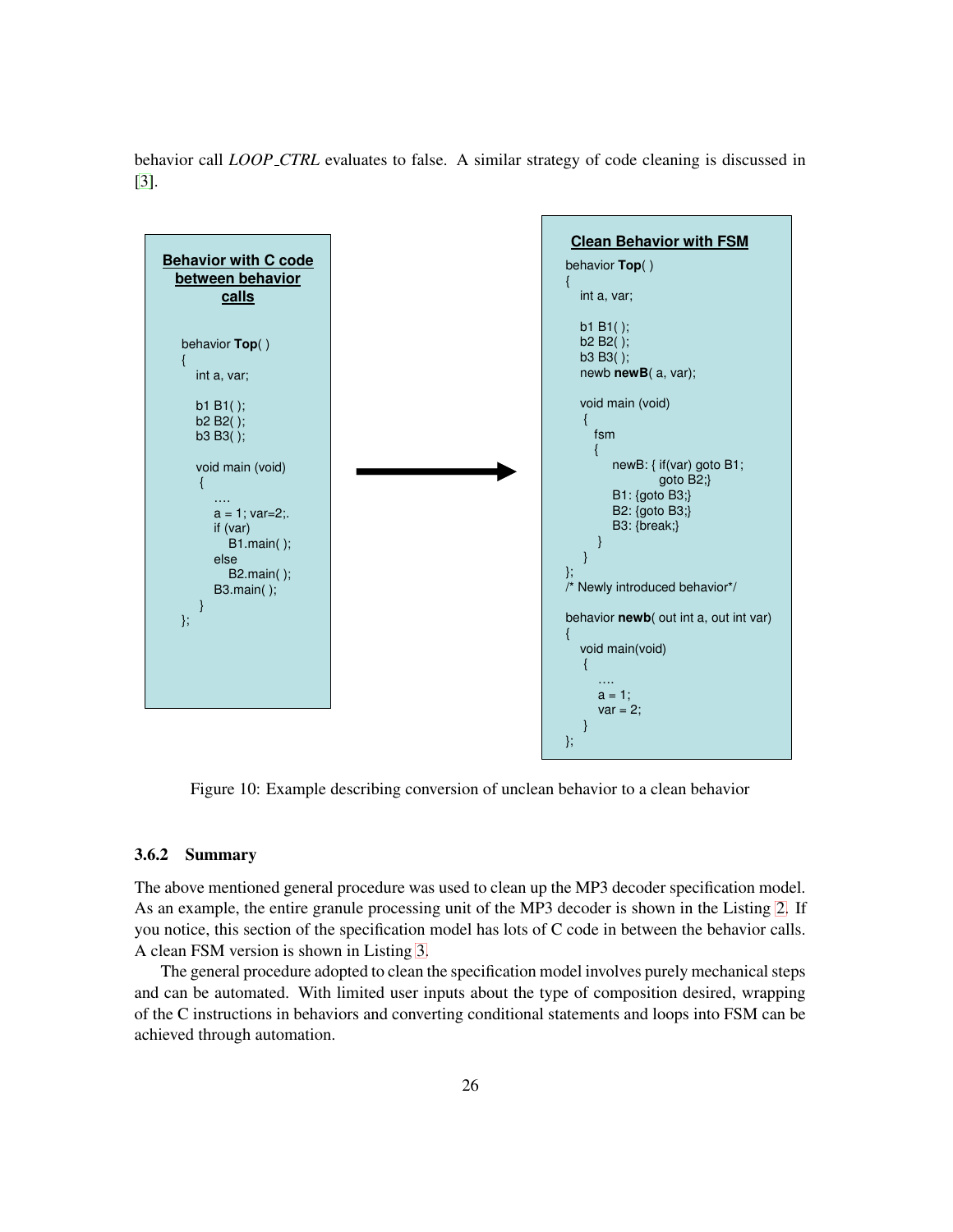```
behavior dogranule (/* list of ports */)
   {
     /* Instantiation of child behaviors and data structures */
     void main ( )
5 {
          dolayer3<sub>-1</sub>. main();
          if (fr.lsf)
            si de info 2 . main ();
10 e ls e
            side infol.main();
          s e t p t r . main ( );
15 i f ( r e t ==MP3 ERR)
            r e turn ;
          for (gr=0; gr < gr anules; gr++){
20 {
               setparam1 . main ( );\mathbf{if}(\mathbf{fr}.\mathbf{lsf}){
25 scale fac 2 . main ();
               }
               e ls e {
                 s c a l e f a c 1 . main ();
30 }
               Dequant . main ();
               if (dequant_ret) return;}
            if (stereo == 2)35 setparam2.main();
               \mathbf{if}(\mathbf{fr}.\mathbf{lsf})\{s c a l e f a c 2 . main ( );
               }
40 e ls e {
                 scalefac1 . main();
               }
               Dequant . main ();
               if (dequant_ret) return;45 msstereo.main();
               i S t e r e o . main ();
               d o l a y e r 3 _ 2 . main ( ) ;
50 }
            for (ch=0; ch < stereo1; ch++) {
               antialias.main( );
               Hybrid . main ( ) ;
55 }
            s f i l t e r . main ( ) ;
          }
          r e turn ;
        } / / main
60 };
```
<span id="page-33-0"></span>Listing 2: Section of MP3 decoder specification model before clean up.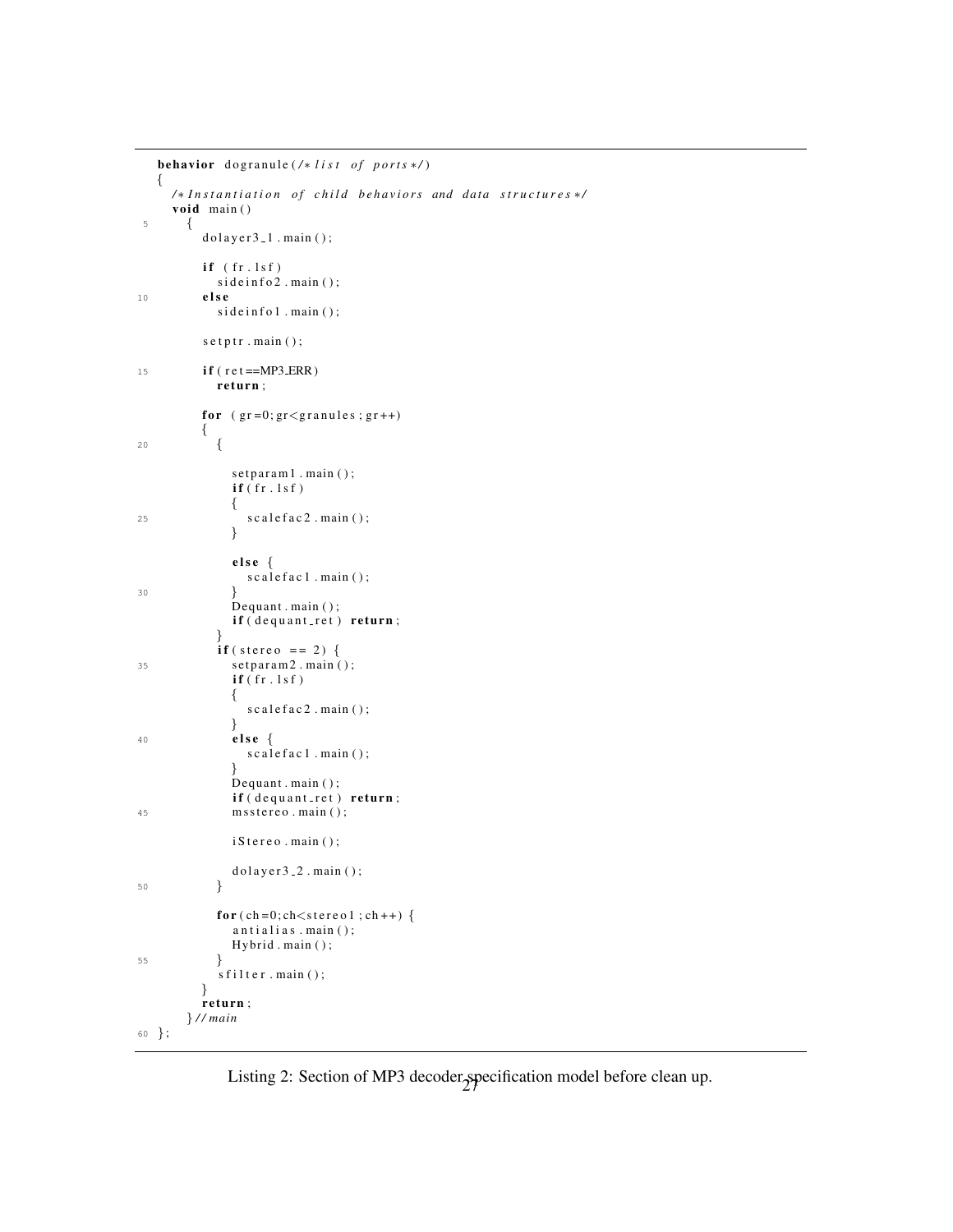```
behavior dogranule (/* List of ports */)
   {
        /* Instantiation of child behaviors and data structures */
        void main ( )
 5 {
          fsm {
                 dolayer3_1 : { if (fr.1sf) goto sideinfo2;
                                   goto sideinfol;}
10
                 siderin f o 1: { <b>goto</b> setptr; }siderin f \circ 2 : \{ <b>goto</b> setptr; \}\text{setptr}: \{ \text{if} (\text{ret} == \text{MP3\_ERR}) \text{break};goto setparam1;
\left\{\n \begin{array}{ccc}\n 15 & & \\
 \end{array}\n \right\}\text{setparam1:} \{ \text{if} (\text{fr}.\text{lsf}) \text{goto} \text{scalefac2};goto scalefac1;
                              }
                  s c a l e f a c 1 : { goto Dequant ;}
20 s c a l e f a c 2 : { goto Dequant ;}
                 Dequant : {if (dequant\_ret) break}if ( stereo == 2 && dequant_ch == 0) goto setparam2;
                               if (stereo == 2 && dequant ch == 1) goto msstereo;
                               goto antialias;
25 \Big\}setparam2: \{ if (fr.lsf) goto scalefac2;goto scalefac1;
                              }
                 msstereo: { goto iStereo;}
30 i Stereo : { goto dolayer 3 2;}
                 dolayer 3 - 2: { goto antialias ; }
                 antialias : { goto Hybrid;}
                 Hybrid: { if (ch<stereo1) goto antialias; //increment ch
                             goto sfilter;
\left\{\right. \right\}s filter : { if (gr<granules) goto setparam1; //increment gr
                             break ;
                            }
              } / / fsm
40 } / / main
   };
```
<span id="page-34-0"></span>Listing 3: Section of MP3 decoder specification model after clean up.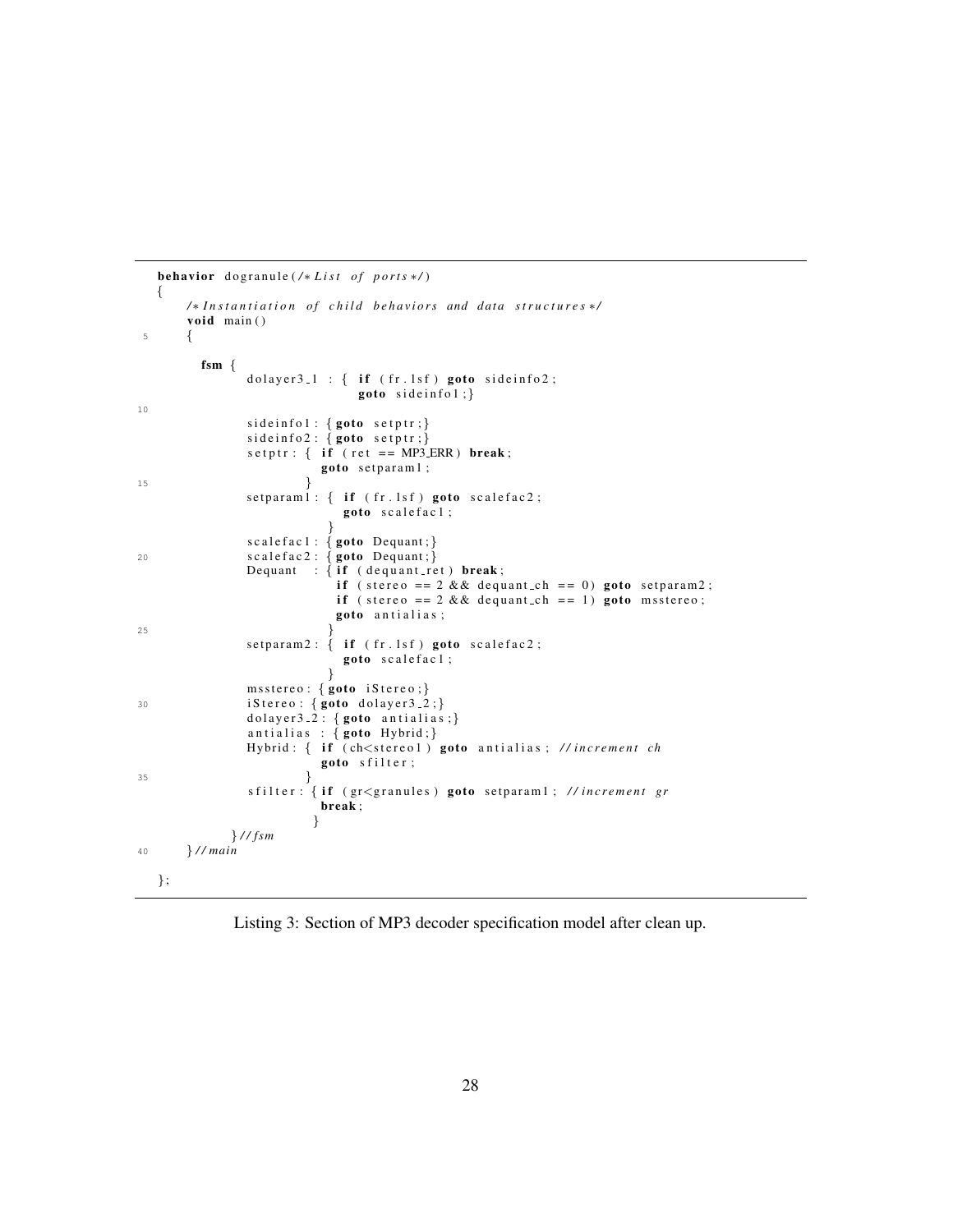

Figure 11: Example describing conversion of a FOR statement into FSM

# <span id="page-35-0"></span>**3.7 Introducing Concurrency in the Specification Model**

After all the above steps, our specification model was clean from global variables, it had a clearly separated design and testbench, the C code was restricted only to the leaf behaviors and at every level of hierarchy all the behaviors were composed either sequentially or in FSM style. The next step was to expose concurrency in the model. Any parallelism in the design has to be explicitly exposed in the specification model, so that it can be exploited later during design space exploration. In this section, we first talk about the various conditions to be satisfied to have parallelism between behaviors and discuss with examples the actual steps taken to introduce concurrency in the design.

#### <span id="page-35-1"></span>**3.7.1 Conditions for Concurrency**

In SpecC, two types of concurrent execution between behaviors can be exposed, parallel execution and the pipelined execution. The former is explicitly exposed using *par* statements and the pipelined concurrency is exposed using the *pipe* statements.

The following conditions must be satisfied for two behaviors to be composed in parallel.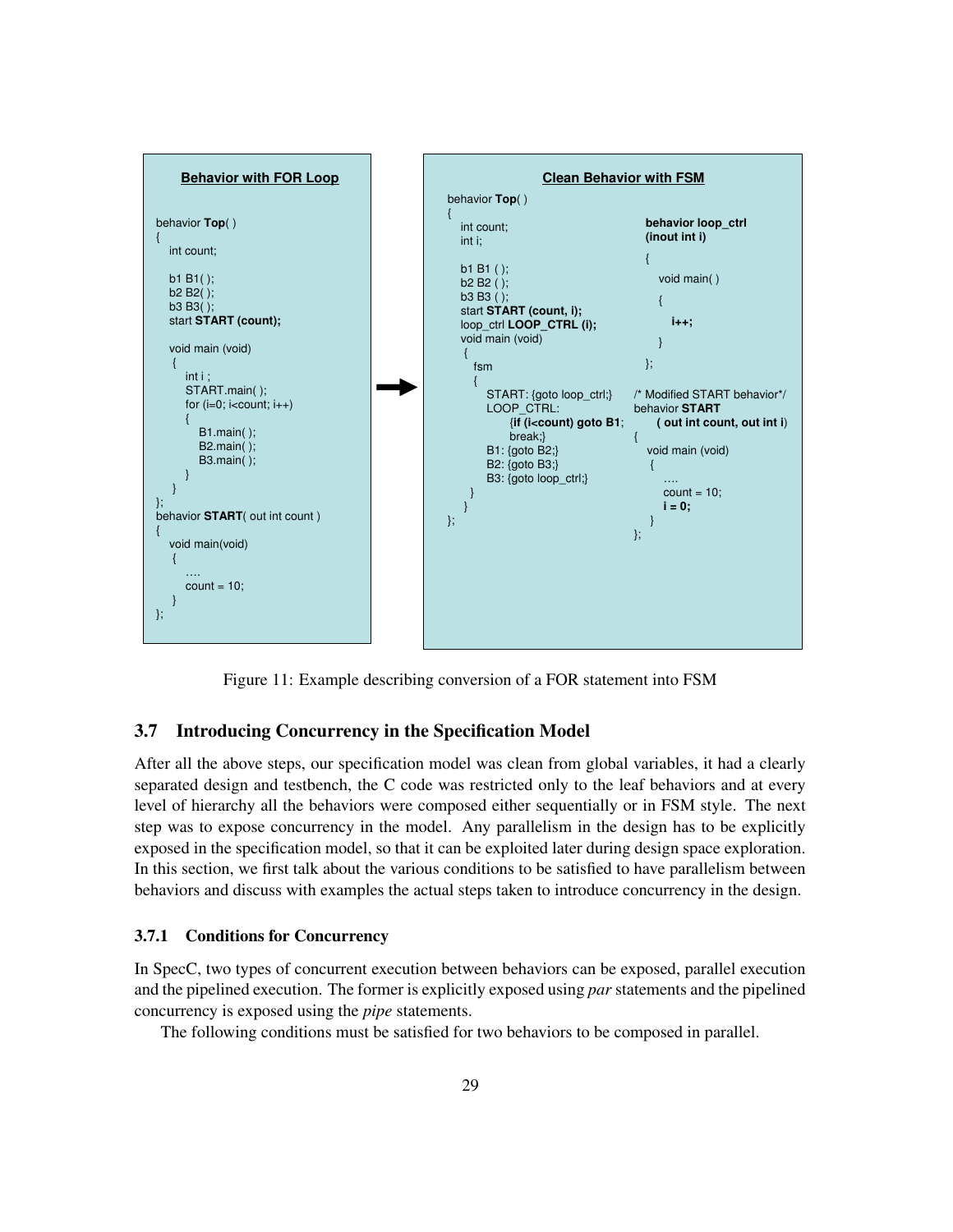- 1. The behaviors must be at the same level of hierarchy.
- 2. The behaviors must not write to the same variable.
- 3. The behaviors must not have access to the same variable, if at least, one of those behaviors can write to it.

In SpecC paradigm, the above conditions can be restated as, "Behaviors at the same level of hierarchy can be composed in parallel, without synchronization overhead, if the behaviors don't have their ports mapped to the same variable. If they are mapped to a common variable, then the ports of all the behaviors mapped to that common variable must be *in* ports."

The task of checking these conditions is purely mechanical and hence can be automated to determine if two behaviors can be composed in parallel. However, under some circumstances, complete automation is not possible. If the common variables across behaviors are composite variables, like arrays and structures, then, depending on just above conditions would result in conservative result, because, having a composite variable in common across behaviors doesn't necessarily mean the behaviors are accessing the same field of the composite structure. In such cases, further analysis within the behaviors needs to be done to check if the behaviors are interfering with each other by writing to the same field of the composite variable. Again, this requires manual attention and cannot be automated completely. The other possibility is to introduce another refinement step to break the composite variables into normal variables, for example, unwinding the array to individual elements, splitting the structure into individual elements. But this requires modification of the C code to change all the access to the composite variables to simple variables. Though this is possible under certain circumstances, it is not possible, when pointers and indices are used to access the composite variable as their values are not known at static time.

More than often, the parallelism between behaviors might be hidden, and relying on just the above conditions will not detect that parallelism. Detecting such a parallelism requires designer's intervention.

# <span id="page-36-0"></span>**3.7.2 Conditions for Pipelined Concurrency**

Now, we will look at the conditions to be satisfied to compose behaviors in pipelined fashion. Pipelined execution is possible in applications which perform a series of operations on the input data set to produce output data set with the output of each stage serving as the input to the next stage of operation. If the specification model has all those operations captured in separate behaviors then pipelining is possible, if following additional conditions are met.

- 1. The set of behaviors to be composed in pipelined fashion must be composed pure sequentially.
- 2. The input of each behavior is from the preceding behavior's output and so on. Basically, the data must flow only in one direction from the head of the pipeline to tail.
- 3. Two behaviors should not write to the same variable. That is, there can be only be one behavior writing to a common variable.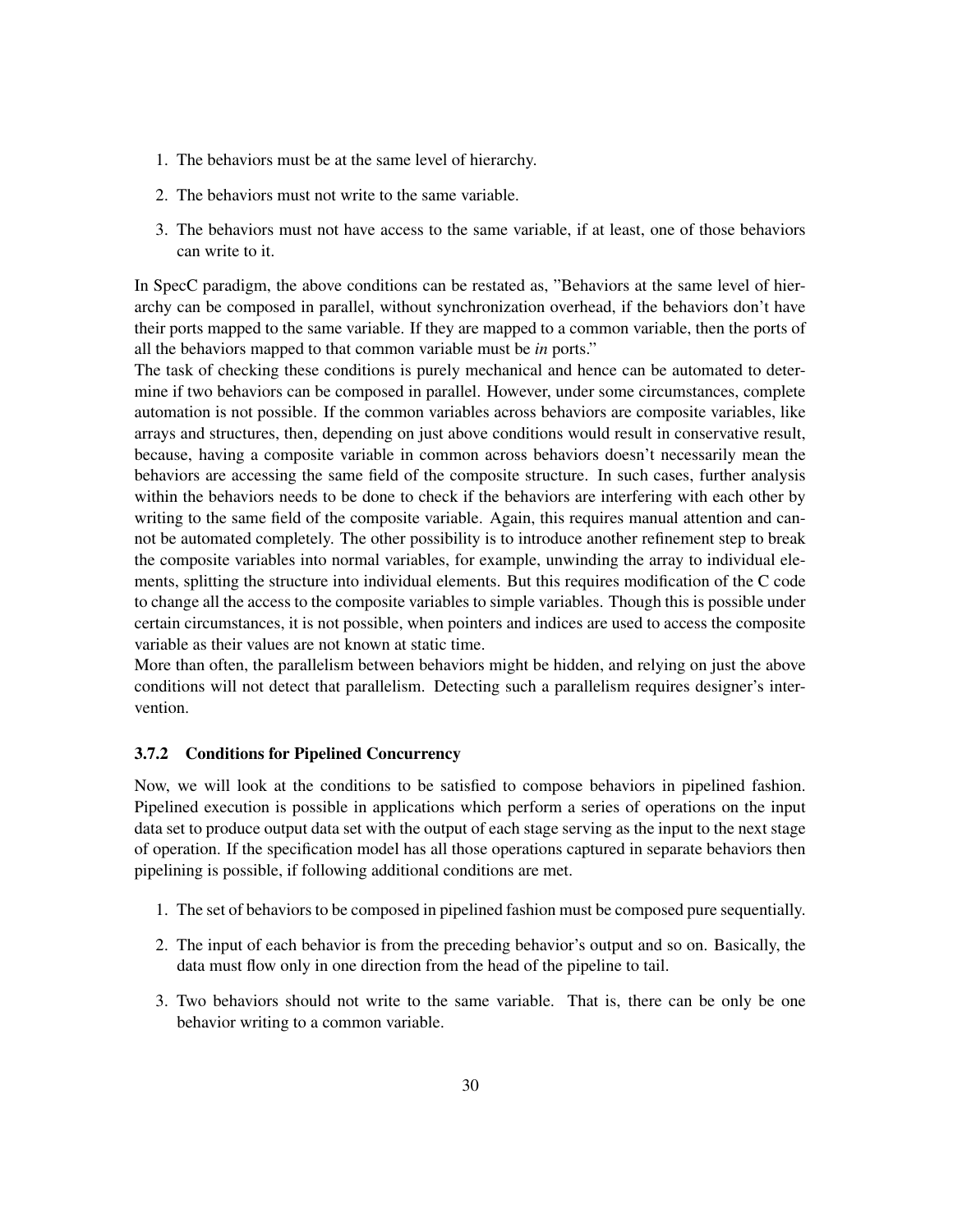To get the full benefit of pipelining, the pipeline should run continuously. For efficient utilization of the pipeline, there must be continuous input at the mouth of the pipeline. For example, there is no real benefit in having a pipeline that gets flushed after every run. Also, pipelining is useful when the computation load is balanced across all the behaviors in the pipeline, otherwise, the pipeline will be as fast as the slowest behavior (the most compute intensive behavior). Because of these requirements, choosing the behaviors to be pipelined will have to be a result of manual analysis. So, only the mechanical tasks listed above can be automated and the decision making has to be taken care by the designer.

#### <span id="page-37-0"></span>**3.7.3 Procedure for Introducing Concurrency**

Lets look at the hierarchy starting from the behavior *DoLayer3*. The hierarchy captured using the SCE tool is shown in the Figure [12.](#page-37-0) We first explored the possibility of parallelizing the two granules, *granule1, granule2* in Figure [12,](#page-37-0) but due to data dependency, it was necessary that *granule2* operations are performed after *granule1*. So we focused our attention to parallelize operations within each granule. The function of operation in a granule are captured in behavior, *DoGranule*. *DoGranule* shown in Figure [12](#page-37-0) is an FSM of many behaviors. Of these behaviors, we narrowed our focus to 3 behaviors *alias reduction*, *imdct* and *sfilter*. We first choose to parallelize the less complex behavior, *alias reduction*. This behavior did sequential processing on independent input data set belonging to two audio channels. The behavior implemented alias reduction algorithm for the two audio channels. Analysis of the code revealed that the function *III antialias ( )* implemented the alias reduction algorithm for a channel of audio data and was called twice for processing each channel data. Each call operated on independent data set and hence there were no data dependency between each channel processing. The code box on the left of Figure [13](#page-37-0) shows the implementation of *AliasReduction* behavior. The behavior calls *III antialias ( )* function in a for loop which loops as many times as the number of channels. This computation on each channel data was wrapped into a new behavior and this is shown in the code box on the top-right side in Figure [13.](#page-37-0) Two instances of this new behavior, *antialias ch0, antialias ch1* were instantiated in the parent behavior, *AliasReduction*, and the *for* loop was removed and the behavior calls were encapsulated in the *par* construct to make the parent behavior a clean parallel behavior as shown in the bottom-right code box in Figure [13.](#page-37-0) The new behavior instances get the information regarding the channel number to index into the right data set and the number of active channels which acts as an enable for the second instance, *antialias ch1*.

After parallelizing *AliasReduction*, we focused our attention towards more complex behaviors *imdct, sfilter*. In these behaviors, we identified data independence between two audio channels just like the *AliasReduction* behavior, and hence, using similar approach we introduced concurrency at channel level processing into these behaviors. These concurrencies are shown in Figure [14.](#page-37-0)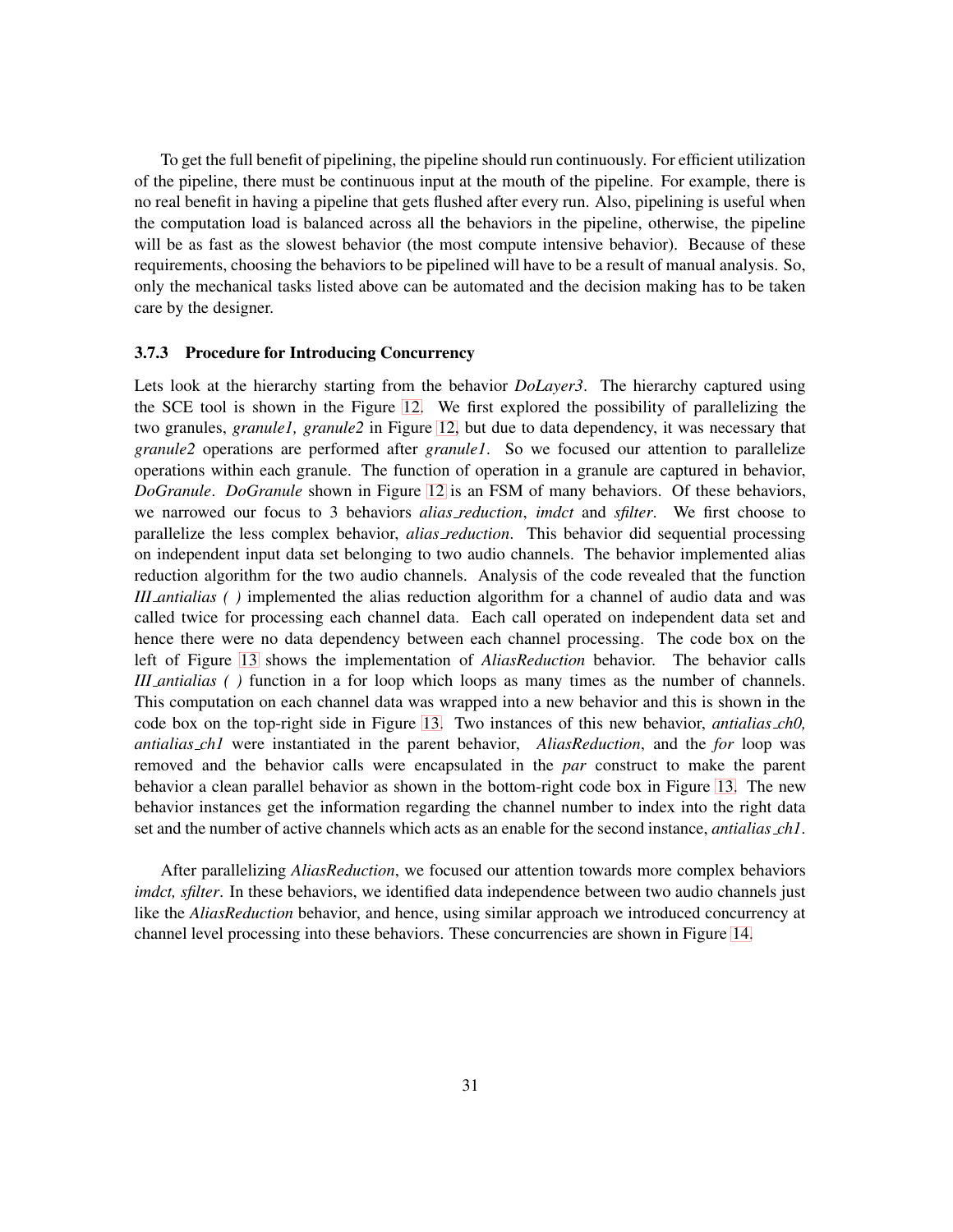

Figure 12: Hierarchy within DoLayer3 behavior in the MP3 decoder specification model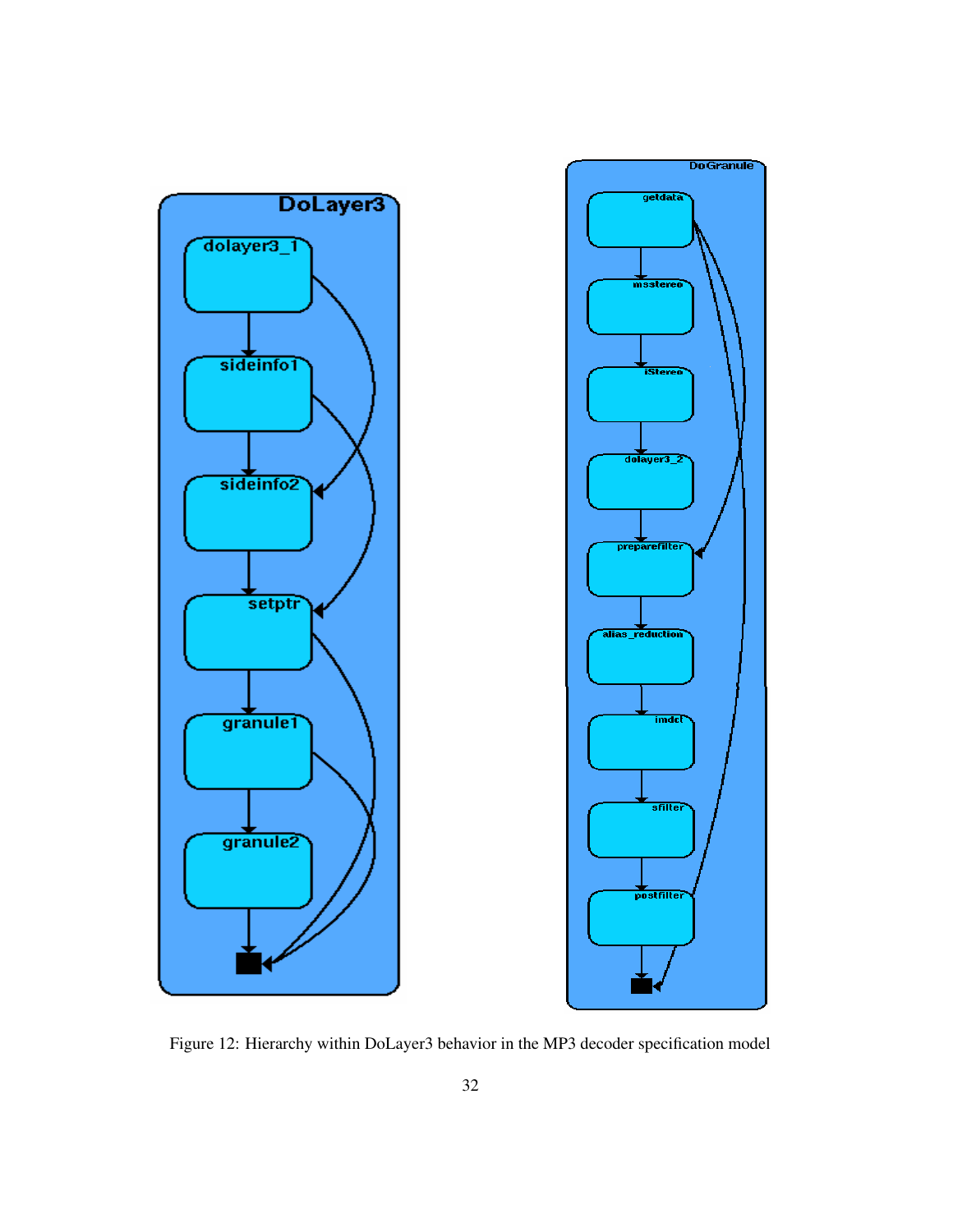

Parallel AliasReduction behavior

Figure 13: Example showing the conversion of a sequential behavior into concurrent behavior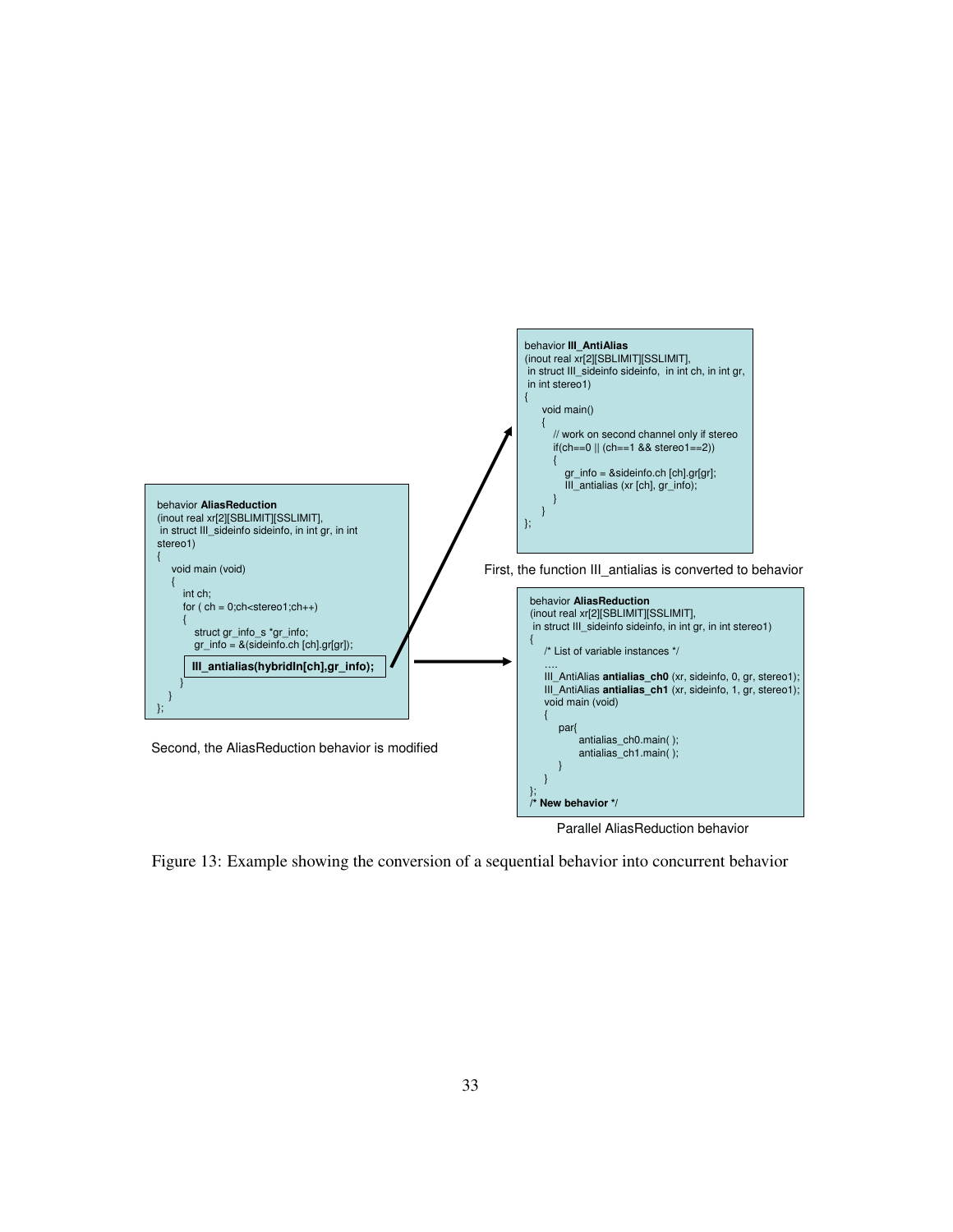

Figure 14: Parallelsm in the MP3 decoder specification model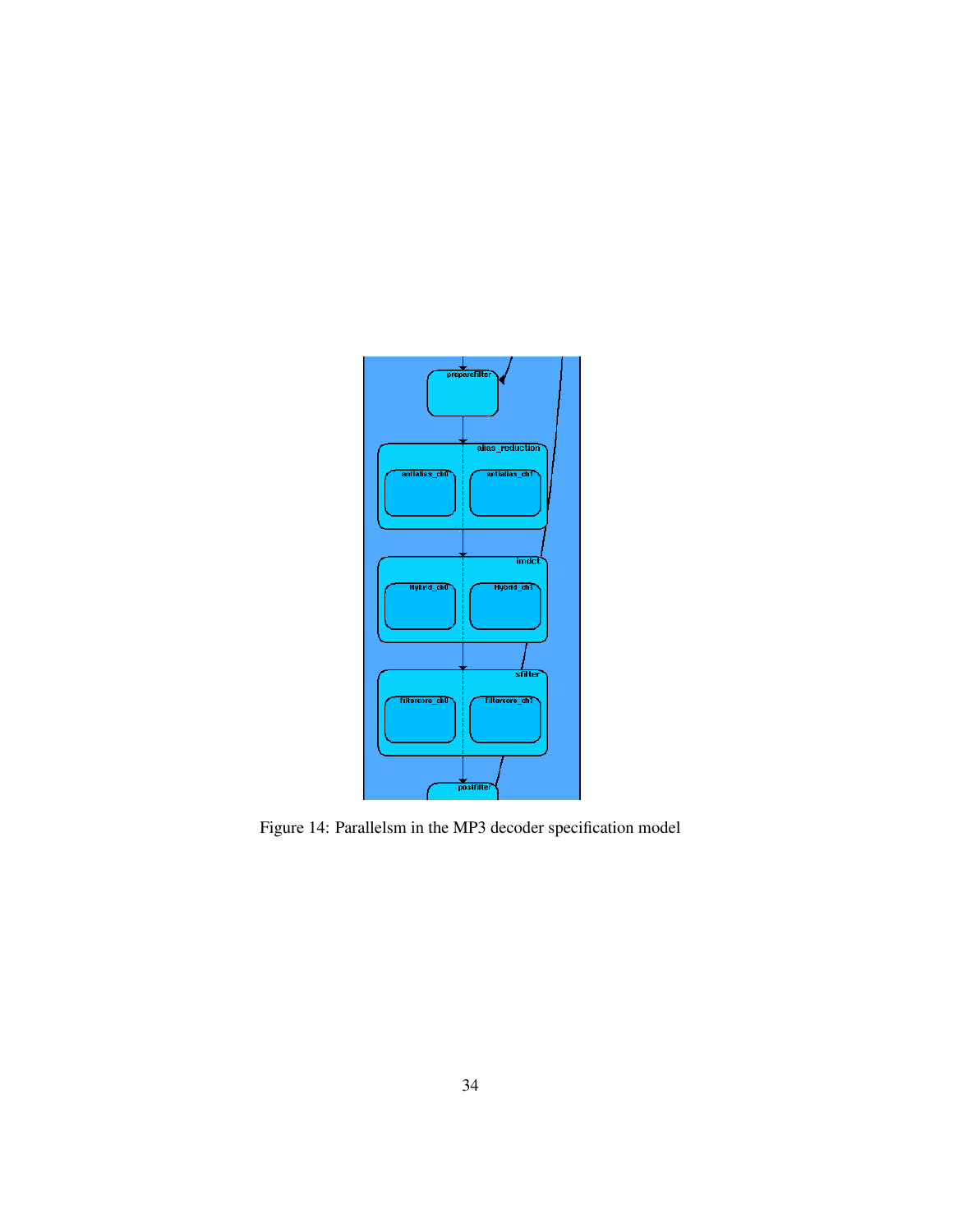#### <span id="page-41-0"></span>**3.7.4 Procedure for Introducing Pipeline Concurrency**

At this stage, the specification model had enough granularity, it had 39 behaviors and 122 behavior instances. Out of the 39 behaviors, 31 were leaf behaviors providing good scope for exploration. The parallelism was explicitly exposed, opening the possibility of exploring faster architectures. With an intent to check the computation load distribution across various behaviors, we profiled all the behaviors using SCE. Considering only the most compute intensive behaviors, we narrowed our focus to three most compute intensive behaviors. The graph in Figure [15](#page-41-0) shows the relative computation complexity of behaviors, *alias reduction*, *imdct*, and *sfilter*. From the graph, its clear that *sfilter* behavior is the single most computationally intensive behavior. It is 70-75% more expensive than the other behaviors. Since, unbalanced computation load will not result in good partitioning we decided to break the *sfilter* behavior further.





We identified two logical partitions in the synthesis filter. A first stage was the computation of the 64 point DCT and the second stage was the extensive window overlap-add operation. These operations were performed in a loop running for 18 times for each audio channel. We first separated the model into two behaviors, *DCT64* and *WindowOp*, using the techniques discussed in Section [3.4.](#page-27-0) Further, we introduced two more behaviors, *setbuffer1* and *DCTOutStage* which act as helper stages by reordering data for *DCT64* and *WindowOp*. This resulted in 4 behaviors, *setbuffer1, DCT64, DCTOutStage, WindowOp* in a *for* loop executing 18 times in that order. Each behavior received its input from the preceding behavior's output and all the variables were at most written by one behavior satisfying all the conditions for pipelining discussed in Section [3.7.2.](#page-36-0) The 4 behaviors were pipelined using the *pipe* construct. In addition, following changes were necessary to complete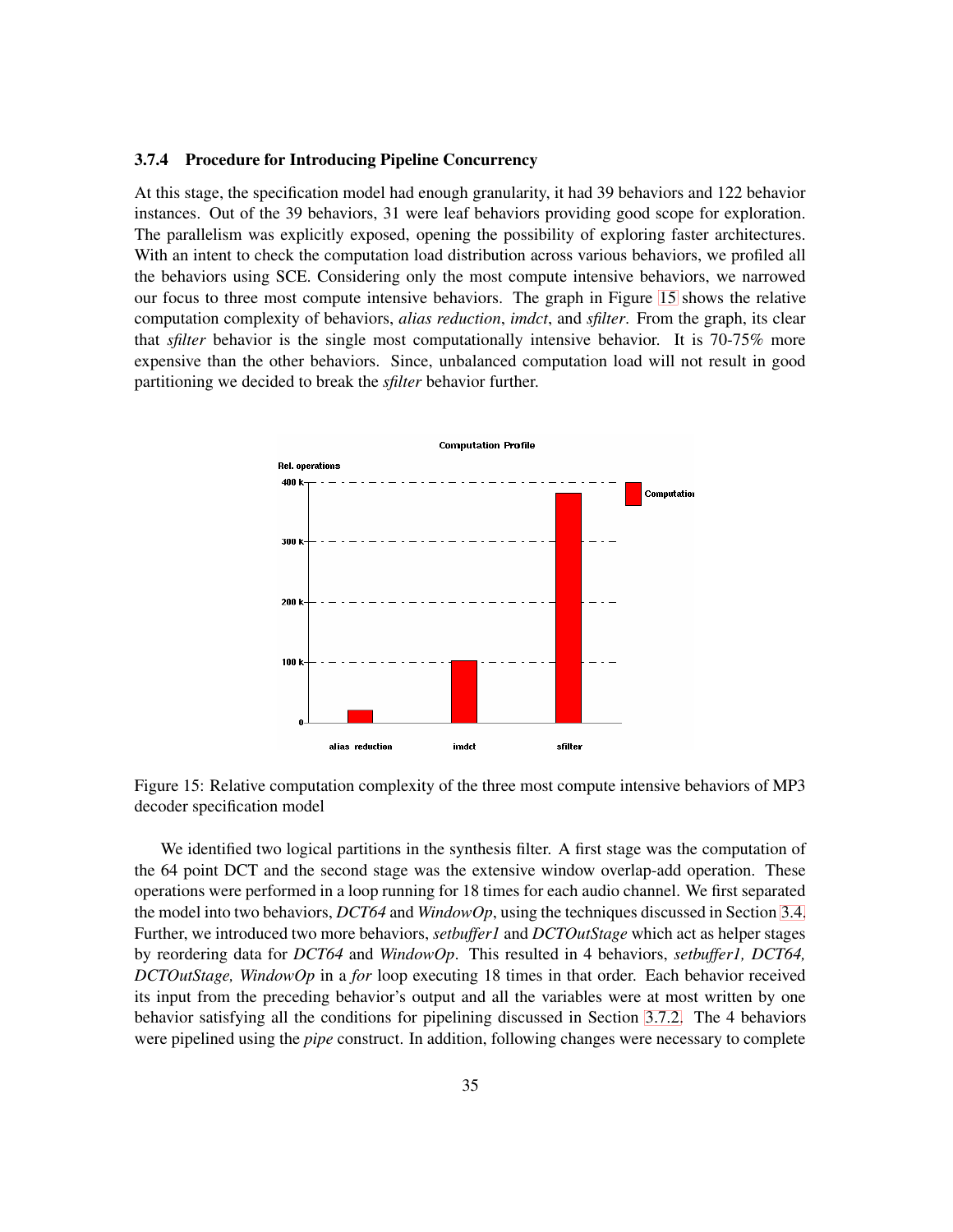the pipelining.

- 1. All the variables used for data transfer between the behaviors in the pipeline must be buffered. In other words, all the variables mapped to the *out* or the *inout* ports of the pipelined behaviors must be buffered. In SpecC, this can be done using automatic communication buffering feature of *piped* variables. The number of buffer stages for the variable is equal to the distance between the writer and the reader behavior.
- <span id="page-42-0"></span>2. Variables with one writer and more than one reader require extra attention. Such variables must be duplicated to create as many copies as the number of readers. The duplicated variables also need to be buffered using *piped* variables. Each variable must be *piped* as many times as the number of buffer stages required. The writer behavior must be modified to have extra *out* port. This port is mapped to the duplicate variable. The body of the writer behavior must be modified to write the same value to this new *out* port as the value being written to the original variable. The port of the second reader, reading this variable, must be mapped to the duplicate variable.

The result of pipelining is shown in the Figure [16.](#page-42-0) After pipelining, the computation load looked more balanced as the computation load of *sfilter* is now distributed across 4 behaviors *SetBuffe1, DCT64, DCTOutStage and windowop*. The relative comparison is shown in Figure [17.](#page-42-0) The shaded extensions in the bar graph indicate the result after scaling. Behaviors, *SetBuffer1, DCTOutStage*, are not shown in the figure as their computation is neglible compared to the others.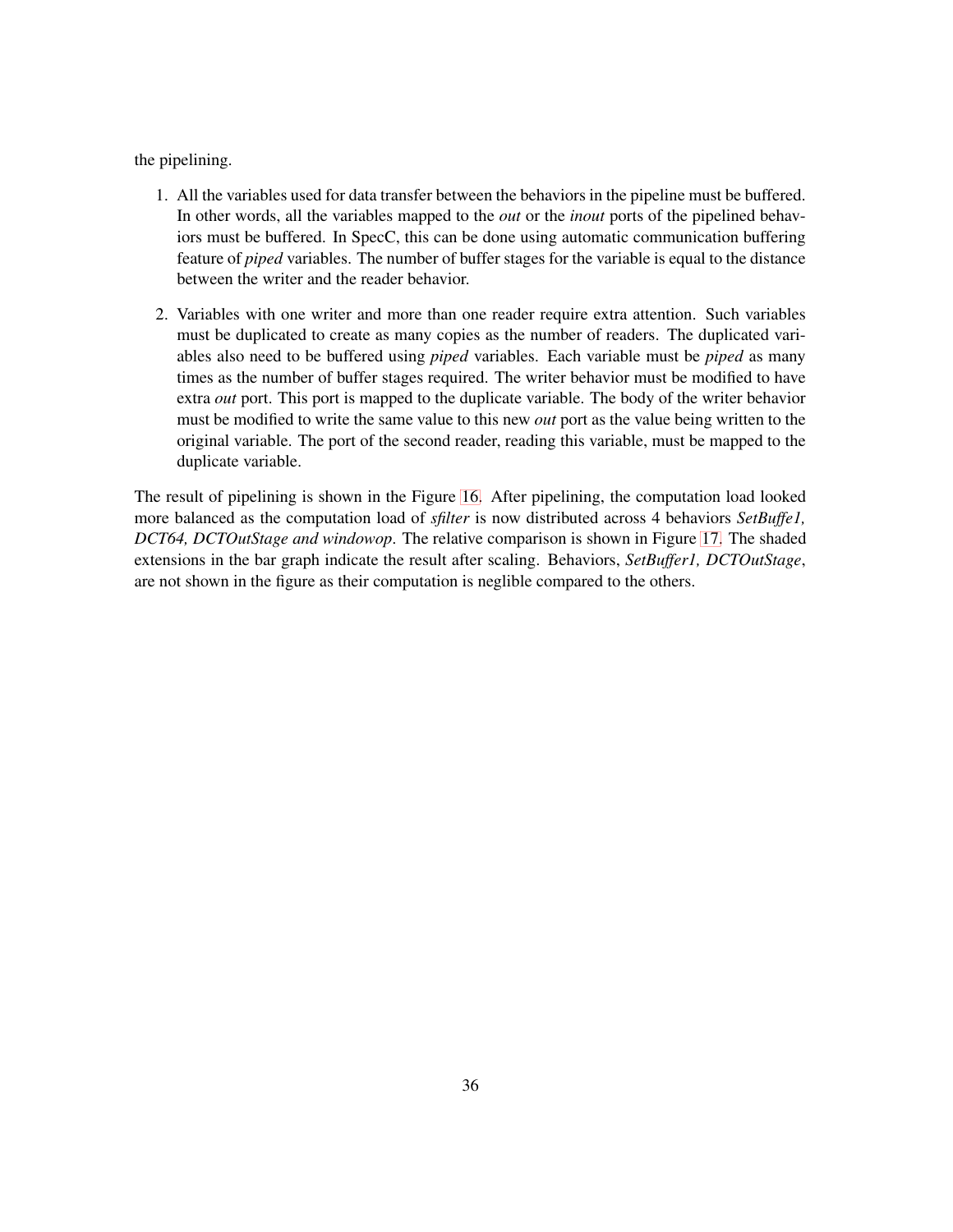

Figure 16: Pipelining in the MP3 decoder specification model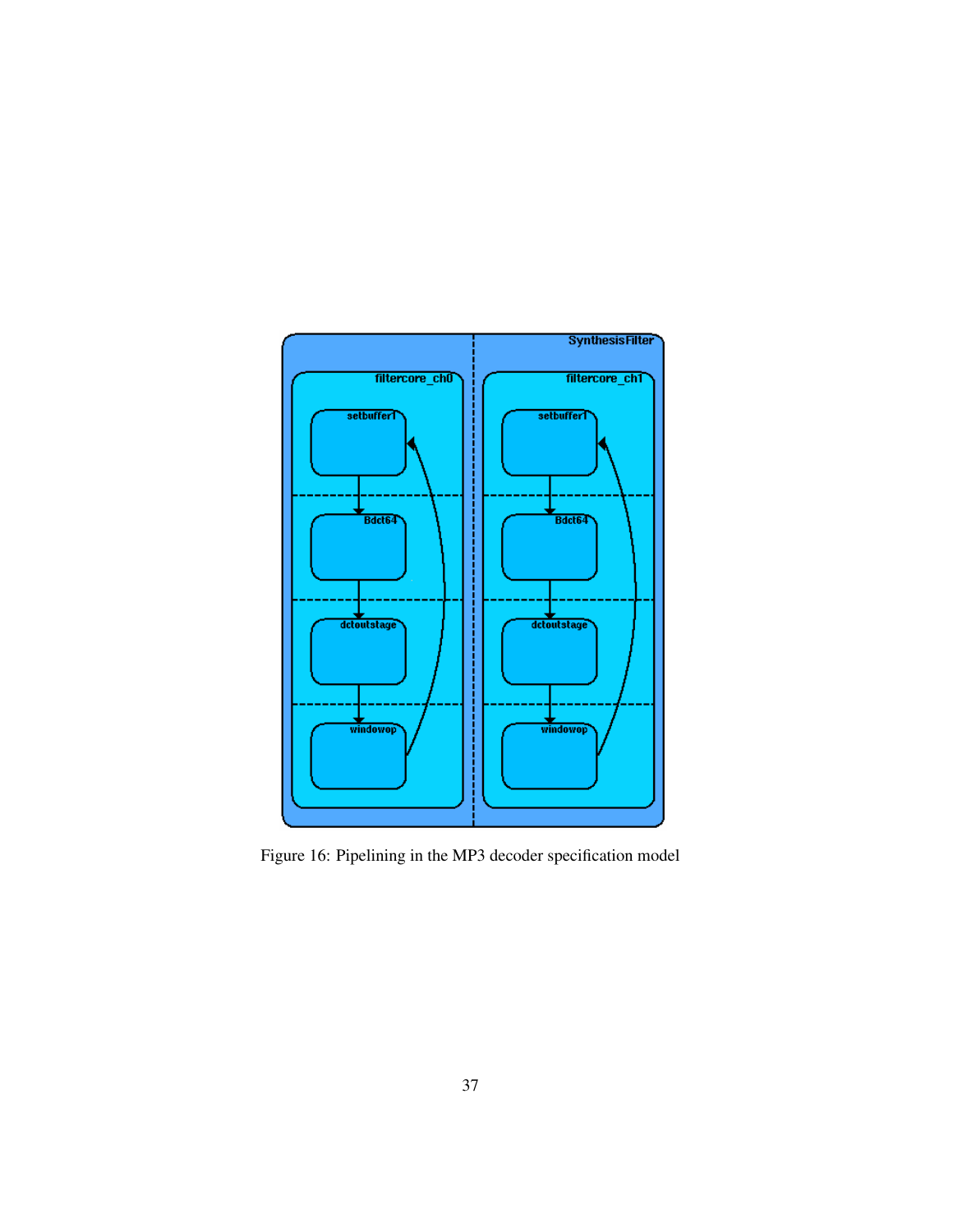

Figure 17: Relative computation complexity of 4 most compute intensive behaviors after pipelining the synthesis filter behavior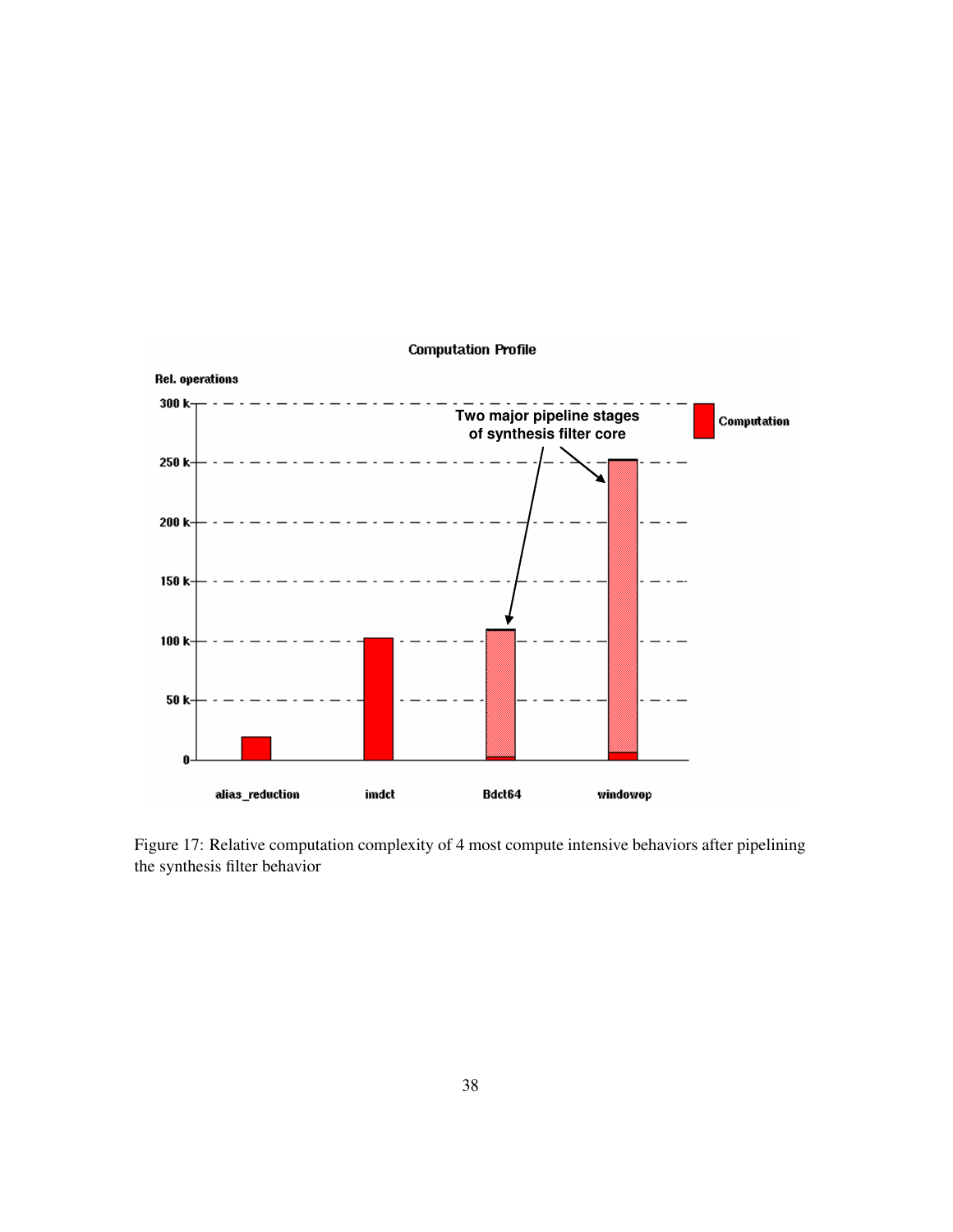#### <span id="page-45-0"></span>**3.7.5 Summary**

At this stage, the granularity in the specification model was satisfactory, promising wider design space exploration. There were 43 behaviors which included 33 leaf behaviors and a total of 130 behavior instances. Granularity alone does not mean good partitioning of the computation load. So, using the profiled result, we identified the computationally expensive behavior and sliced it further into smaller behaviors to get reasonable computational load balance across behaviors. The explicitly exposed parallelism and pipelining enables exploration of faster architectures. So, we decided to conclude the specification model development at this stage and move on to the design space exploration to arrive at an architecture for our design.

In this section, we discussed the procedure adopted to introduce parallelism in the specification model. We also discussed the necessary conditions to be satisfied for parallelizing and pipelining the behaviors. Some of the steps involved are mechanical and can be automated. However, identifying parallelism which is not apparent requires intelligent analysis and needs manual attention. Other than the intelligent analysis required to detect hidden parallelism, most of the code modification tasks can be automated to aid the designer.

#### <span id="page-45-1"></span>**3.8 Summary and Conclusions**

In this section, we discussed the series of changes performed to obtain a "good" specification model starting from a C specification. The series of steps started with the design of testbench (Section [3.2\)](#page-22-0) which involved separating the design from the stimulus and monitor functionality. Interfaces between each of these behaviors was also designed during this step. In the second step, we introduced more behaviors in the design by converting the major functions into behaviors. This step was discussed in Section [3.4.](#page-27-0) In Section [3.5,](#page-29-0) we discussed the task of eliminating the global variables thus exposing the hidden communication in the design. In the fourth step (Section [3.6\)](#page-31-0), we cleaned the specification model to arrive at a "clean" specification model, in which at every level of hierarchy the behaviors are composed in either sequential, FSM, parallel or pipelined fashion, and all the C code restricted to the leaf behaviors. In the fifth step (Section [3.7\)](#page-35-0), we exposed the concurrency in the design in the form of parallel and pipelined behaviors.

After these changes, we arrived at a final specification model ready to be input to the SCE tool-set for design space exploration and implementation. The Table [2](#page-45-1) gives the statistics of the specification model in terms of number of behaviors, number of behaviors under each category (leaf, concurrent, FSM, sequential and pipelined) and number of channel instances.

The steps involved in arriving at a specification model are time consuming making the overall process of writing the specification model slow and hard. Each of these tasks and their development times are listed in the Table [3.](#page-45-1) The time includes the time for programming followed by compilation using SpecC compiler, verification by simulation and debugging. In general, compilation is not time consuming, however, making the initial C code compile using SpecC compiler takes some effort as discussed in Section [3.2.](#page-22-0) The development time shown in the table is assuming 5 days a week and 8 man hours per day. In our case, introducing granularity and cleaning of the specification model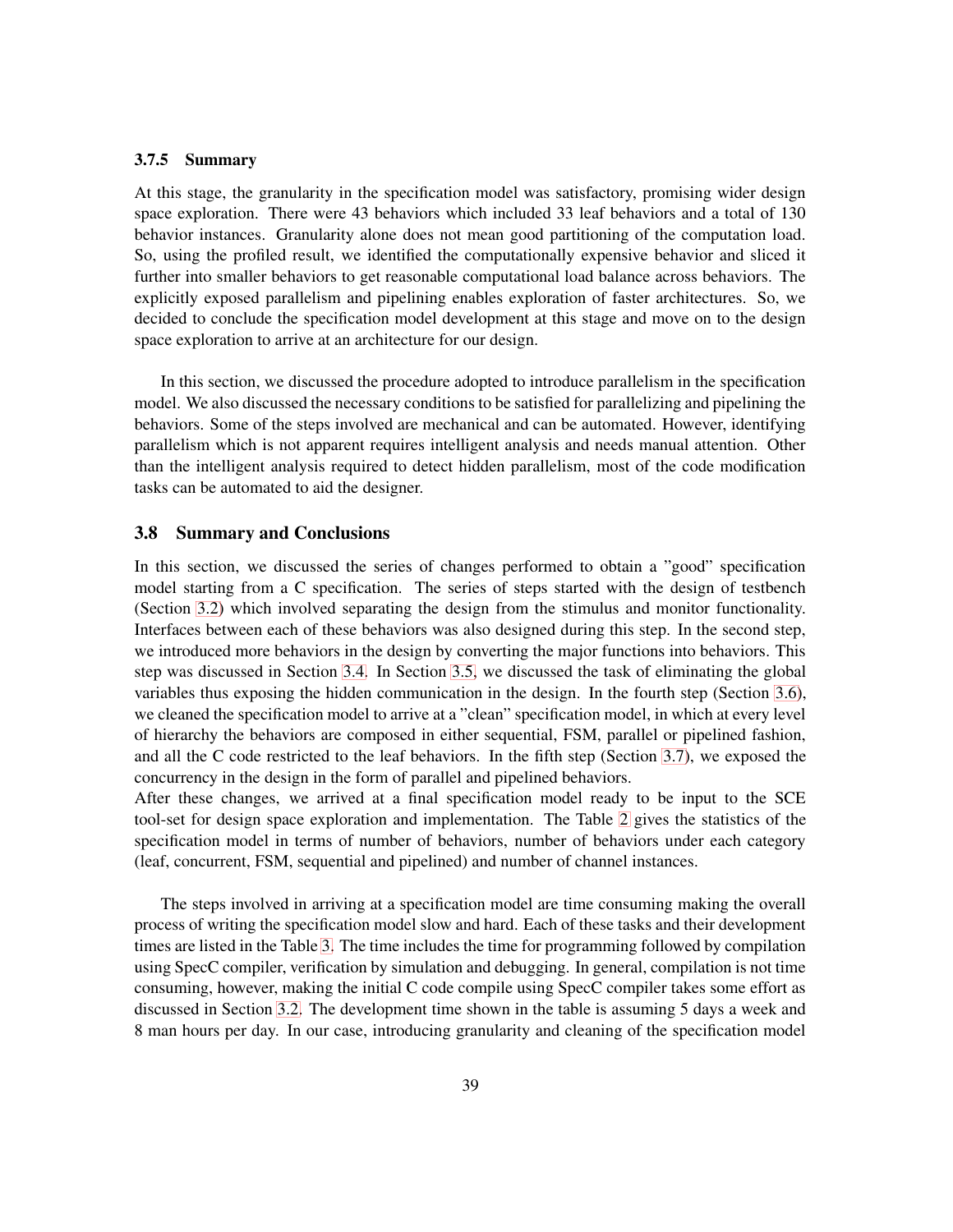| Properties of the specification model |                |  |
|---------------------------------------|----------------|--|
| Total number of behaviors             | 43             |  |
| Total number of leaf behaviors        | 33             |  |
| Total number of concurrent behaviors  | $\overline{4}$ |  |
| Total number of FSM behaviors         | 5              |  |
| Total number of pipelined behaviors   |                |  |
| Total number of sequential behaviors  | $\Omega$       |  |
| Total number of behavior instances    | 130            |  |
| Number of channel instances           |                |  |

Table 2: Properties of specification model.

| Design step                           | <b>Development time</b> |
|---------------------------------------|-------------------------|
| Setting up of initial testbench       | 1.5 Weeks               |
| Introducing granularity               | 5 Weeks                 |
| Elimination of global variables       | 1.5 Weeks               |
| Arriving at clean specification model | 3 Weeks                 |
| Introducing concurrency               | 2 Weeks                 |
| Total                                 | 13 Weeks                |

Table 3: Development time for each design step.

took 60% of the development time.

In the process of developing the specification model, we also looked at the possibility of automating these tasks. Some of these tasks involve pure mechanical steps which can be automated to reduce the development time of the specification model. Intelligent analysis, decision making that are necessary for tasks like, handling pointers, identifying hidden parallelism and pipelining and choosing functions for converting to behaviors, determining port-types make the complete automation challenging. However, an interactive tool which automates the mechanical tasks based on the designer's decisions will be very useful.

In the next section, we will detail the next step in the system design process, the design space exploration.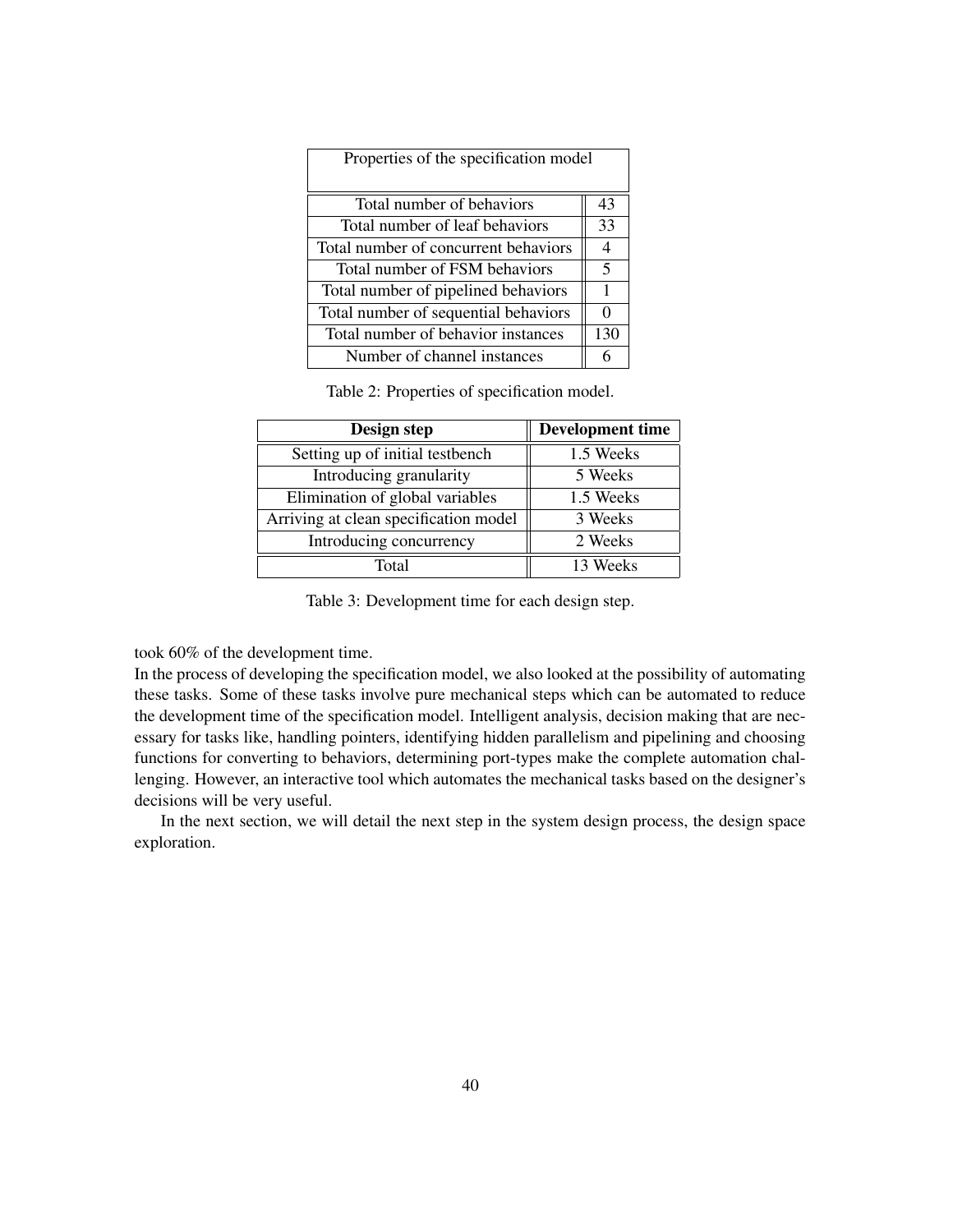# <span id="page-47-0"></span>**4 Design Space Exploration and Implementation**

In this section, we will look at the next step in the system level design process, the Design Space Exploration. Because of the complexity involved, arriving at the detailed implementation model from an abstract specification involves multiple exploration and synthesis design steps. Each design step results in an executable design model converting the abstract specification model of the input design into an concrete implementation model. The resulting executable model from a design step can be simulated to verify the functionality and the timing as indicated in the introduction. We used the System on Chip Environment (SCE) [\[1\]](#page-65-6) for performing the design. The Design flow adopted by SCE can be broadly divided into three design steps, *architecture exploration*, *communication synthesis* and *implementation synthesis*. These refinement steps were discussed in the introduction section of this report and they are discussed below in the context of SCE.

- **Architectural exploration and refinement** During this step, processing elements are inserted into the system and functional behaviors are mapped onto the processing elements . The processing elements can be standard components such as generic processor cores, DSPs as well as specific hardware units chosen by the designer from the SCE database. This process involves three major tasks, *Allocation*, *Partitioning* and *Scheduling*. The decision of choosing a component is made by the designer. The user attention is limited to system component allocation followed by decision making based on the simulation and profile results. All the other steps are automated in SCE. This process of architecture refinement results in an architecture model, the first timed model. It takes only computing time into account; all communication between the processing elements is still on an abstract level and system components communicate via abstract channels.
- **Communication Exploration and Synthesis** In this step, abstract communication between components is refined into an actual implementation over wires and protocols of system busses. This design step involves three major tasks, *Bus allocation*, *Transducer insertion* and *Channel mapping*. In SCE, the last two steps are fully automated and the designer needs to make decision regarding the allocation and mapping of the busses. The communication synthesis results in the bus functional model, which defines the structure of the system architecture in terms of both components and connections. The bus functional can be simulated and verified for functionality and timing.
- **Implementation Synthesis** Implementation synthesis takes the bus functional model as input and synthesizes the software and the hardware components. For hardware components, the RTL code will be generated after the RTL component allocation, their functional mapping and scheduling. As a result of the hardware synthesis, a cycle accurate implementation of each hardware-processing element is created. Similar activities take place during software synthesis. Here specific code for the selected RTOS is created and a target specific assembly code is generated.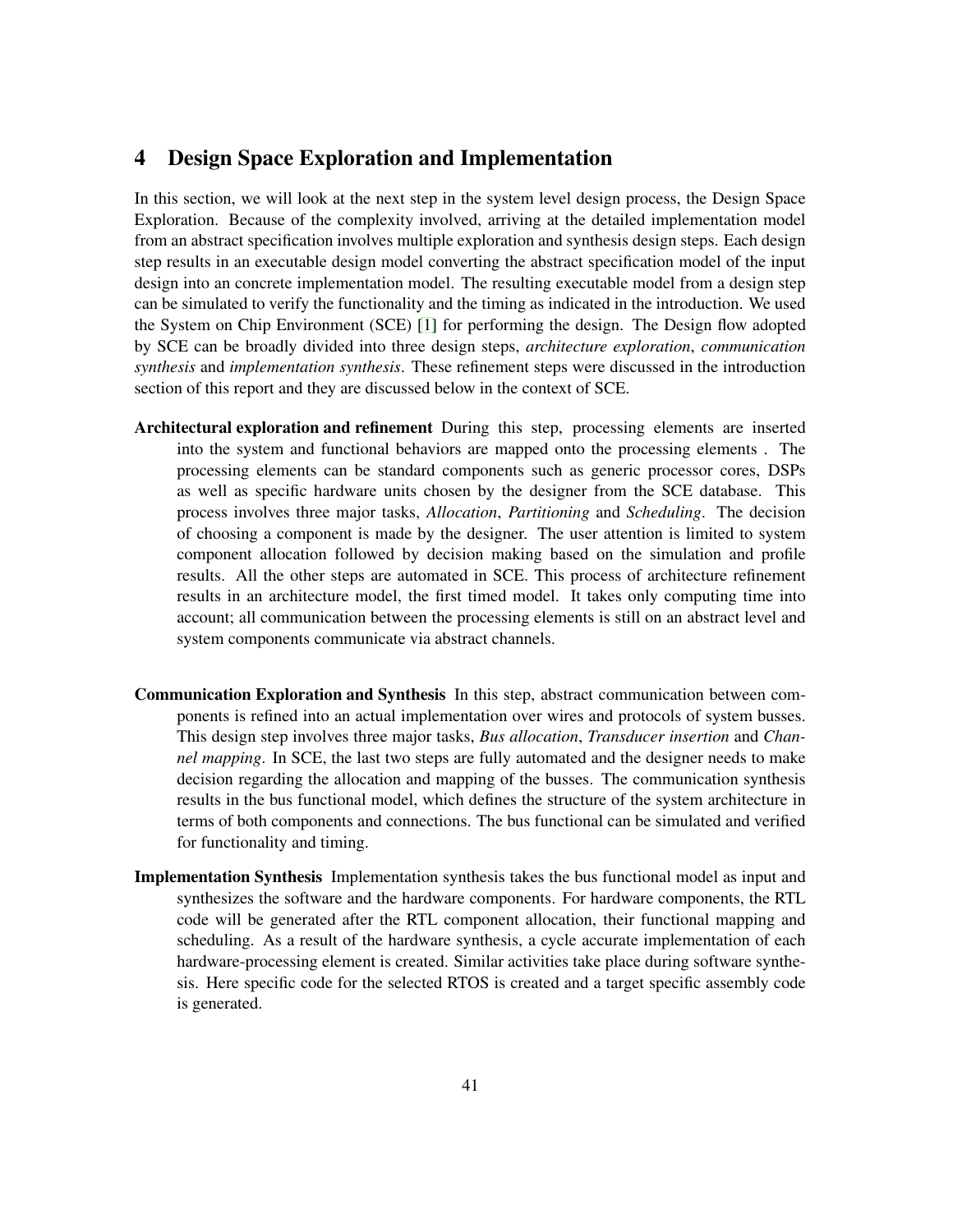For our design example, we performed the above discussed refinement steps and explored few design possibilities. Four such design explorations are described in the following sections.

#### <span id="page-48-0"></span>**4.1 Complete Software Solution**

In this exploration, we choose to have the entire design implemented on one single general purpose processor. Such an implementation is often a good starting point for the embedded system design, since its faster to design and very likely to satisfy chip area and power requirement.

From the SCE library, we choose *Motorola Coldfire* general purpose processor. *Coldfire* is a 32 bit floating point processor with a clock frequency of 66 MHz and 64KB program memory and 128KB of data memory. The whole design was mapped onto the *coldfire* processor and using the automated architecture refinement tool, architecture model was generated. The architecture model is simulated to verify the functionality and the timing. *Coldfire* at 66MHz alone could not meet the computation complexity of the design. So, there was no point in continuing further with this exploration. However, out of curiosity to know the final implementation timing and to understand the design process, we continued further with the exploration by increasing the clock frequency of the *coldfire* to 80MHz. At this new operating frequency, the model satisfied the timing requirement. The concurrent behaviors in the model were scheduled dynamically and scheduling refinement was performed. The resulting model was compiled and simulated to verify the functionality and timing. The execution time after this refinement step increased because all the parallel behaviors were now serialized. Since there was only one component in the whole design, all the communication in the design was mapped onto the system bus of the *coldfire* processor and communication refinement was performed to generate the communication model. The communication model was simulated, and as expected, there was no change in the execution time of the design, as there was no communication overhead.

In the next step, we performed implementation synthesis by synthesizing the C code for the *coldfire* processor. The model was simulated to verify the functionality of the design. This C code can now be compiled for the *coldfire* processor using a cross-compiler.

As mentioned before, this exploration could not satisfy the performance requirement with 66MHz *coldfire* processor. It was pursued by increasing the clock frequency of the processor to 80MHz.

# <span id="page-48-1"></span>**4.2 Hardware-Software Solution-1**

Since the single software PE solution could not meet our timing requirement, we decided to have hardware acceleration for the time critical blocks of the design. For this exploration, we choose *coldfire* processor with a clock frequency of 66MHz and a hardware PE with a clock frequency of 66MHz.

#### <span id="page-48-2"></span>**4.2.1 Hardware-Software Partitioning-1: Architecture Refinement**

Similar to the single software partitioning, in this exploration, the entire functionality of the decoder was mapped onto the *coldfire* processor. The *Talk2Monitor* behavior, responsible for transferring the decoded audio data to the outside world, was mapped onto hardware PE, *HW0* with a clock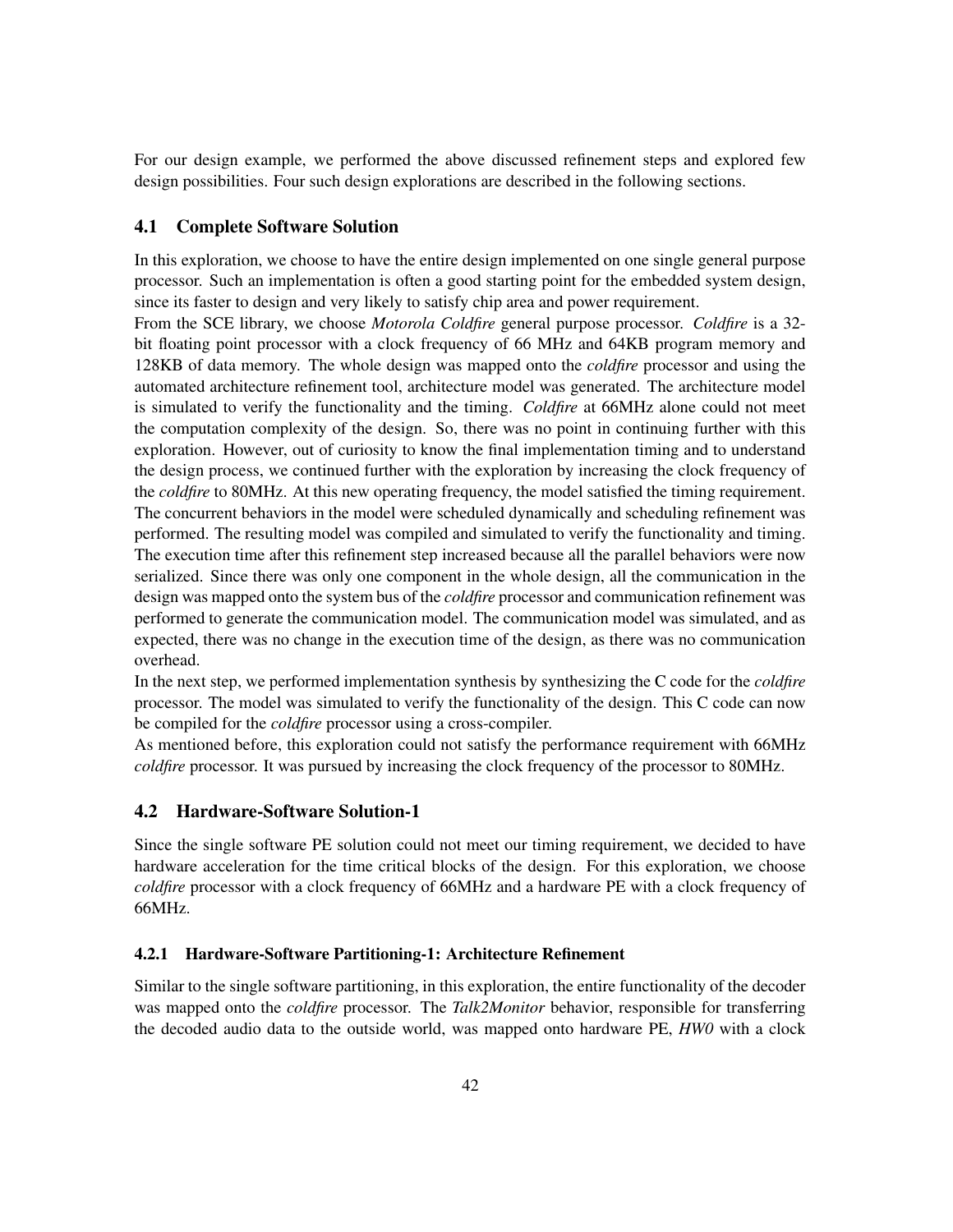frequency of 66 MHz (same as that of *coldfire* processor). This was done to isolate the decoding functionality and the data transfer logic. The model after architecture refinement is shown in Figure [18.](#page-48-2) As shown in the figure, there are only two components in this architecture with *coldfire* implementing most of the functionalities, including the compute intensive behaviors, *Synthesis Filter, AliasReduction*, and *IMDCT*. For simplicity, the architecture model omits minor details. It shows only symbolic channels between PEs and omits the PEs implementing the queue channels. The architecture model was simulated to verify the functionality and the timing. Inspite of having a separate PE for transferring the decoded data to the output, this partition could not satify the timing requirement. We have to increase the clock frequency of the *coldfire* processor to 80MHz to meet the performance requirement. Even though this architecture required extra hardware PE and performed no better than a cheaper single software solution, we decided to pursue this exploration further, as we felt that it was a good idea to isolate the data transfer logic from the decoding functionality. This partition might perform better during later design stages when the models become more accurate in their implementation giving more accurate performance numbers than the estimated numbers given by the architectural model.

#### <span id="page-49-0"></span>**4.2.2 Hardware-Software Partitioning-1: Communication Refinement**

Since there are only two components in this architecture, all the communication between *coldfire* and *HW0* was mapped onto the system bus of the *coldfire* processor. The communication model for this partition is shown in Figure [19.](#page-49-0) The *coldfire* acts as the master and *HW0* is the slave of the bus. The communication model was simulated and the functionality and timing were verified.

# <span id="page-49-1"></span>**4.2.3 Hardware-Software Partitioning-1 : Implementation Synthesis**

After the communication refinement, the next design step is the RTL synthesis of the hardware PEs. We considered the RTL implementation of the *Talk2Monitor* behavior which was mapped to the hardware PE, *HW0*, during architecture refinement. As discussed in the Section [3.3,](#page-26-0) the *Talk2Monitor* has 3 child behaviors, *Listen2Decoder, ComputeTime* and *DataTransfer*. To perform the RTL implementation of the *ComputeTime* behavior, we allocated one 32 bit adder unit, one divider, one multiplier unit, and a 32 bit register file of size 8. Using the RTL refinement tool of the SCE, the RTL implementation for the *ComputeTime* behavior was derived. Due to certain limitation in the RTL refinement tool, we could not synthesize the *Listen2Decoder* and *DataTransfer* behavior. Next, the software synthesis for the *coldfire* processor was performed and resultant model was simulated to verify the functionality and timing.

#### <span id="page-49-2"></span>**4.3 Hardware-Software Solution-2**

In the previous exploration, we presented a workable implementation of our design example. In this section, we will discuss another hardware/software architecture which exploits the parallelism in the specification model and derives a different architecture for the MP3 decoder. For this exploration, we used *coldfire* processor and three hardware PEs with operating frequency of 66MHz.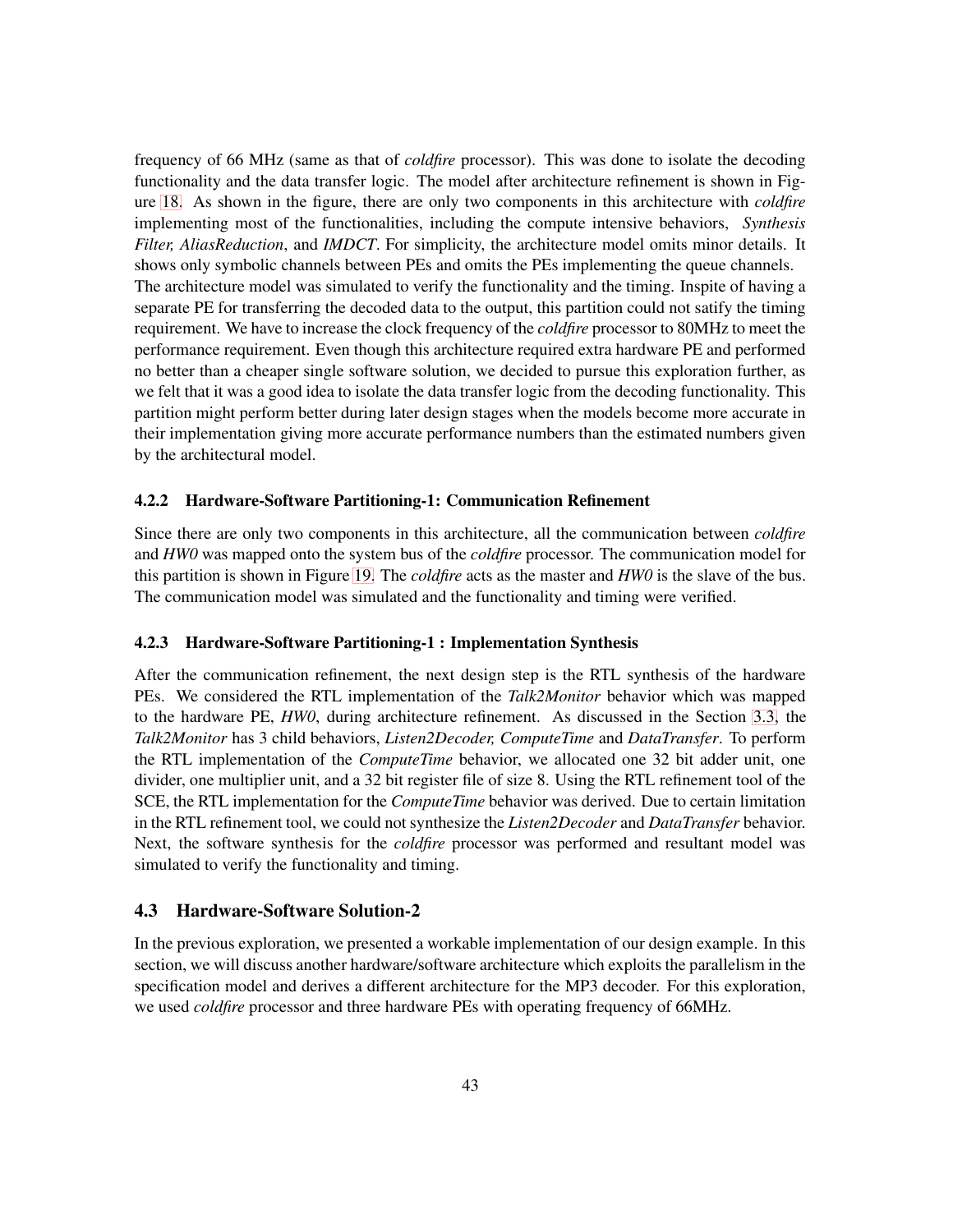#### <span id="page-50-0"></span>**4.3.1 Hardware-Software Partitioning-2: Architecture Refinement**

In this exploration, the computational hot-spot behavior, *sfilter* was targeted for hardware accelaration. *sfilter* is a parallel composition of two instances of *FilterCore* behavior as shown in Figure [14.](#page-37-0) Each concurrent instance of *FilterCore*, *filtercore ch0* and *filtercore ch1* were mapped to hardware PEs, *HW0, HW1*. To make the decoding functionality independent of the data transfer functionality, the *Talk2Monitor* behavior was mapped to another hardware PE, *HW2*. The rest of the functionality was mapped to the *coldfire* processor. The architecture model generated by the architecture refinement tool is shown in Figure [20.](#page-50-0) Note that, in the figure, not all the channels in the real model are depicted. Only the user introduced channels and few important channels that represent the communication between various PEs are shown. *Coldfire* communicates with *HW0, HW1,* and *HW2* communicates with *HW0, HW1*. The architecture model in the figure is before performing the scheduling refinement. The pipelined execution in the PEs, *HW0, HW1* is sequentially scheduled and the scheduling refinement is performed using the scheduling refinement tool. The result of scheduling can be seen in Figure [20.](#page-50-0)

The architecture model was simulated to verify the functionality and timing and this exploration was able to meet our timing constraint.

#### <span id="page-50-1"></span>**4.3.2 Hardware-Software Partitioning-2: Communication Refinement**

Similar to the previous exploration, all the communication between the hardware PEs and the *coldfire* are mapped onto the *coldfire's* main bus. Two busses based on double handshake protocol are allocated and the communication channels between *HW0-HW2* and *HW1-HW2* are mapped onto the respective busses. The communication model generated after the communication refinement is shown in Figure [21.](#page-50-1) Also, note that the execution within *HW0, HW1* is no longer pipelined as those behaviors were sequentially scheduled during scheduling refinement.

The communication model was simulated to verify the functionality and timing and this exploration also satisfied our timing requirement.

#### <span id="page-50-2"></span>**4.3.3 Hardware-Software Partitioning-2 : Implementation Synthesis**

Due to the lack of few library components for performing the floating point operations and due to certain limitations in the RTL synthesis tool to handle ports of interface type this step could not be performed. So we have to stop at the communication model. However, the software synthesis for the *coldfire* processor was performed and resultant model was simulated to verify the functionality and timing.

# <span id="page-50-3"></span>**4.4 Hardware-Software Solution-3**

In this section, we will discuss yet another exploration based on hardware-software partitioning. In this partitioning, the parallelism and the pipelining exposed in the specification model are utilized to derive a different, interesting architecture for the MP3 decoder. For this exploration, we used *coldfire* processor and 5 hardware PEs with operating frequency of 66MHz.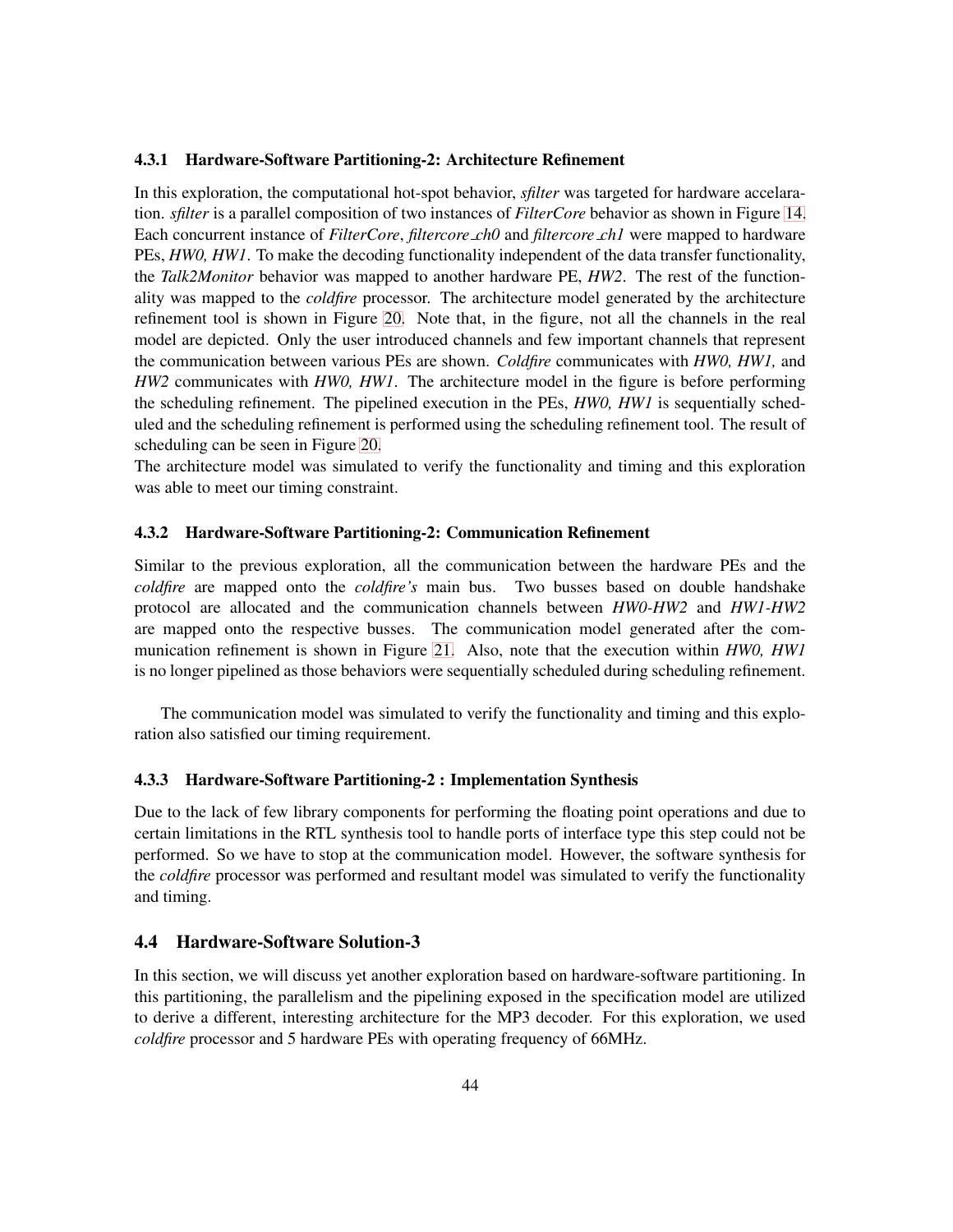#### <span id="page-51-0"></span>**4.4.1 Hardware-Software Partitioning-3: Architecture Refinement**

The computational hot-spots in the design were identified by running the profiler. The profile results are shown in the Figure [22](#page-51-0) for few critical behaviors. The four behaviors *setbuffer1, Bdct64, dctoutstage, windowop* were the pipeline stages of the *Synthesis Filter* behavior. Collectively, *Synthesis Filter* was single most compute intensive behavior. We decided to map each pipeline stage of *Synthesis Filter* behavior onto independent hardware units. Since, the computation in the two stages, *setbuffer1, DCTOutStage* was very less compared to *Bdct64*,and *windowop* stages, we decided to map *setbuffer1, Bdct64* onto one PE and *dctoutstage, windowop* onto another hardware PE. The partitioning of the input design and the mapping of each partitions onto the system components is shown in the architecture model in Figure [23.](#page-51-0) In this partition, general purpose processor, Motorola *Coldfire* is assigned only a partial part of the decoding algorithm and the most compute intensive part which was represented by the behavior *Synthesis Filter* is distributed to 4 hardware PEs (HW0, HW1, HW2, HW3). HW0, HW1 process the first stereo channel and HW2, HW3 process the second stereo channel. The behavior *Talk2Monitor*, which is responsible for combining the outputs of two channels and write to the external device, is mapped to another hardware PE, HW4. Even though, *Talk2Monitor* was not computationally intensive, it was mapped onto an independent unit to separate and parallelize the decoding activity and output data transfer activity. By this partitioning, all the parallelism and pipelining that was exposed in the specification model were utilized. In this figure, to avoid cluttering and confusion, not all the channels in the real model are depicted. However, all the user defined channels (channels in the specification model) and important channels showing communication between various PEs are shown.

#### <span id="page-51-1"></span>**4.4.2 Hardware-Software Partitioning-3: Communication Refinement**

After architecture refinement, busses were allocated. The main bus of the *coldfire* processor served as the system bus. The four hardware PEs (HW0-HW3) communicate with the *coldfire* using this system bus. 4 Busses based on double handshake protocols *HW0 2 HW1, HW1 2 HW4, HW2 2 HW3, HW3 2 HW4* were allocated for the communication between hardware PEs. All the channels in the corresponding paths were mapped onto the respective busses and communication refinement was performed. The resulting communication model is shown in Figure [24.](#page-51-1) There are totally 5 busses in the design. The *coldfire* processor which acts like a master orchestrating the entire decode operation communicates with PEs HW0 - HW3 using its main bus. HW0 and HW2 communicate the partially processed data to HW1 and HW3 using double handshake bus. HW4 which outputs the data to the external world gets the data from HW2 and HW4 and this communication is through another pair of double handshake bus.

## <span id="page-51-2"></span>**4.4.3 Hardware-Software Partitioning-3: Implementation Synthesis**

After the communication refinement, the next design step is the RTL synthesis of the hardware PEs. Due to the lack of few library components for performing the floating point operations, this step could not be performed. So we have to stop at the communication model. However, the software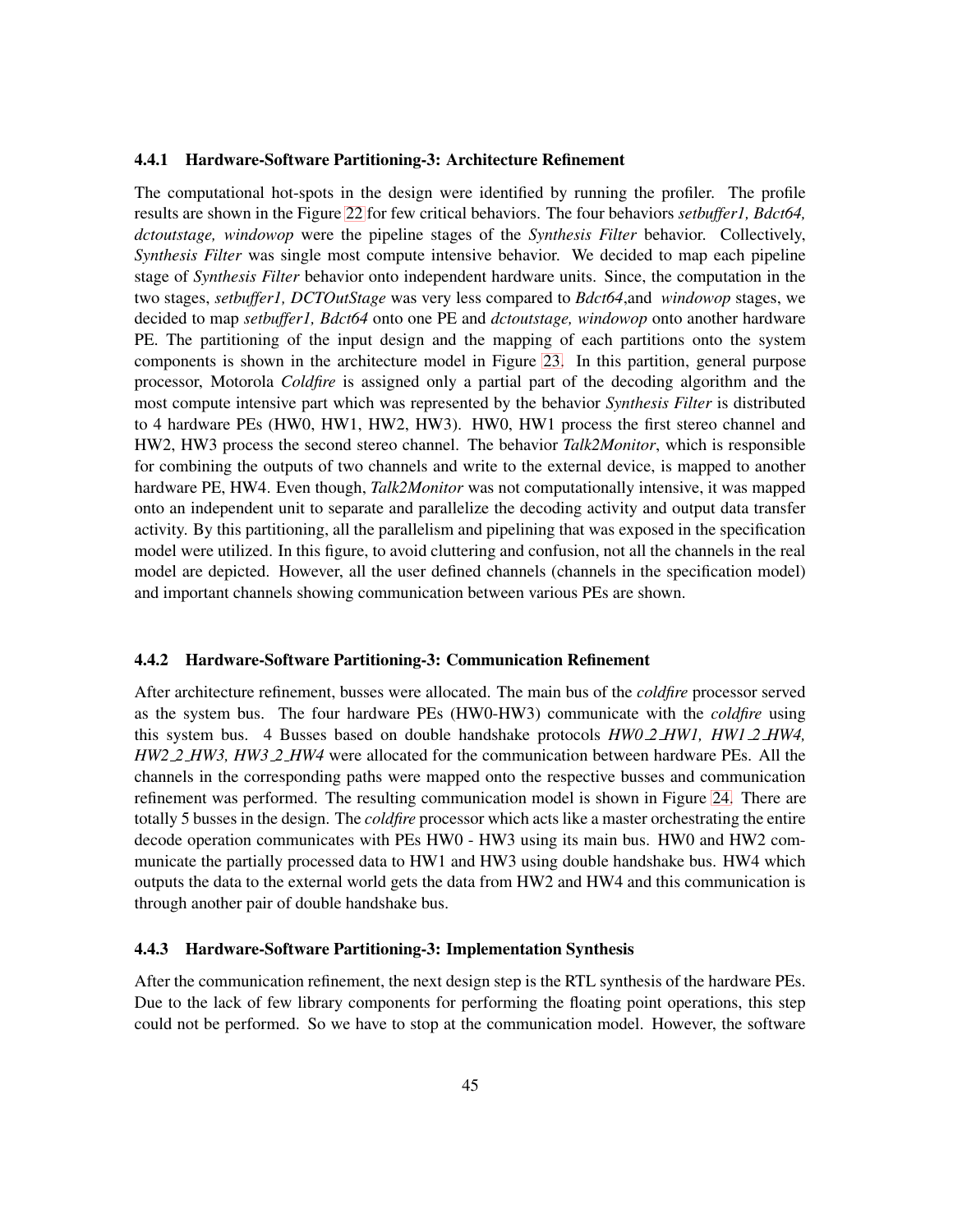synthesis for the *coldfire* processor was performed and resultant model was simulated to verify the functionality.

# <span id="page-52-0"></span>**4.5 Summary and Conclusions**

In this section, we discussed the various explorations we performed using SCE. We discussed 4 design implementations, 3 of them based on hardware/software partitioning. The key features of the 4 explorations are given in the Table [4.](#page-52-0) The table lists the number of software PEs, number of hardware PEs, operating frequency and the number of channels in each exploration. The performance of the various models in each design exploration is discussed in the next section in detail. The automation provided by SCE makes it possible to perform many explorations within a short amount of time. Early feedback about the performance of the design can be obtained by simulating the models at higher abstraction levels. Due to few limitations in the RTL synthesis tool, we could synthesize only a part of our design. In a nutshell, using SCE design environment, optimized architectures, satisfying the design constraints, can be obtained in a short time.

| <b>Feature</b>             | <b>Complete Software</b> | <b>HW-SW</b>  | <b>HW-SW</b>  | <b>HW-SW</b>  |
|----------------------------|--------------------------|---------------|---------------|---------------|
|                            | <b>Solution</b>          | Solution-1    | Solution-2    | Solution-3    |
| No. of General purpose     | 1 Coldfire               | 1 Coldfire    | 1 Coldfire    | 1 Coldfire    |
| Processors                 |                          |               |               |               |
| No. of hardware PEs        |                          |               |               |               |
| Clock frequency of the PEs | 66 MHz                   | <b>80 MHz</b> | <b>66 MHz</b> | <b>66 MHz</b> |
| No. of busses              |                          |               |               |               |
| Performance requirement    | Not satisfied            | Satisfied     | Satisfied     | Satisfied     |

Table 4: Key features of the different explorations.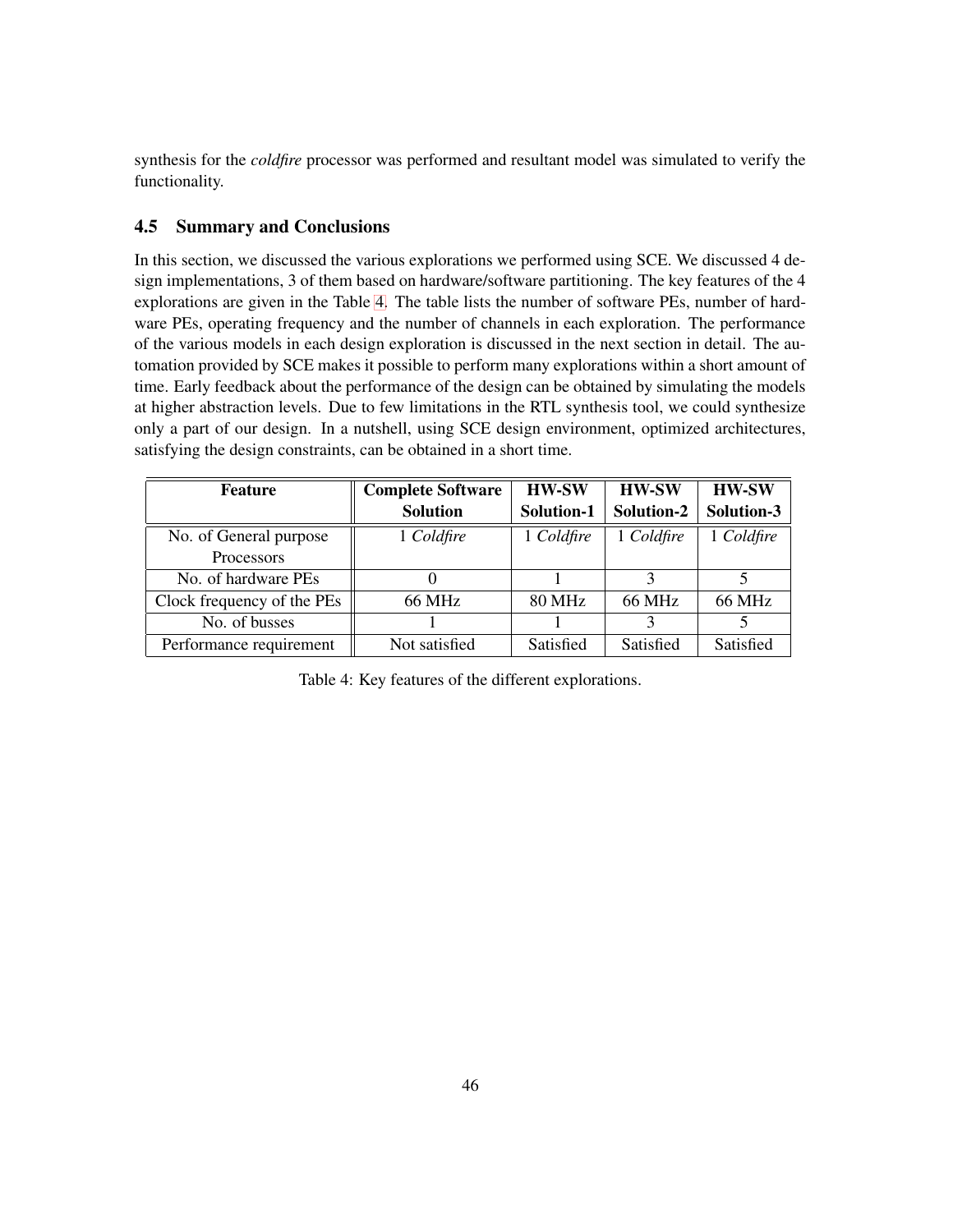

Figure 18: Hardware-software partitioning-1: Architecture model of MP3 decoder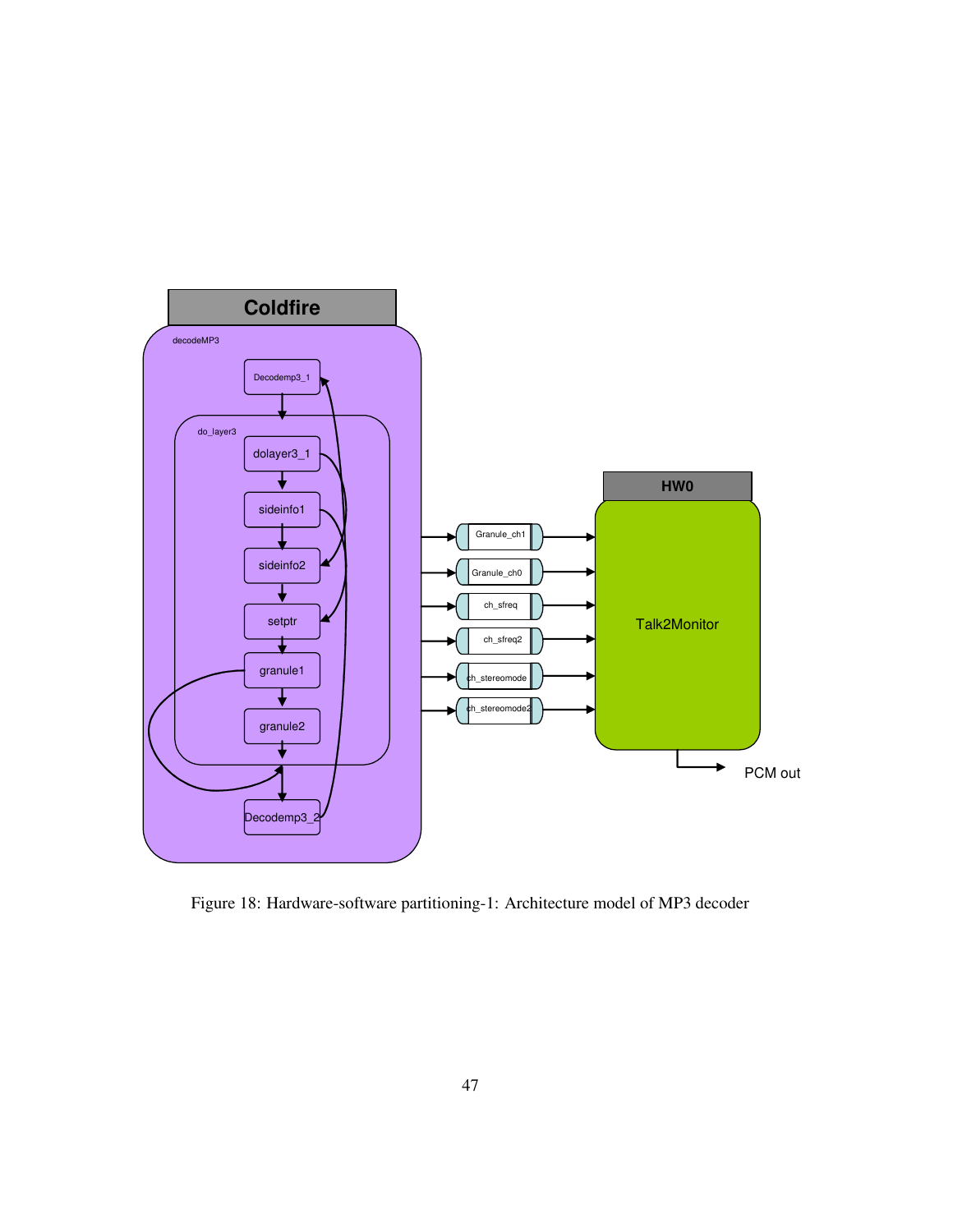

Figure 19: Hardware-software partitioning-1: Communication model of MP3 decoder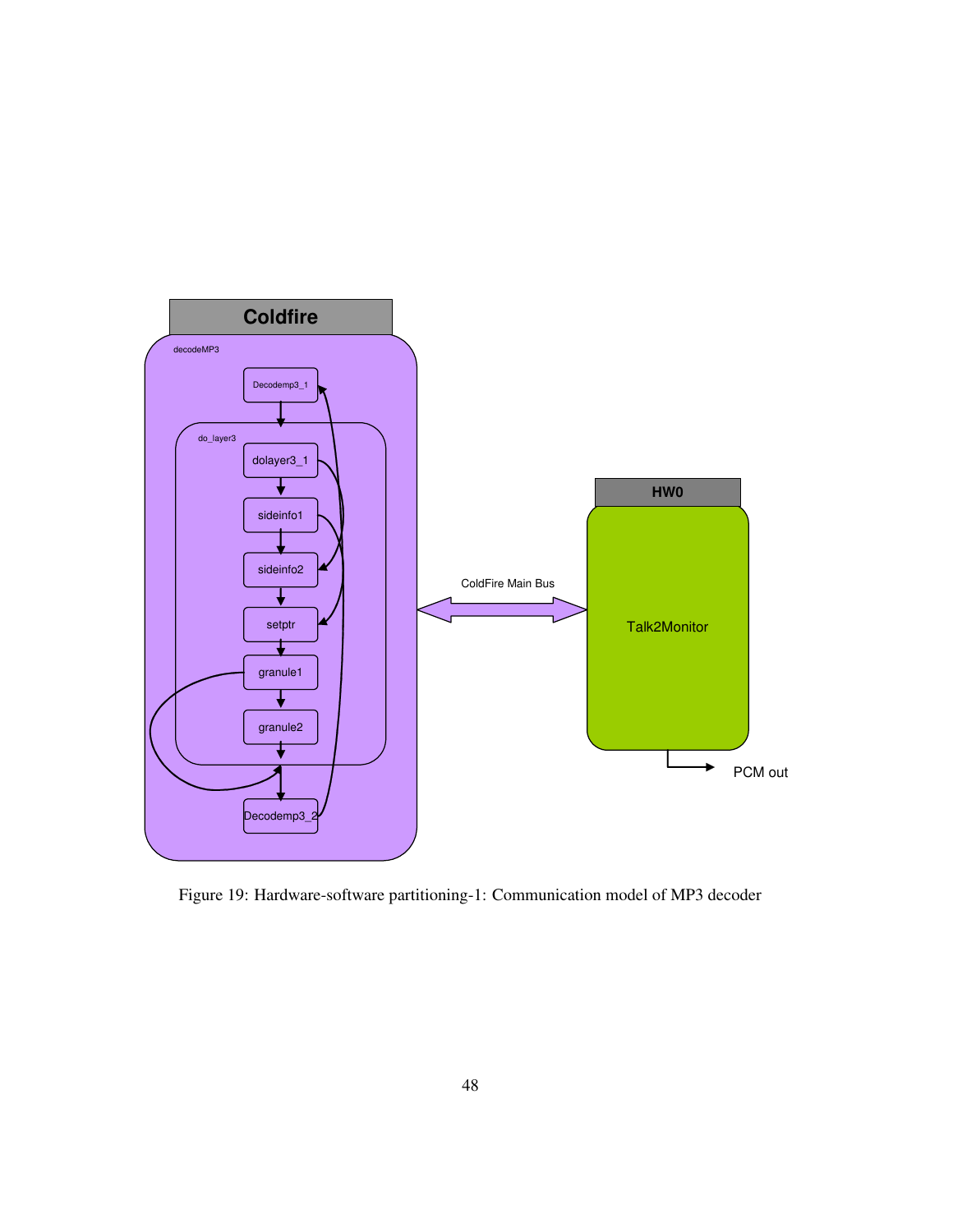

Figure 20: Hardware-software partitioning-2: Architecture model of MP3 decoder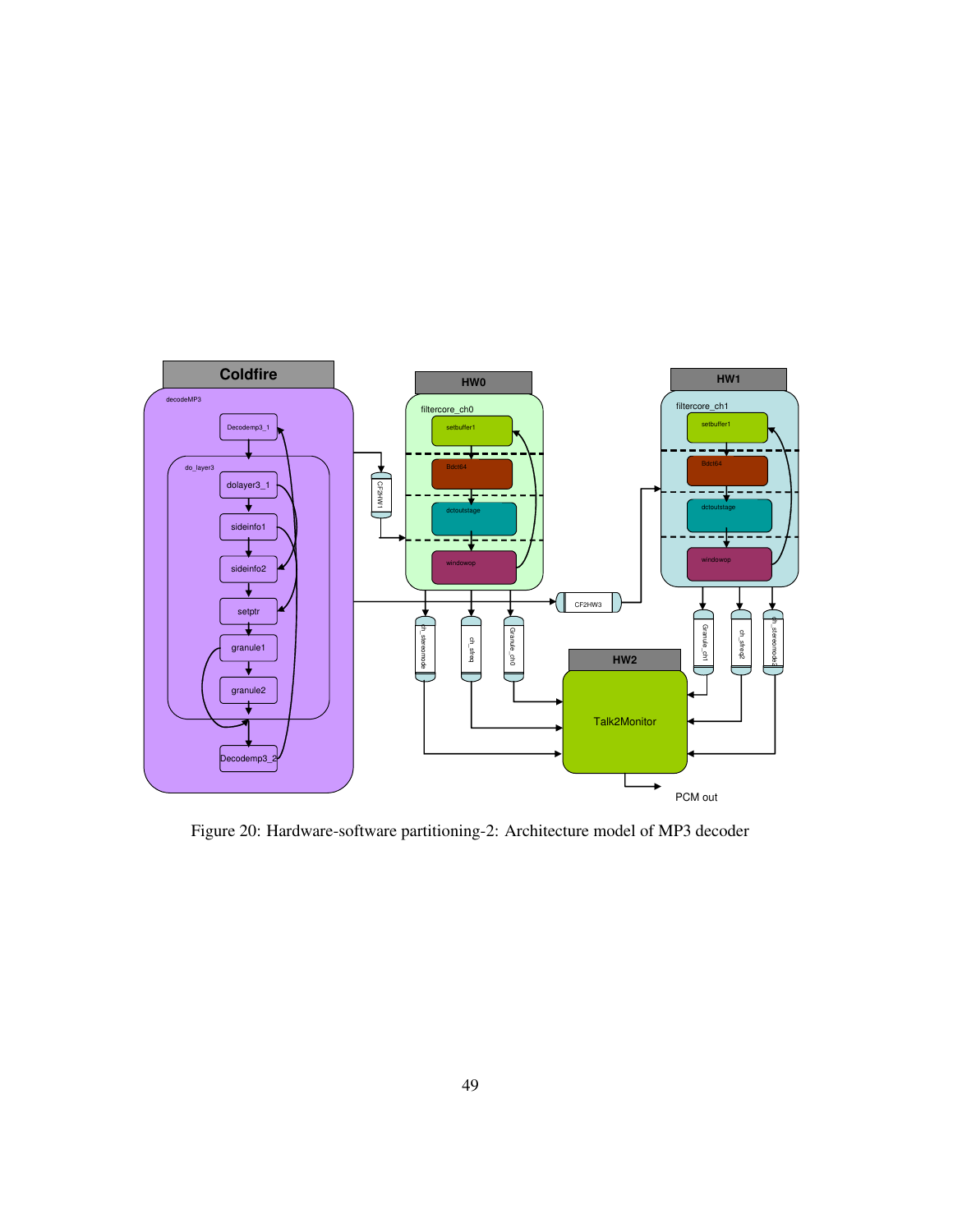

Figure 21: Hardware-software partitioning-2: Communication model of MP3 decoder



Figure 22: Relative computation complexity of the few behaviors of MP3 decoder specification model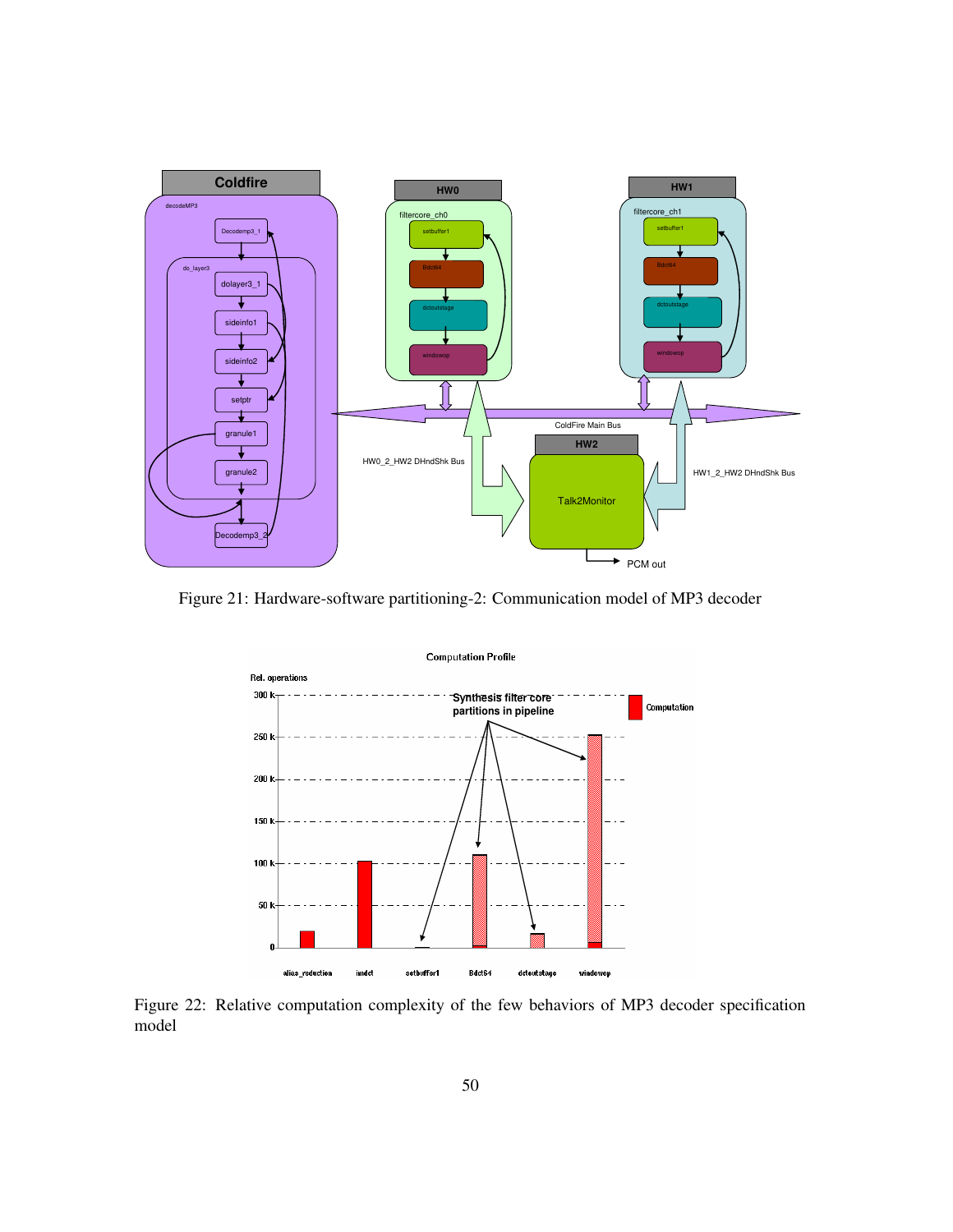

Figure 23: Hardware-software partitioning-3: Architecture model of MP3 decoder (before scheduling refinement)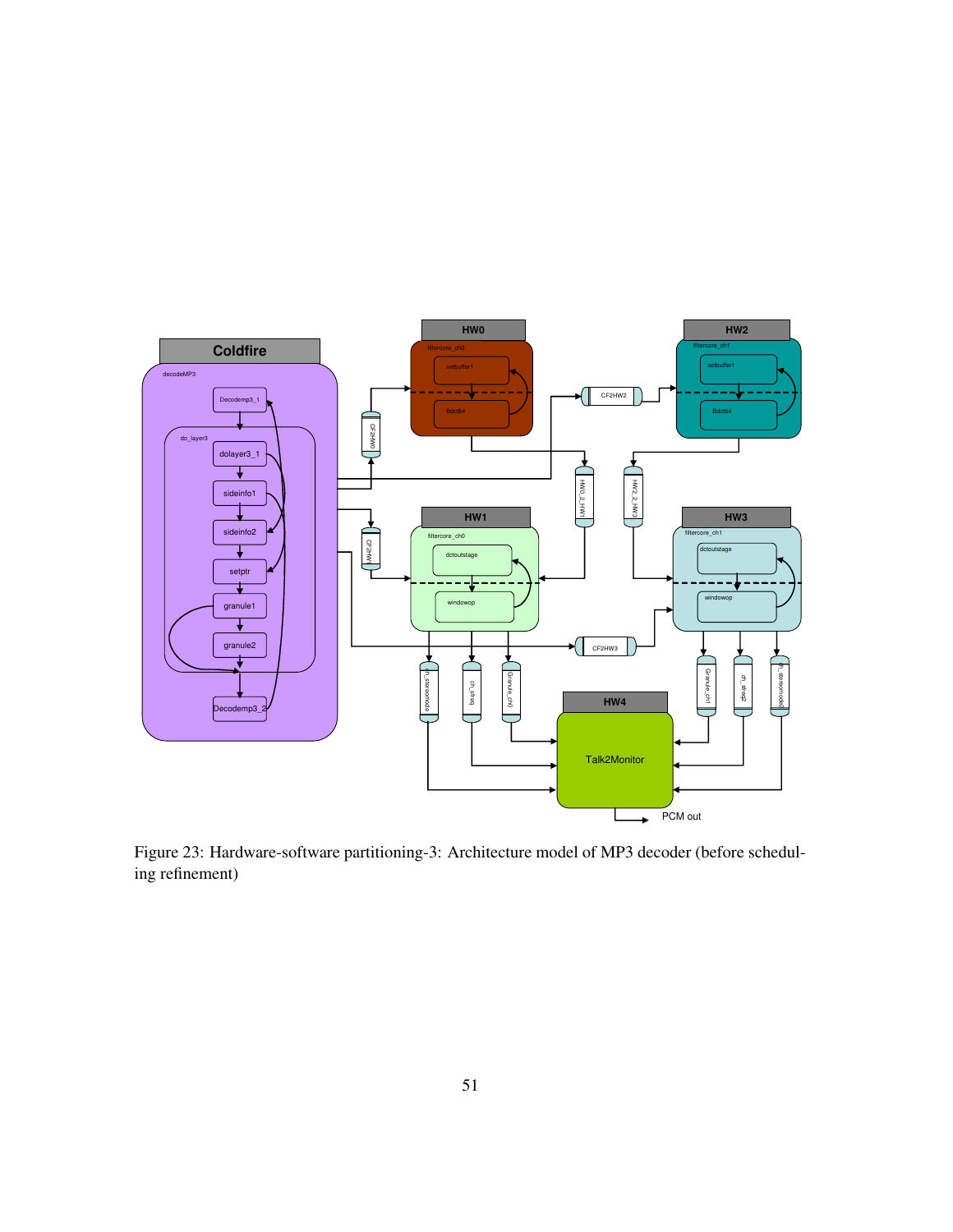

Figure 24: Hardware-software partitioning-3:Communication model of MP3 decoder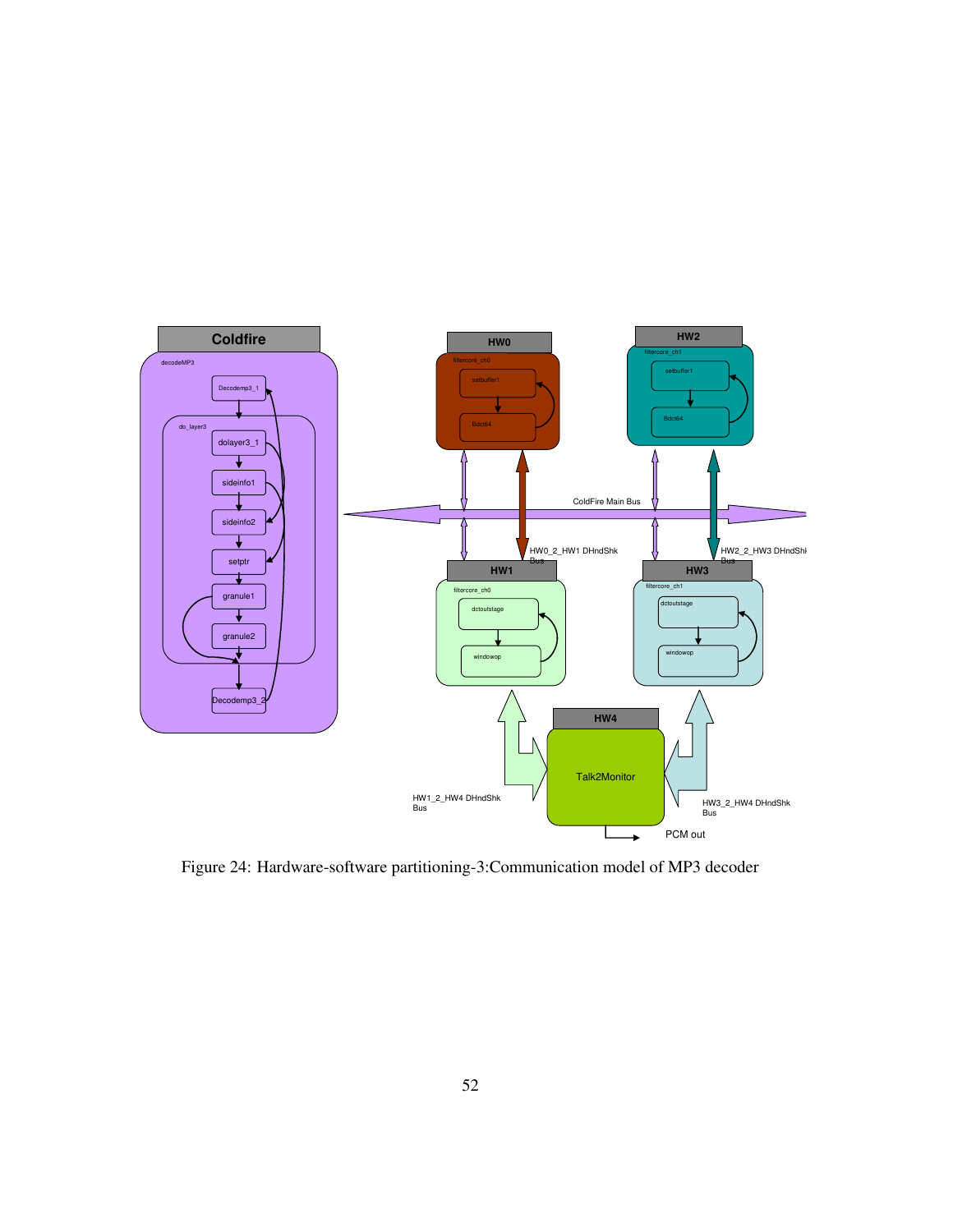# <span id="page-59-0"></span>**5 Experimental Results**

This section summarizes the experiments and results. There are two aspects of the model to be tested. First, the functionality of the design, and second, the timing of the MP3 decode operation.

# <span id="page-59-1"></span>**5.1 Functionality Verification**

To test the functionality, we used the testbench described in the Section [3.2.](#page-22-0) The output PCM file generated by the *monitor* was compared with the one generated by the reference decoder for verifying the functionality.

#### <span id="page-59-2"></span>**5.1.1 Test Suite**

For verifying each of the models, a set of test streams obtained from Fraunhofer Institute [\[10\]](#page-65-12) were used. These streams and their key properties are given in the Table [5.](#page-59-2) The table lists the sampling frequency, bitrate at which the streams were encoded, real time length and the type of stream (Stereo/Mono). The sampling frequency is the frequency at which the analog signal was sampled and the bitrate indicates the extent of compression. For example, streams *classic1.mp3, classic2.mp3* have the same sampling frequency but, *classic1* is coded at a higher bitrate than *classic2*. This indicates that *classic1* is less compressed than *classic2* and hence of better quality.

| Properties of the test MP3 streams |                                                                                                    |              |         |               |  |  |  |
|------------------------------------|----------------------------------------------------------------------------------------------------|--------------|---------|---------------|--|--|--|
| Title                              | <b>Total Bitrate</b><br><b>Real Time length</b><br><b>Stereo/Mono</b><br><b>Sampling Frequency</b> |              |         |               |  |  |  |
|                                    |                                                                                                    |              | min:sec |               |  |  |  |
| funky.mp3                          | 44.1 KHz                                                                                           | 96 Kbits/Sec | 1:02    | <b>Stereo</b> |  |  |  |
| $spot1$ .mp3                       | 44.1 KHz                                                                                           | 96 Kbits/Sec | 0:10    | <b>Stereo</b> |  |  |  |
| $spot2$ .mp3                       | 44.1 KHz                                                                                           | 96 Kbits/Sec | 0:11    | <b>Stereo</b> |  |  |  |
| spot3.mp3                          | 44.1 KHz                                                                                           | 96 Kbits/Sec | 0:11    | <b>Stereo</b> |  |  |  |
| classic1mp3                        | 22.05 KHz                                                                                          | 56 Kbits/Sec | 0:19    | <b>Stereo</b> |  |  |  |
| classic2mp3                        | 22.05 KHz                                                                                          | 48 Kbits/Sec | 0:20    | <b>Stereo</b> |  |  |  |

Table 5: Properties of test streams.

# <span id="page-59-3"></span>**5.2 Timing Verification**

Apart from decoding correctly to produce bit accurate results, the decoder is expected to deliver the output PCM samples at the correct bitrate. This rate depends on the sampling frequency of the input MP3 stream and puts a timing constraint on the decoder. The decoder is required to decode and output exactly at this rate. If the output rate control logic is not part of the decoder, then the decoder can generate output faster and expect the external logic to take care of the rate control. However, in our design, as this logic was part of the design the decoder was expected to deliver the decoded data exactly at this rate. The specification model is untimed and will run in zero simulation time.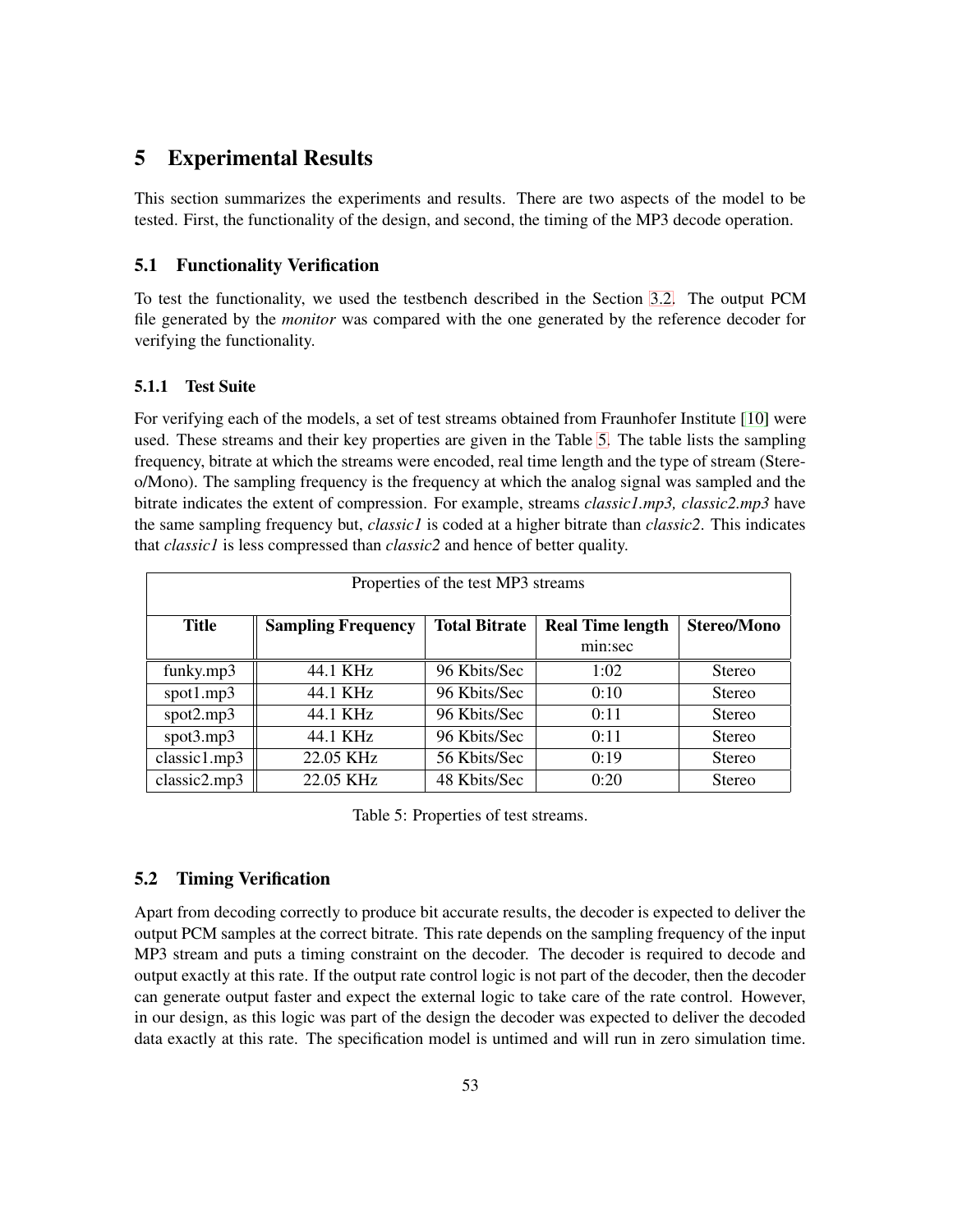Since, our design included this output rate control logic, the delivery of the decoded samples to the output device would happen at a controlled rate and hence even the specification model would take finite non-zero simulation time to run. In order to measure the actual time to decode without considering the explicit delay introduced by rate control logic, we disabled the delays in the rate control logic. This change in the model was done only for the timing measurement. As we go down the abstraction level performing each refinement steps, the decode operation takes non-zero finite time.

The average estimated decode time per frame of audio data for each partition discussed in Section [4](#page-47-0) and for each refined model is given in the tables Table [6,](#page-59-3) tables Table [7,](#page-59-3) Table [8,](#page-59-3) Table [9](#page-59-3) and Table [10.](#page-59-3) The results are obtained by simulating each model with one of the test streams, *spot1.mp3*. Also provided in the tables are the deadline for decoding each frame of audio data for the test stream *spot1.mp3* and the clock frequency of the PEs used in the design. The *Estimated Initial Latency* is the time it takes to decode the very first sample of the very first frame of audio data. The last column in the tables gives the ratio of the decode time to the stipulated deadline. A value of greater than 100% implies that the model could not meet the performance requirement.

For the single software solution, two tables are given, table Table [6](#page-59-3) gives the decode times when the clock frequency of the *coldfire* processor is 66 MHz. Clearly, this single software design solution could not meet the stipulated deadline taking 27.15 msecs to complete the decode of single frame. The second table, Table [7](#page-59-3) is obtained with *coldfire* processor at 80 MHz and it meets the stipulated deadline by taking 22.41 msecs to decode a frame. In general, the simulation time increases with each model. However, since there exists no communication overhead, the communication model in this case, does not show increase in execution time compared to the architecture model.

The Table [8](#page-59-3) gives timings for the partition in Figure [18.](#page-48-2) This architecture meets the stipulated deadline and its estimated decoding times are same as that of the pure software exploration. The implementation model for this architecture contains synthesized software in C and RTL implementation of only a subset of the functionality mapped to hardware PE.

The timing of the third architecture (Figure [20\)](#page-50-0), composed of 1 *coldfire* processor and 3 hardware PEs at 66 MHz, is given in Table [9.](#page-59-3) This architecture meets the performance requirement even at a lower clock frequency of 66 MHz because of the hardware accelaration of the critical computational blocks.

The final architecture of Figure [23](#page-51-0) has the most complex architecture with 1 *coldfire* processor and 5 hardware PEs, each operating at 66 MHz. This architecture exploits both the parallelism and the pipelining in the application. Though, it meets the stipulated deadline, its performance is not as good as the third architecture (Figure [20\)](#page-50-0).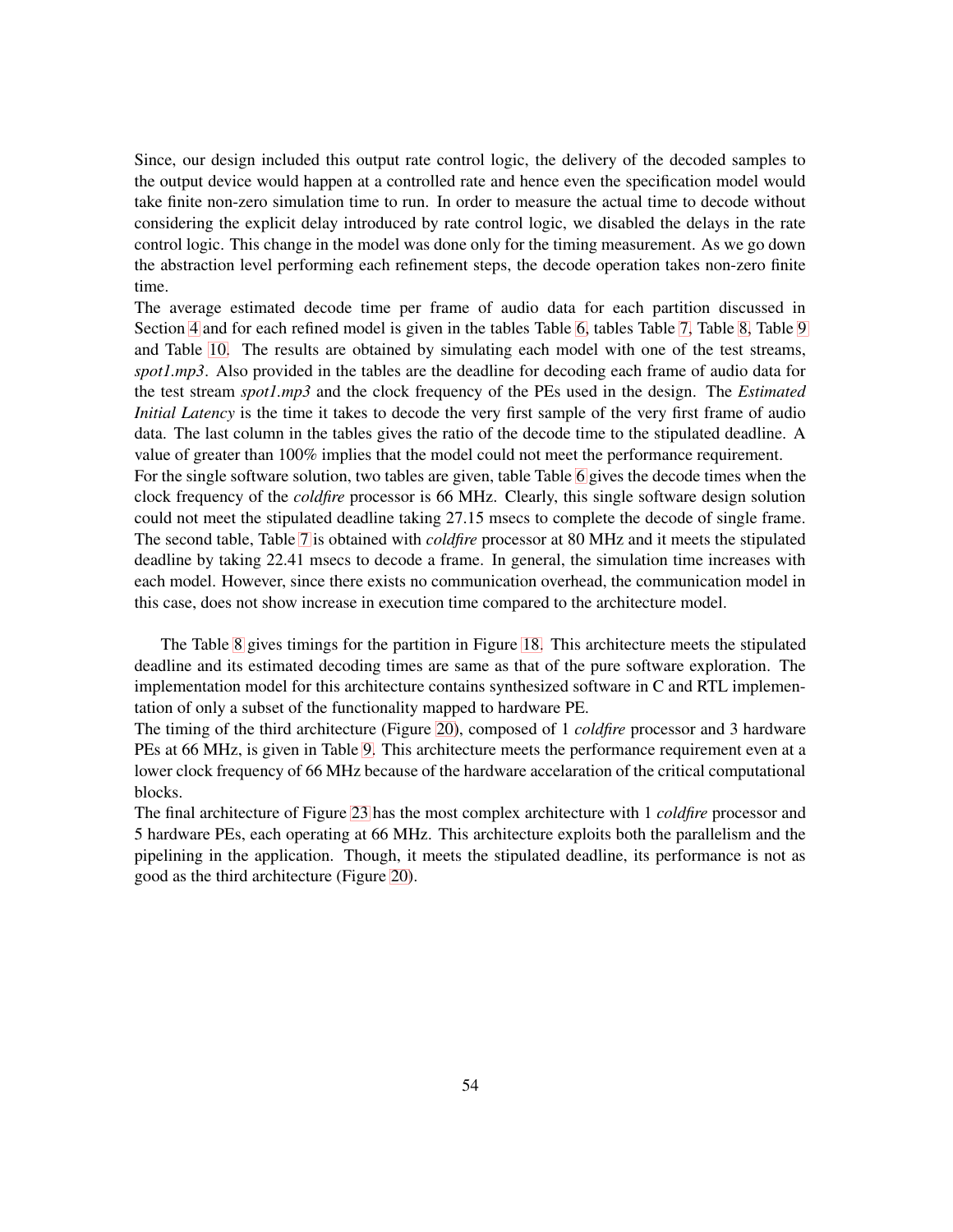| Timing of Various Models of Single Software partition<br>Deadline to decode one frame of spot1.mp3 = $26.12$ msec<br>Operating clock frequency of the processor = $66MHz$ |                                                  |                               |                                |  |  |  |
|---------------------------------------------------------------------------------------------------------------------------------------------------------------------------|--------------------------------------------------|-------------------------------|--------------------------------|--|--|--|
| Model                                                                                                                                                                     | <b>Estimated</b><br><b>Estimated</b><br>Ratio of |                               |                                |  |  |  |
|                                                                                                                                                                           | <b>Initial Latency</b>                           | <b>Time to Decode a Frame</b> | <b>Decode Time to Deadline</b> |  |  |  |
| Specification Model                                                                                                                                                       | $0.0$ msec                                       | $0.0$ msec                    |                                |  |  |  |
| Architecture Model                                                                                                                                                        | $25.03$ msec                                     | 12.80 msec                    | 49.0%                          |  |  |  |
| Scheduled Architecture Model                                                                                                                                              | 27.15 msec                                       | 27.17 msec                    | $104\%$                        |  |  |  |
| <b>Communication Model</b>                                                                                                                                                | 27.15 msec                                       | 27.17 msec                    | $104\%$                        |  |  |  |
| <b>Implementation Model</b>                                                                                                                                               | 27.15 msec                                       | 27.17 msec                    | $104\%$                        |  |  |  |

Table 6: Timing of various models of Software partition.

Timing of Various Models of Single Software partition *Deadline to decode one frame of spot1.mp3* = 26.12 msec *Operating clock frequency of the processor =* 80 MHz

| Model                        | <b>Estimated</b>       | <b>Estimated</b>              | Ratio of                       |
|------------------------------|------------------------|-------------------------------|--------------------------------|
|                              | <b>Initial Latency</b> | <b>Time to Decode a Frame</b> | <b>Decode Time to Deadline</b> |
| Specification Model          | $0.0$ msec             | $0.0$ msec                    |                                |
| Architecture Model           | $20.65$ msec           | 10.56 msec                    | $40.4\%$                       |
| Scheduled Architecture Model | 22.40 msec             | $22.41$ msec                  | 85.17%                         |
| <b>Communication Model</b>   | 22.40 msec             | 22.41 msec                    | 85.17%                         |
| <b>Implementation Model</b>  | 22.40 msec             | 22.41 msec                    | 85.17%                         |

Table 7: Timing of various models of Software partition (Working solution).

| Timing of Various Models of Hardware-Software partition-1<br>Deadline to decode one frame of spot1.mp3 = $26.12$ msec<br>Operating clock frequency of HW and SW $PEs = 80 \text{ MHz}$ |                                                  |            |          |  |  |  |
|----------------------------------------------------------------------------------------------------------------------------------------------------------------------------------------|--------------------------------------------------|------------|----------|--|--|--|
| Model                                                                                                                                                                                  | <b>Estimated</b><br><b>Estimated</b><br>Ratio of |            |          |  |  |  |
| <b>Initial Latency</b><br><b>Time to Decode a Frame</b><br><b>Decode Time to Deadline</b>                                                                                              |                                                  |            |          |  |  |  |
| Specification Model                                                                                                                                                                    | $0.0$ msec                                       | $0.0$ msec |          |  |  |  |
| Architecture Model                                                                                                                                                                     | $20.65$ msec                                     | 10.56 msec | $40.4\%$ |  |  |  |
| Scheduled Architecture Model                                                                                                                                                           | 22.14 msec                                       | 22.41 msec | 85.8%    |  |  |  |
| <b>Communication Model</b><br>$22.14$ msec<br>22.45 msec<br>85.8%                                                                                                                      |                                                  |            |          |  |  |  |
| <b>Implementation Model</b>                                                                                                                                                            | 22.14 msec                                       | 22.45 msec | 85.8%    |  |  |  |

Table 8: Timing of various models of Hardware-Software partition-1.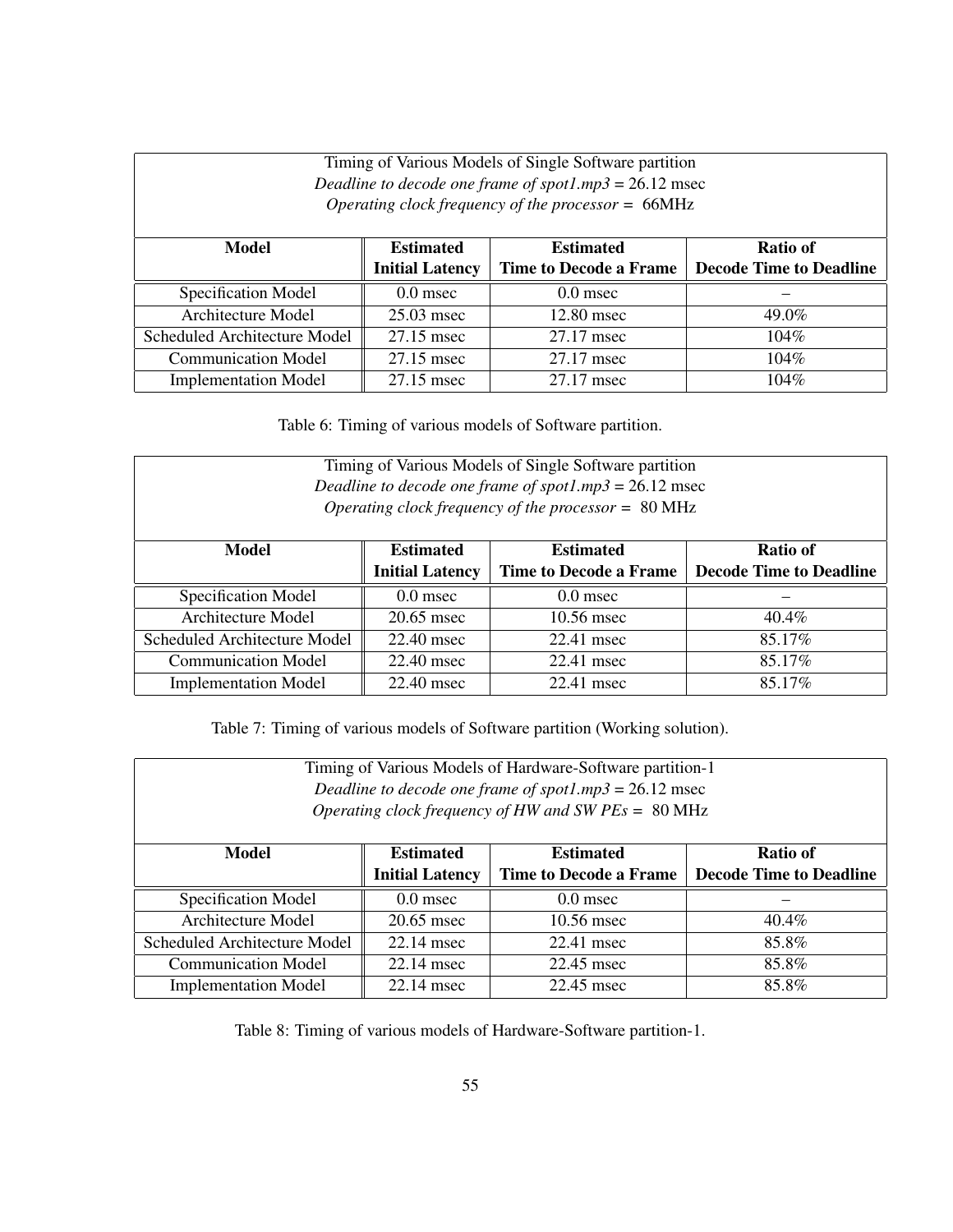| Timing of Various Models of Hardware-Software partition-2<br>Deadline to decode one frame of spot1.mp3 = $26.12$ msec<br>Operating clock frequency of HW and SW $PEs = 66 \text{ MHz}$ |                                                  |                               |                                |  |  |  |  |
|----------------------------------------------------------------------------------------------------------------------------------------------------------------------------------------|--------------------------------------------------|-------------------------------|--------------------------------|--|--|--|--|
| Model                                                                                                                                                                                  | Ratio of<br><b>Estimated</b><br><b>Estimated</b> |                               |                                |  |  |  |  |
|                                                                                                                                                                                        | <b>Initial Latency</b>                           | <b>Time to Decode a Frame</b> | <b>Decode Time to Deadline</b> |  |  |  |  |
| Specification Model                                                                                                                                                                    | $0.0$ msec                                       | $0.0$ msec                    |                                |  |  |  |  |
| Architecture Model                                                                                                                                                                     | 24.78 msec                                       | $6.37$ msec                   | 24.4%                          |  |  |  |  |
| Scheduled Architecture Model                                                                                                                                                           | 26.36 msec                                       | 9.87 msec                     | 37.8%                          |  |  |  |  |
| <b>Communication Model</b>                                                                                                                                                             | 26.42 msec                                       | $10.02$ msec                  | 38.4%                          |  |  |  |  |
| <b>Implementation Model</b>                                                                                                                                                            | 26.42 msec                                       | $10.02$ msec                  | 38.4%                          |  |  |  |  |
|                                                                                                                                                                                        | (Synthesized software only)                      |                               |                                |  |  |  |  |

Table 9: Timing of various models of Hardware-Software partition-2.

| Timing of Various Models of Hardware-Software partition-3     |                        |                               |                                |
|---------------------------------------------------------------|------------------------|-------------------------------|--------------------------------|
| Deadline to decode one frame of spot1.mp3 = $26.12$ msec      |                        |                               |                                |
| Operating clock frequency of HW and SW $PEs = 66 \text{ MHz}$ |                        |                               |                                |
|                                                               |                        |                               |                                |
| <b>Model</b>                                                  | <b>Estimated</b>       | <b>Estimated</b>              | Ratio of                       |
|                                                               | <b>Initial Latency</b> | <b>Time to Decode a Frame</b> | <b>Decode Time to Deadline</b> |
| Specification Model                                           | $0.0$ msec             | $0.0$ msec                    |                                |
| Architecture Model                                            | 24.82 msec             | 7.78 msec                     | 29.8%                          |
| Scheduled Architecture Model                                  | 26.41 msec             | $10.99$ msec                  | $42.1\%$                       |
| <b>Communication Model</b>                                    | 26.41 msec             | $11.21$ msec                  | 42.9%                          |
| <b>Implementation Model</b>                                   | 26.41 msec             | 11.21 msec                    | 42.9%                          |
| (Synthesized software only)                                   |                        |                               |                                |

Table 10: Timing of various models of Hardware-Software partition-3.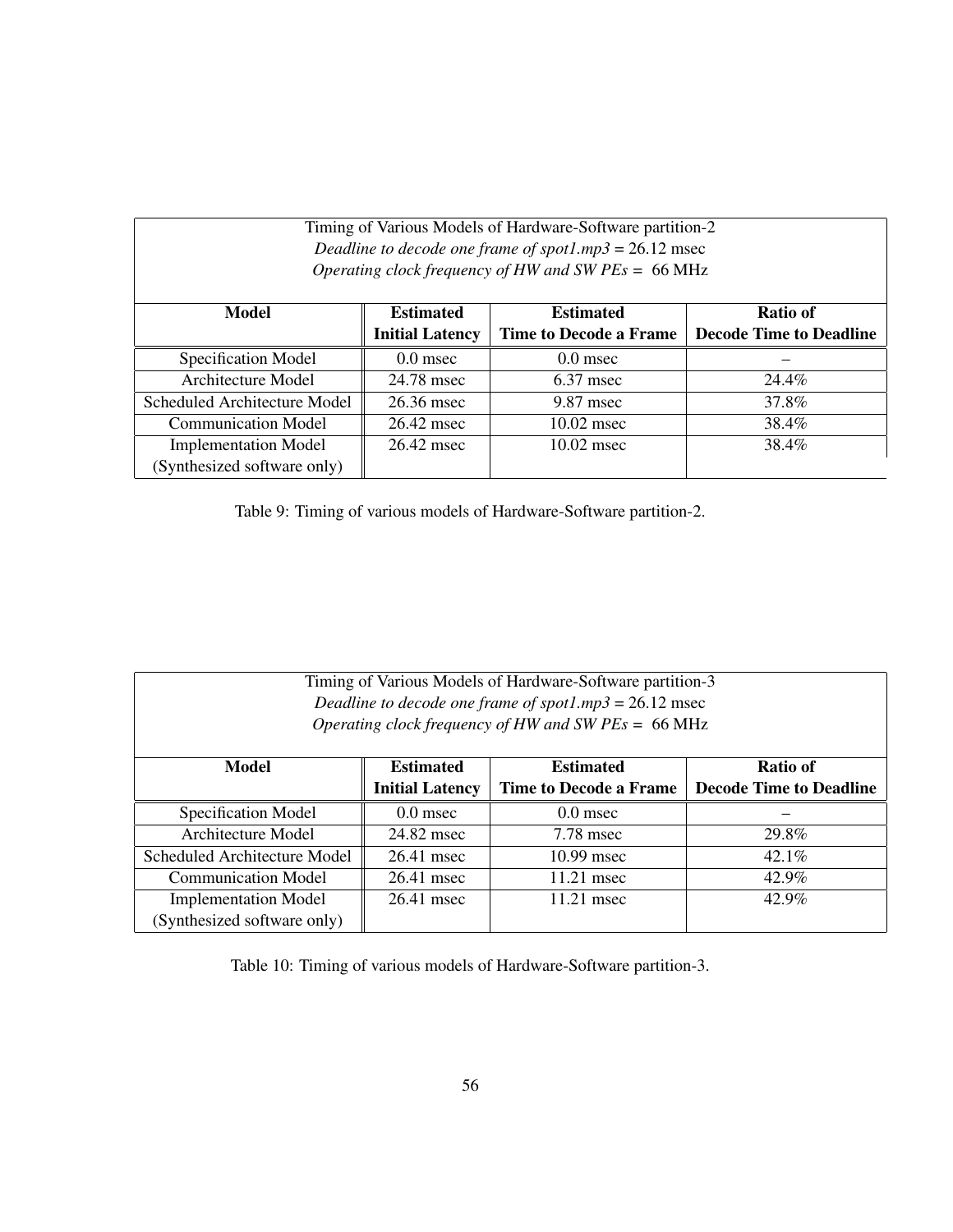# <span id="page-63-0"></span>**6 Summary and Conclusions**

In this project, we adopted the SpecC design methodology to implement a System on a Chip MP3 decoder. We used the SpecC based System on a Chip Environment (SCE) tool for performing the design exploration and implementation. We choose SpecC, as a language to implement the specification model, as it best suits for describing systems involving both hardware and software components. Being a true superset of ANSI-C, it has a natural suitability to describe software components. It has added features to support hardware description. It also includes constructs to support hierarchical description of system components. With all these features, the designer has flexibility to choose and describe the system at any desired level of abstraction. SpecC is easy to learn and a clean language. Anyone with background knowledge of C can learn SpecC quickly. The availability of SpecC based SCE for performing design space exploration and synthesis was another main reason for choosing SpecC as the specification language.

As an input to the SCE, we provided the Specification model of the MP3 decoder written in SpecC SLDL. SCE provides designer a way to deal with the complexity of the design by having the designer handle the design complexity at a higher level of abstraction. It provides complete design automation with occasional manual intervention for decision making and controllability. The user intervention is restricted to the allocation of processing elements, busses, memories and mapping of the behaviors and channels onto the allocated components. The tool allows an easy design space exploration. It enables the designer to estimate performance during the early stages of the design and additionally allows the early pruning of the design space.

With SCE tool available for doing all the exploration and refinement, the main responsibility of the designer is to write a good, clean specification model. We spent 13 man-weeks to convert an C code into the Specification model. Though the starting C specification was good enough to be a general software program to run on servers and desktop systems, it was not suitable to be a SoC specification. A noticeable effort had to be spent in writing a specification model to eliminate the issues like usage of global variables, lack of separation of communication and computation blocks, lack of behavioral hierarchy. We introduced sufficient granularity in the model to facilitate good number of explorations. We separated the computation and communication blocks by having all the computation captured in behaviors and all communication using channels. We exposed the concurrency in the design by having parallel and pipelined execution of behaviors.

In this report, we also proved the power and usefulness of automated SoC design methodology, SCE. SCE lets designer to focus on the development of the specification model by taking care of all the refinement steps through an automated tool set.

In this report, we defined a "good" specification model and described a step by step procedure to arrive at a good, clean specification model. We identified various tasks that can be automated fully or partially automatable. An interactive tool which can perform automatic refinement based on designer decisions will be a good replacement for the manual effort. Since writing a specification model is a time consuming effort, it will be most useful to focus the future effort in the direction of automating the process of writing the specification model from C code. Having such a tool would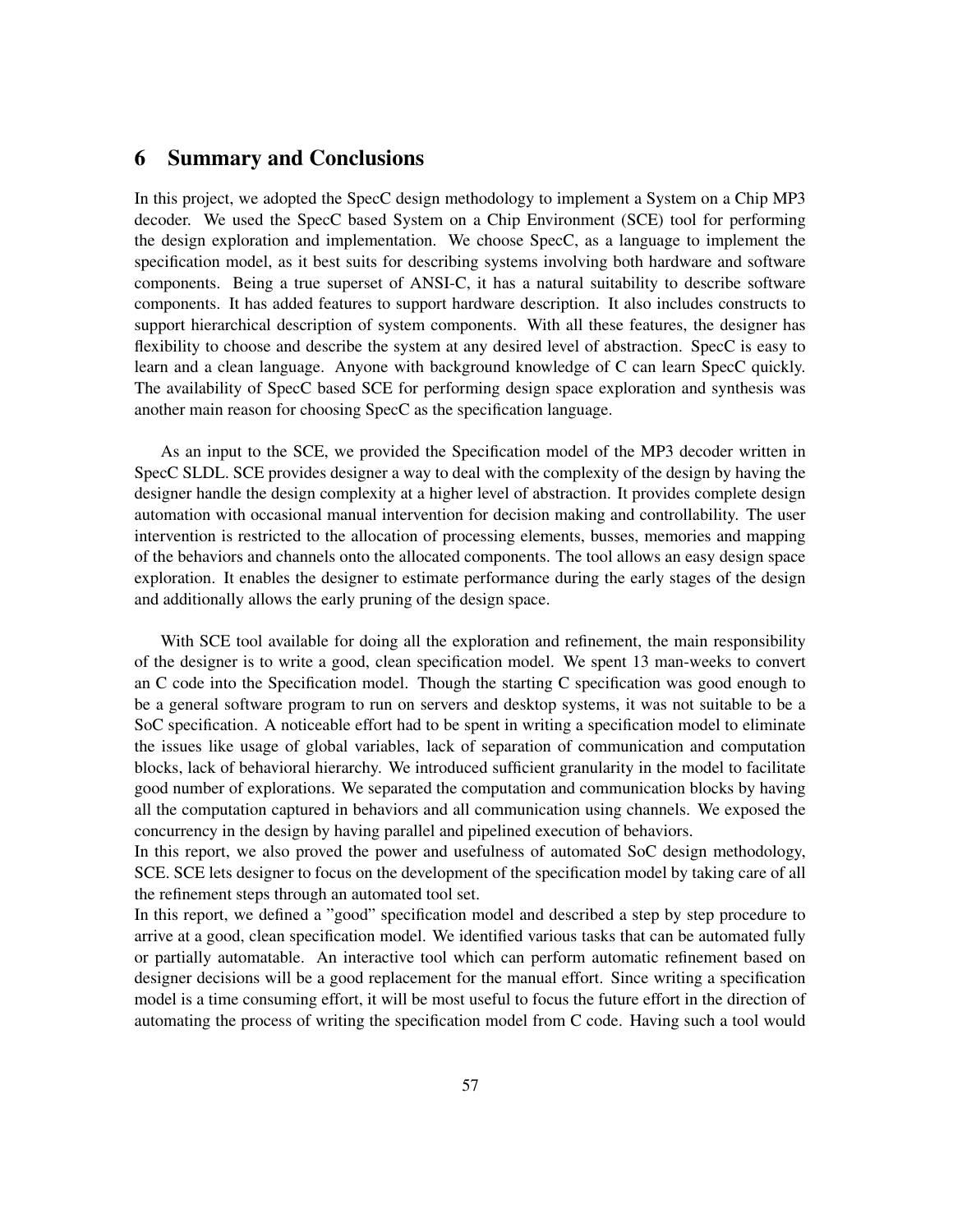be next logical step towards having an end to end system design automation. Such a tool would obviate the user to learn new System Level languages like SpecC and the system specification could start with a more abstract level in C.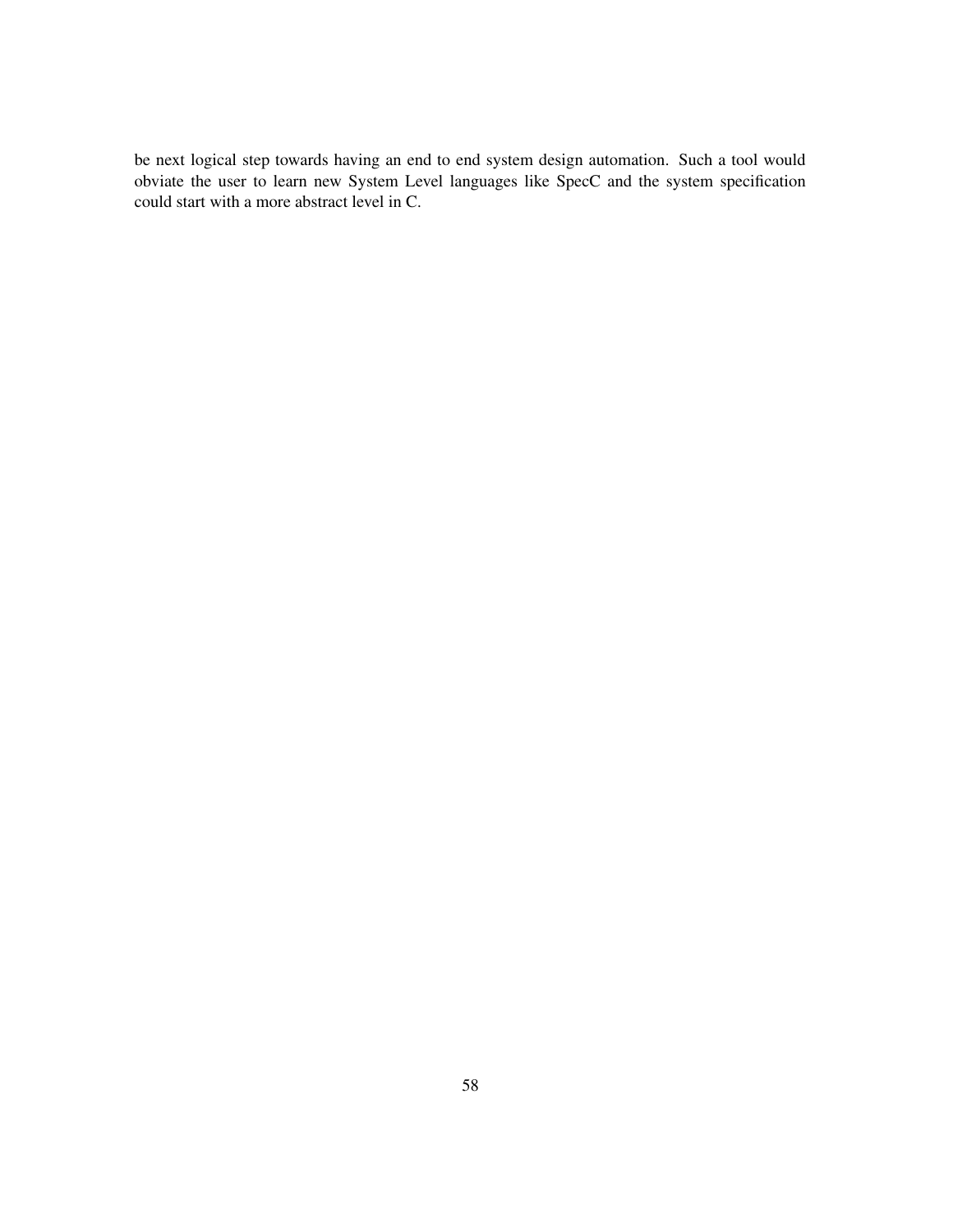# <span id="page-65-6"></span><span id="page-65-0"></span>**References**

- [1] Samar Abdi, Junyu Peng, Haobo Yu, Dongwan Shin, Andreas Gerstlauer, Rainer Dömer, and Daniel Gajski. System-on-chip environment (SCE version 2.2.0 beta): Tutorial. Technical Report CECS-TR-03-41, Center for Embedded Computer Systems, University of California, Irvine, July 2003.
- <span id="page-65-3"></span>[2] Samar Abdi, Dongwan Shin, and Daniel D. Gajski. Automatic communication refinement for system level design. In *Proceedings of the Design Automation Conference (DAC)*, Anaheim, CA, June 2003.
- <span id="page-65-11"></span>[3] Rainer Dömer Andreas Gerstlauer, Kiran Ramineni and Daniel D. Gajski. System-on chip specification style guide. Technical Report CECS-TR-03-21, Center for Embedded Computer Systems, University of California, Irvine, June 2003.
- <span id="page-65-9"></span><span id="page-65-4"></span>[4] Competitive audio compression formats. http://www.litexmedia.com/article/audio formats.html.
- [5] Felice Balarin, Massimiliano Chiodo, Paolo Giusto, Harry Hsieh, Attila Jurecska, Luciano Lavagno, Claudio Passerone, Alberto Sangiovanni-Vincentelli, Ellen Sentovich, Kei Suzuki, and Bassam Tabbara. *Hardware-Software Co-Design of Embedded Systems: The POLIS Approach*. Kluwer Academic Publishers, 1997.
- <span id="page-65-7"></span>[6] Lucai Cai, Andreas Gerstlauer, and Daniel D. Gajski. Retargetable profiling for rapid, early system-level design space exploration. Technical Report CECS-TR-04-04, Center for Embedded Computer Systems, University of California, Irvine, March 2004.
- <span id="page-65-5"></span>[7] Wander O. Cesário, Damien Lyonnard, Gabriela Nicolescu, Yanick Paviot, Sungjoo Yoo, Ahmed A. Jerraya, Lovic Gauthier, and Mario Diaz-Nava. Component-based design approach for multicore socs. June 2002.
- <span id="page-65-10"></span>[8] Rainer Dömer, Andreas Gerstlauer, and Daniel Gajski. *SpecC Language Reference Manual*, *Version 2.0*. SpecC Technology Open Consortium, <http://www.specc.org>, December 2002.
- <span id="page-65-1"></span>[9] Petru Eles, Krzysztof Kuchcinski, and Zebo Peng. *System Synthesis with VHDL*. Kluwer Academic Publishers, December 1997.
- <span id="page-65-12"></span><span id="page-65-2"></span>[10] Fraunhofer mp3 streams. <ftp://ftp.fhg.de/pub/layer3/mp3-bitstreams.tgz>.
- [11] Daniel D. Gajski, Jianwen Zhu, Rainer Dömer, Andreas Gerstlauer, and Shuqing Zhao. *SpecC*: *Specification Language and Design Methodology*. Kluwer Academic Publishers, 2000.
- <span id="page-65-8"></span>[12] Andreas Gerstlauer, Lukai Cai, Dongwan Shin, Haobo Yu, Junyu Peng, and Rainer Dömer. *SCE Database Reference Manual, Version 2.2.0 beta*. Center for Embedded Computer Systems, University of California, Irvine, July 2003.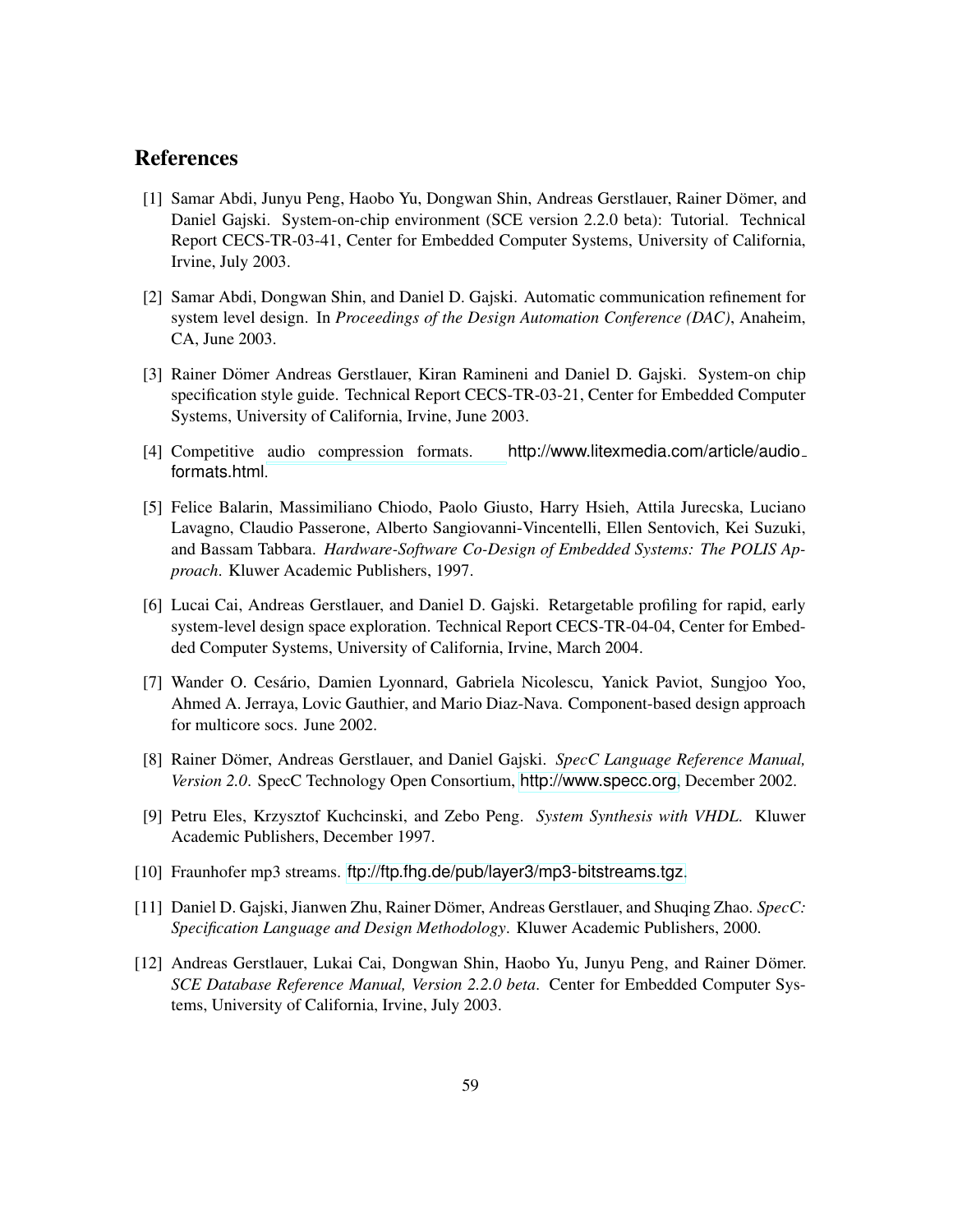- <span id="page-66-4"></span><span id="page-66-0"></span>[13] Andreas Gerstlauer, Rainer Dömer, Junyu Peng, and Daniel D. Gajski. *System Design: A Practical Guide with SpecC*. Kluwer Academic Publishers, 2001.
- <span id="page-66-12"></span>[14] Thorsten Grötker, Stan Liao, Grant Martin, and Stuart Swan. *System Design with SystemC*. Kluwer Academic Publishers, 2002.
- [15] International Organization for Standardization (ISO). *Coding of moving pictures and associated audio for digital storage media at up to about 1,5 Mbit/s - Part 3: Audio*, first edition, 1993. ISO/IEC 11172-3 Standard.
- <span id="page-66-11"></span><span id="page-66-3"></span>[16] K.Brandenburg and H.Popp. *An introduction to MPEG Layer-3*. Fraunhofer Instirut fur Integrierte Schaltungen (IIS), EBU Technical Review, June 2000.
- <span id="page-66-1"></span>[17] David Ku and Giovanni De Micheli. HardwareC - a language for hardware design, version 2.0. Technical Report CSL-TR-90-419, Computer Science Laboratory, April 1990.
- <span id="page-66-2"></span>[18] Krister Lagerstrom. Design and implementation of an MPEG-1 layer-3 audio decoder, Masters Thesis, May 2001.
- [19] David J. Lilja and Sachin S. Sapatnekar. *Designing Digital Computer Systems with Verilog*. Cambridge University Press, December 2004.
- <span id="page-66-14"></span><span id="page-66-7"></span>[20] MPG123. <http://www.mpg123.de/mpg123/mpg123-0.59r.tar.gz>.
- [21] Achim Osterling, Thomas Brenner, Rolf Ernst, Dirk Herrmann, Thomas Scholz, and Wei Ye. The COSYMA system. In Jorgen Staunstrup and Wayne Wolf, editors, *Hardware/Software Co-Design: Principles and Practice*. Kluwer Academic Publishers, 1997.
- <span id="page-66-13"></span><span id="page-66-5"></span>[22] Davis Pan. A tutorial on mpeg/audio compression. *IEEE Multimedia*, 2(2):60–74, Summer 1995.
- [23] Junyu Peng, Samar Abdi, and Daniel D. Gajski. Automatic model refinement for fast architecture exploration. In *Proceedings of the Asia and South Pacific Design Automation Conference (ASPDAC)*, Bangalore, India, January 2002.
- <span id="page-66-10"></span>[24] Nirupama Srinivas Pramod Chandraiah, Hans Gunar Schirner and Rainer Dömer. System-on chip modeling and design, a case study on mp3 decoder. Technical Report CECS-TR-04-17, Center for Embedded Computer Systems, University of California, Irvine, June 2004.
- <span id="page-66-6"></span>[25] Dongwan Shin, Andreas Gerstlauer, Rainer Dömer, and Daniel D. Gajski. C-based interactive RTL design environment. Technical Report CECS-TR-03-42, Center for Embedded Computer Systems, University of California, Irvine, December 2003.
- <span id="page-66-8"></span>[26] Fpga design cycle time reduction and optimization. http://www.xilinx.com/xcell/xl29/xl29 20.pdf.
- <span id="page-66-9"></span>[27] Frank Vahid and Tony Givargis. Digital camera example. In *Embedded System Design: A Unified Hardware/Software Introduction*. John Wiley & Sons, Inc., 2002.